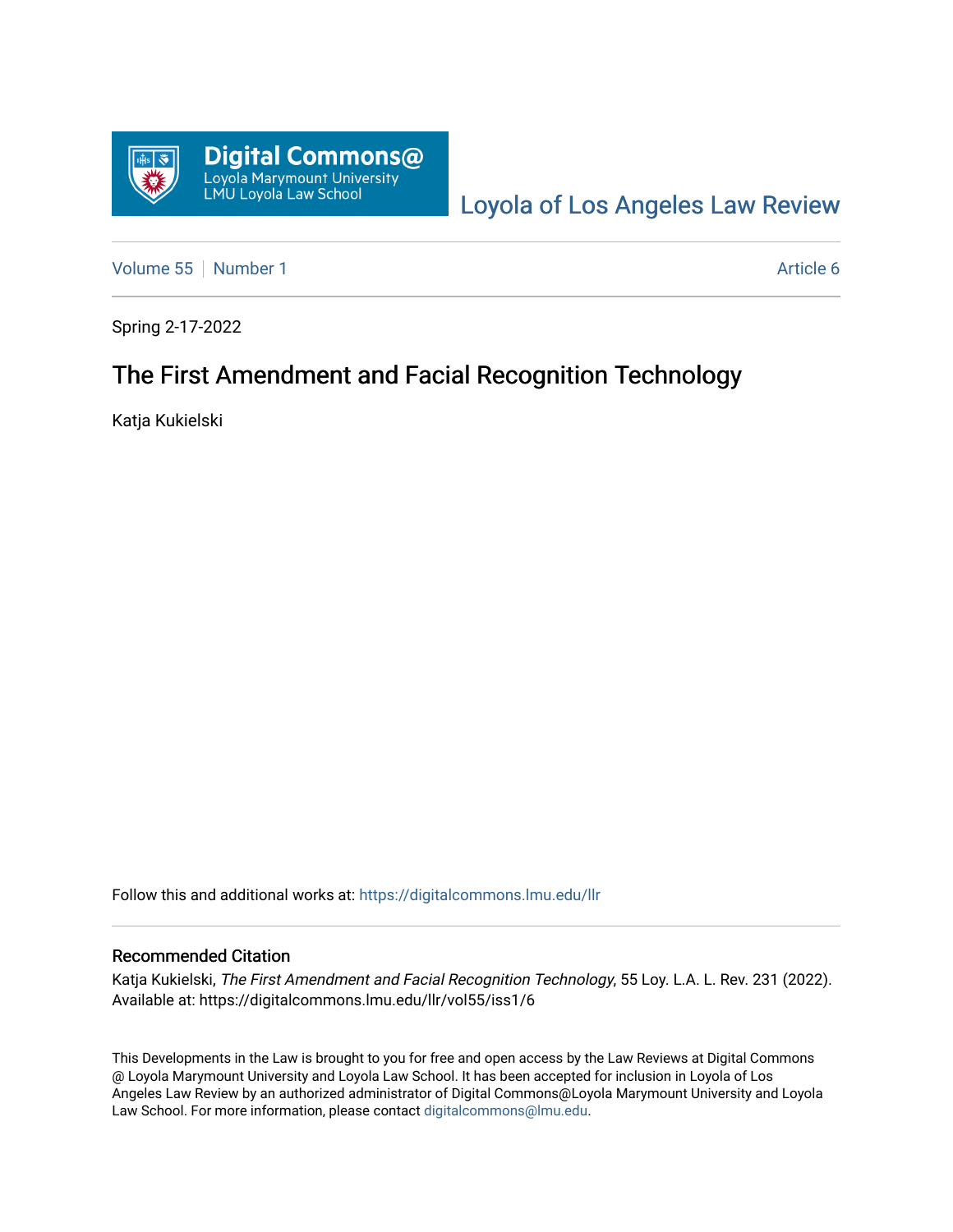## **THE FIRST AMENDMENT AND FACIAL RECOGNITION TECHNOLOGY**

#### *Katja Kukielski*\*

 *As technology companies increase their deployment of facial recognition technology (FRT), consumers have begun to rebuff attempts to collect, use, and sell facial recognition data without restraint. The California Consumer Privacy Act (CCPA) and Privacy Rights and Enforcement Act (CPRA) constitute one such effort. However, consistent with an increasingly deregulatory view of the First Amendment taken by the United States Supreme Court over the past decade or so, commercial actors—including now-notorious Clearview AI—have begun to argue that regulation of FRT is incompatible with the First Amendment.*

 *This Note pushes back against the notion that there is inherent tension between protecting consumers from unrestrained use of FRT and preserving free speech. Instead, this Note considers the free speech interests at stake during the three main phases of FRT data processing collection, use, and disclosure—to determine whether a legislature may constitutionally regulate these activities. This Note concludes that the data collection phase is most appropriately analyzed as a form of information-gathering, while companies' use of the data could be comfortably regulated as a content-neutral law protecting consumers' reasonable expectations. While regulation at the disclosure phase presents greater free*  speech concerns, such regulation should be permissible when the disclo*sure does not contribute meaningfully to the purposes behind the First Amendment. Finally, this Note culminates by evaluating California's biometric privacy provisions in its CCPA/CPRA scheme, and provides suggestions as to how it might be altered to more coherently protect against the serious risks posed by FRT while ensuring that it sits comfortably with the First Amendment.*

<sup>\*</sup> Thanks to my family (three dogs included), friends, professors, and the editors and staff of the *Loyola of Los Angeles Law Review*. Special thanks to Sam, for listening to me talk about this paper for hours on end; to my editor, Alex Murcia, for his thoughtful feedback; and to Professor Rothman, who introduced me to privacy law and the First Amendment, and whose guidance was essential to this project's success.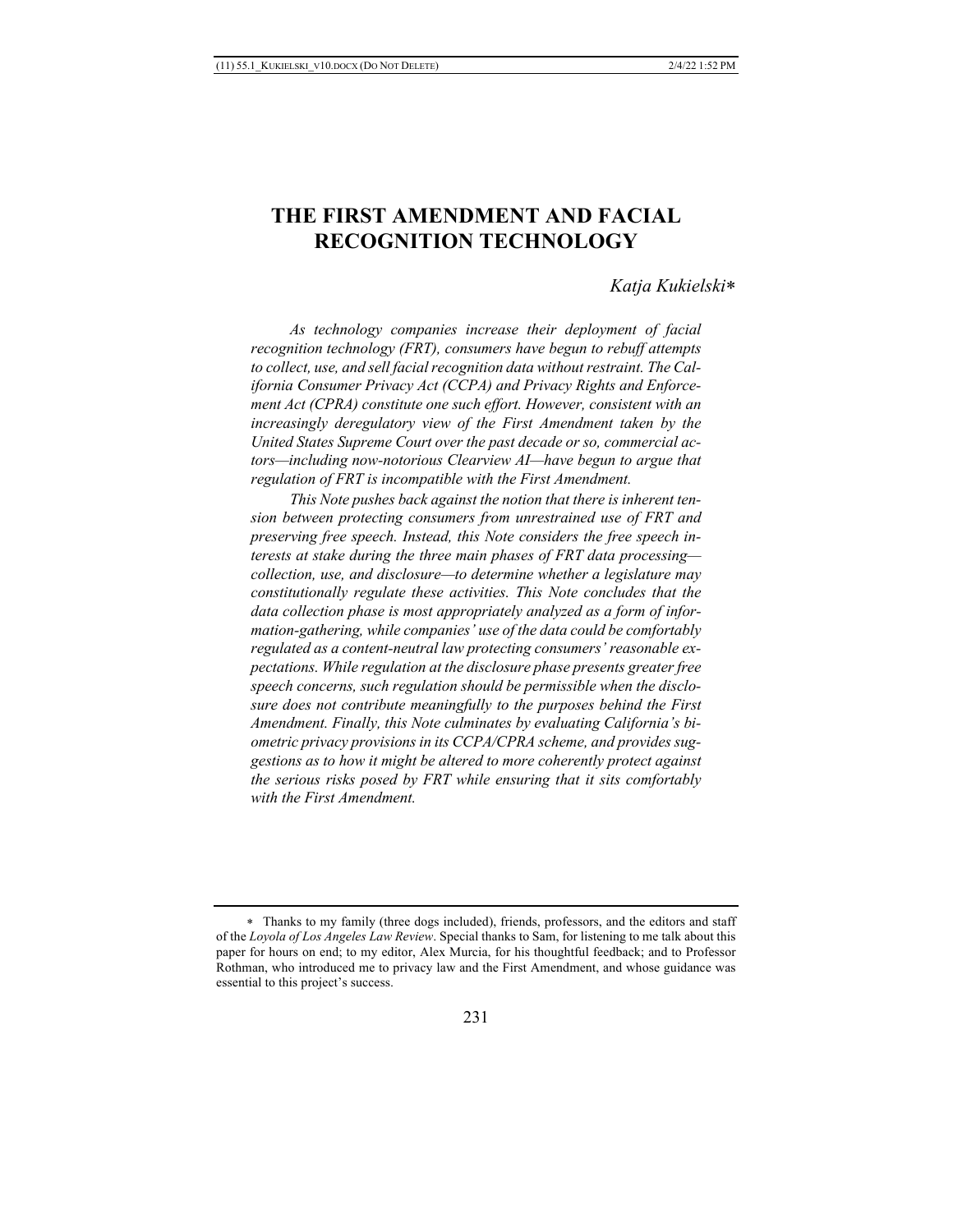## TABLE OF CONTENTS

| I. FACIAL RECOGNITION TECHNOLOGY AND PRIVACY HARMS 240 |  |
|--------------------------------------------------------|--|
|                                                        |  |
| III. WHEN ARE FACEPRINTS "SPEECH" FOR PURPOSES OF THE  |  |
|                                                        |  |
|                                                        |  |
|                                                        |  |
|                                                        |  |
| 1. Treating Disclosure Restrictions as Commercial      |  |
|                                                        |  |
| 2. Treating Disclosure Restrictions as "Matters of     |  |
|                                                        |  |
|                                                        |  |
|                                                        |  |
| A. California Privacy Law: The CCPA and CPRA 272       |  |
| B. Evaluating the CCPA's Biometric Provisions Against  |  |
|                                                        |  |
|                                                        |  |
|                                                        |  |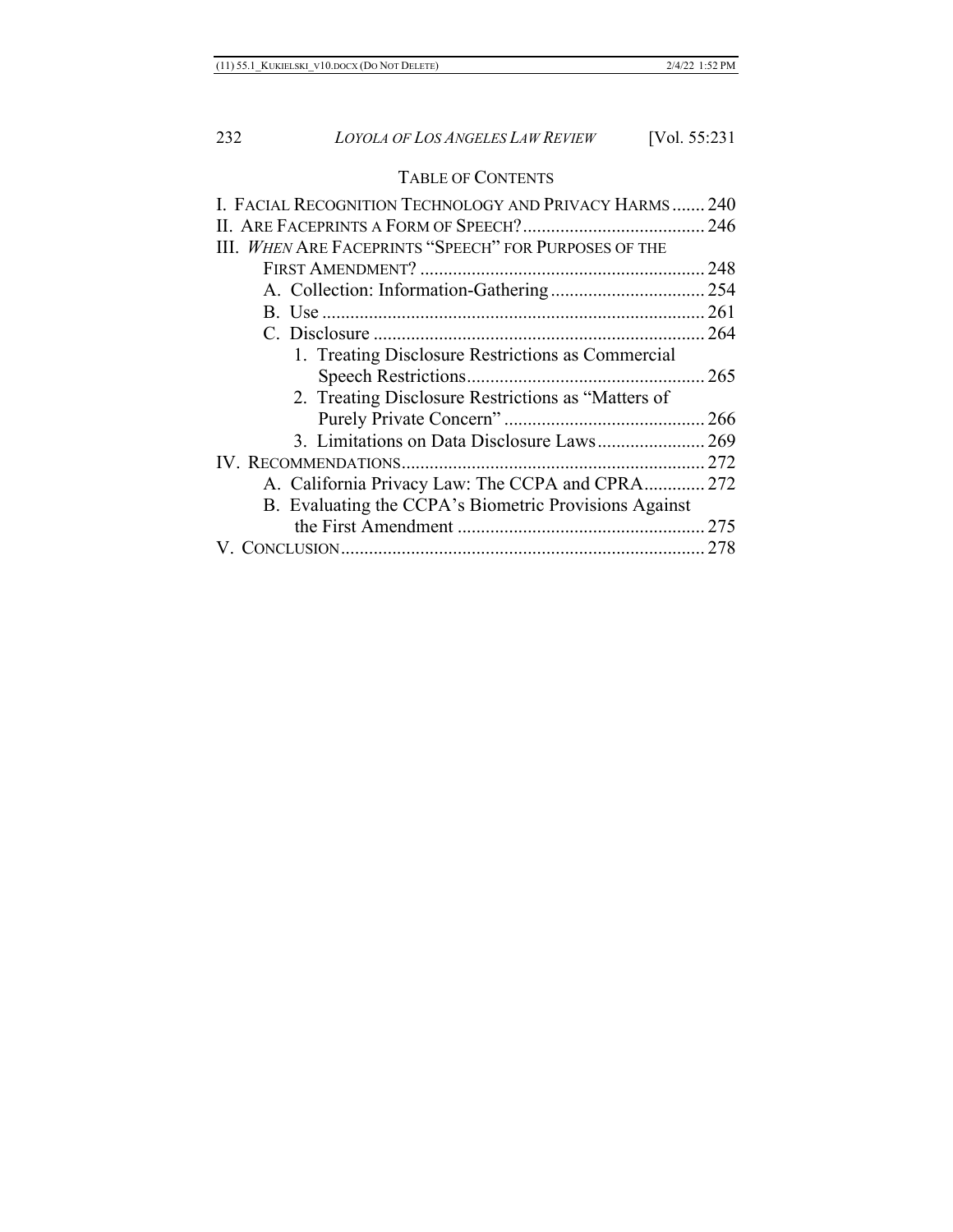*Those who already walk submissively will say there is no cause for alarm. But submissiveness is not our heritage.*

*– Justice William O. Douglas*<sup>1</sup>

When the *New York Times* published an exposé on then-nascent technology company Clearview AI in January of 2020, many were shocked and concerned to find that the company was scraping the internet for photographs for use in its facial recognition app.<sup>2</sup> The app allows users to match photos they input with those that exist on the internet.<sup>3</sup> After the story came out, U.S. senators pressured the company to reconsider its activities domestically and abroad.4 Plaintiffs in five states filed more than a dozen different lawsuits—including putative class actions.<sup>5</sup> While some plaintiffs had posted their photographs on public social media accounts, they were disturbed to find Clearview had indexed their photos for use in its app—enabling anyone to snap a photograph of them, input that photo into the app, and instantaneously identify them.<sup>6</sup> Although they had consensually shared their images with the general public, they had not contemplated that Clearview would use photos to create facial templates—or "faceprints"—that would then be integrated into a vast database of searchable images.<sup>7</sup> More concerning were instances in which Clearview used photos that were posted by others without the plaintiffs' knowledge or permission.8 Such an app raises the chilling prospect that it could be used to identify people at protests, political rallies, abortion clinics, and

<sup>1.</sup> Laird v. Tatum, 408 U.S. 1, 28 (1972) (Douglas, J., dissenting).

<sup>2.</sup> *See* Kashmir Hill, *The Secretive Company that Might End Privacy as We Know It*, N.Y. TIMES (Mar. 18, 2020), https://www.nytimes.com/2020/01/18/technology/clearview-privacy-fac ial-recognition.html [https://perma.cc/CL4F-FY9G].

<sup>3</sup>*. Id.*

<sup>4.</sup> Ryan Mac et al., *Senators Are Probing Clearview AI on the Use of Facial Recognition by Gulf States and International Markets*, BUZZFEED NEWS (Mar. 4, 2020, 3:58 PM) https://www.buzzfeednews.com/article/ryanmac/senators-markey-wyden-clearview-ai-facialrecognition [https://perma.cc/87PB-XZKL].

<sup>5.</sup> Jessica Conditt, *Clearview to Rely on First Amendment to Defend Its Face-Tracking Tech*, ENGADGET (Aug. 11, 2020), https://www.engadget.com/clearview-first-amendment-lawsuit-def ense-181859840.html [https://perma.cc/PA2G-WXGX]; *see* Complaint at 3–7, Renderos v. Clearview AI, Inc., No. RG21091138 (Cal. Super. Ct. Mar. 9, 2021).

<sup>6</sup>*. See* Complaint at 2–4, Broccolino v. Clearview AI, Inc., No. 20-cv-02222 (S.D.N.Y. Mar. 13, 2020).

<sup>7</sup>*. See* Complaint at 15–16, Marron v. Clearview AI, Inc., No. 20-cv-02989 (N.D. Ill. May 20, 2020).

<sup>8</sup>*. See id.*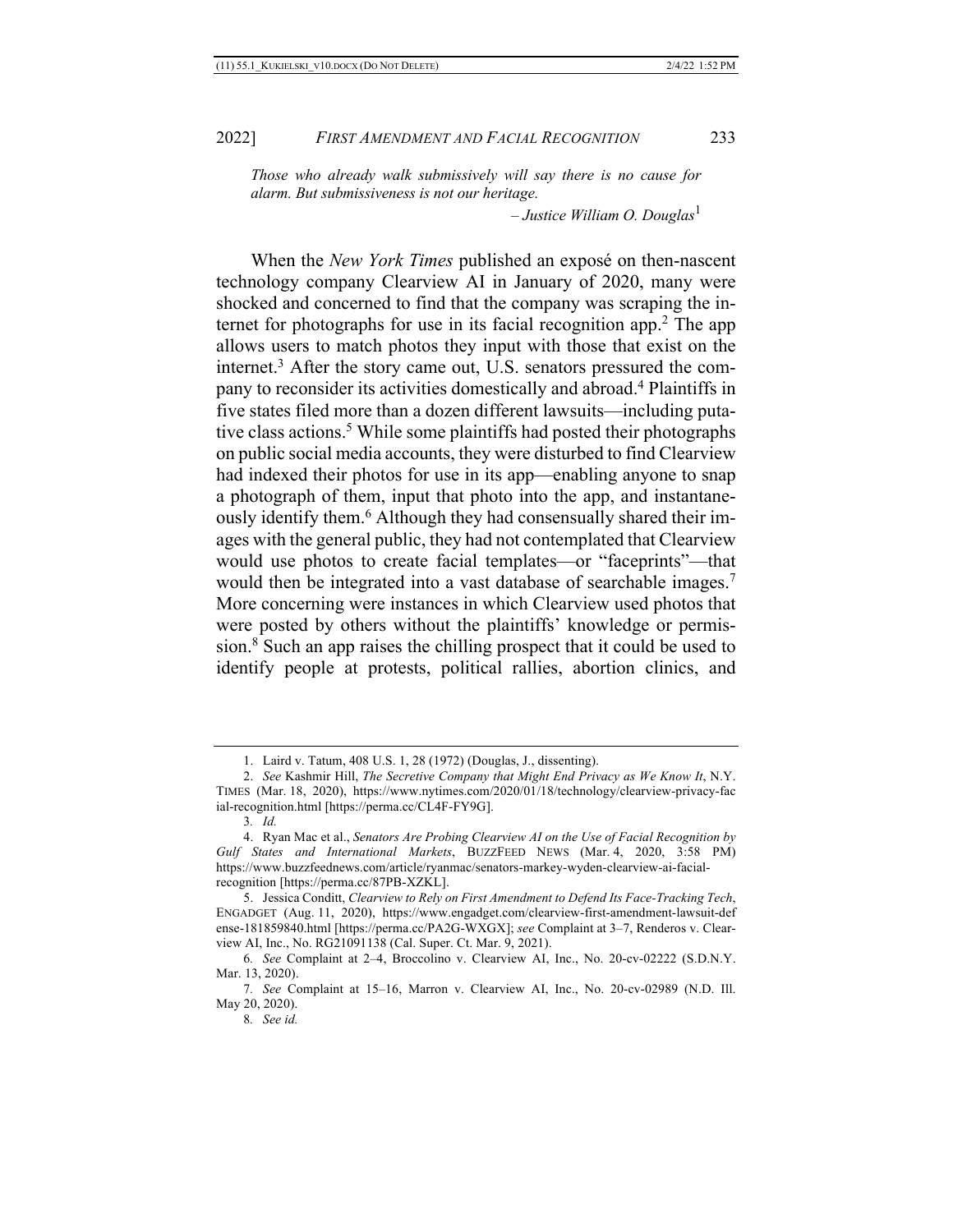Alcoholics Anonymous meetings.<sup>9</sup> These concerns have already become a reality in Hong Kong, where protesters have had to hide their faces to avoid recognition,  $10$  and in China, which employs an extensive network of surveillance cameras as part of its social credit system.<sup>11</sup>

In response to these lawsuits, Clearview raised several defenses. It has argued that Illinois's Biometric Information Privacy  $Act^{12}$ —the statute under which many plaintiffs sued—does not apply to photographs.13 It has also asserted that the federal Communications Decency Act, which protects online service providers from liability for certain material that appears on their platforms,<sup>14</sup> immunizes the company.15 However, one defense may prove most difficult for the plaintiffs to overcome: the First Amendment.

The First Amendment arguments raised by the technology company are nothing new in data and informational privacy conversations.16 Because of the First Amendment, courts have invalidated laws restricting use of medical information by pharmaceutical marketers,<sup>17</sup> laws aimed at shielding the identity of rape victims from widespread publication,18 and a Federal Communications Commission order that

- 17. Sorrell v. IMS Health, Inc., 564 U.S. 552, 580 (2011).
- 18. Fla. Star v. B.J.F., 491 U.S. 524, 526 (1989).

<sup>9</sup>*. See* Complaint at 2, ACLU v. Clearview AI, Inc., No. 2020CH04353 (Ill. Cir. Ct. May 28, 2020).

<sup>10.</sup> Trey Smith, *In Hong Kong, Protestors Fight to Stay Anonymous*, THE VERGE (Oct. 22, 2019, 10:03 AM), https://www.theverge.com/2019/10/22/20926585/hong-kong-china-protestmask-umbrella-anonymous-surveillance [https://perma.cc/MX6A-93GC].

<sup>11.</sup> Alfred Ng, *How China Uses Facial Recognition to Control Human Behavior*, CNET (Aug. 11, 2020, 5:00 AM), https://www.cnet.com/news/in-china-facial-recognition-public-shami ng-and-control-go-hand-in-hand/ [https://perma.cc/KBY9-UJY4]. Interestingly, though many protest the government's deployment of facial recognition technology, some groups of Chinese citizens view its surveillance techniques as a positive development. *See* Genia Kostka, *China's Social Credit Systems and Public Opinion: Explaining High Levels of Approval*, 21 NEW MEDIA & SOC'Y 1565, 1569 (2019).

<sup>12.</sup> 740 ILL. COMP. STAT. 14/1–14/99 (2021).

<sup>13</sup>*. See* Clearview Defendants' Memorandum of Law in Opposition to Plaintiff's Motion for Preliminary Injunction at 11, Mutnick v. Clearview AI, Inc*.*, No. 20-cv-512 (N.D. Ill. May 6, 2020).

<sup>14.</sup> 47 U.S.C. § 230 (2018).

<sup>15</sup>*. See* Defendant's Reply to Vermont's Opposition to Defendant's Motion to Dismiss at 9, Vermont v. Clearview AI, Inc., No. 226-3-20 CNCV (Vt. Super. Ct. May 22, 2020).

<sup>16</sup>*. Compare* Jane Bambauer, *Is Data Speech?*, 66 STAN. L. REV. 57, 63 (2014) (arguing that "for all practical purposes, and in every context relevant to the current debates in information law, data is speech"), *and* Eugene Volokh, *Freedom of Speech and Information Privacy: The Troubling Implications of a Right to Stop People from Speaking About You*, 52 STAN. L. REV. 1049 (2000) (outlining and responding to arguments for why privacy regulations do not violate the First Amendment), *with* Neil M. Richards, *Why Data Privacy Law Is (Mostly) Constitutional*, 56 WM. & MARY L. REV. 1501, 1512, 1523 (2015) (arguing that "asking 'is data speech?' is a poor way to ask a very important question" and that, consequently, most data privacy laws are constitutional).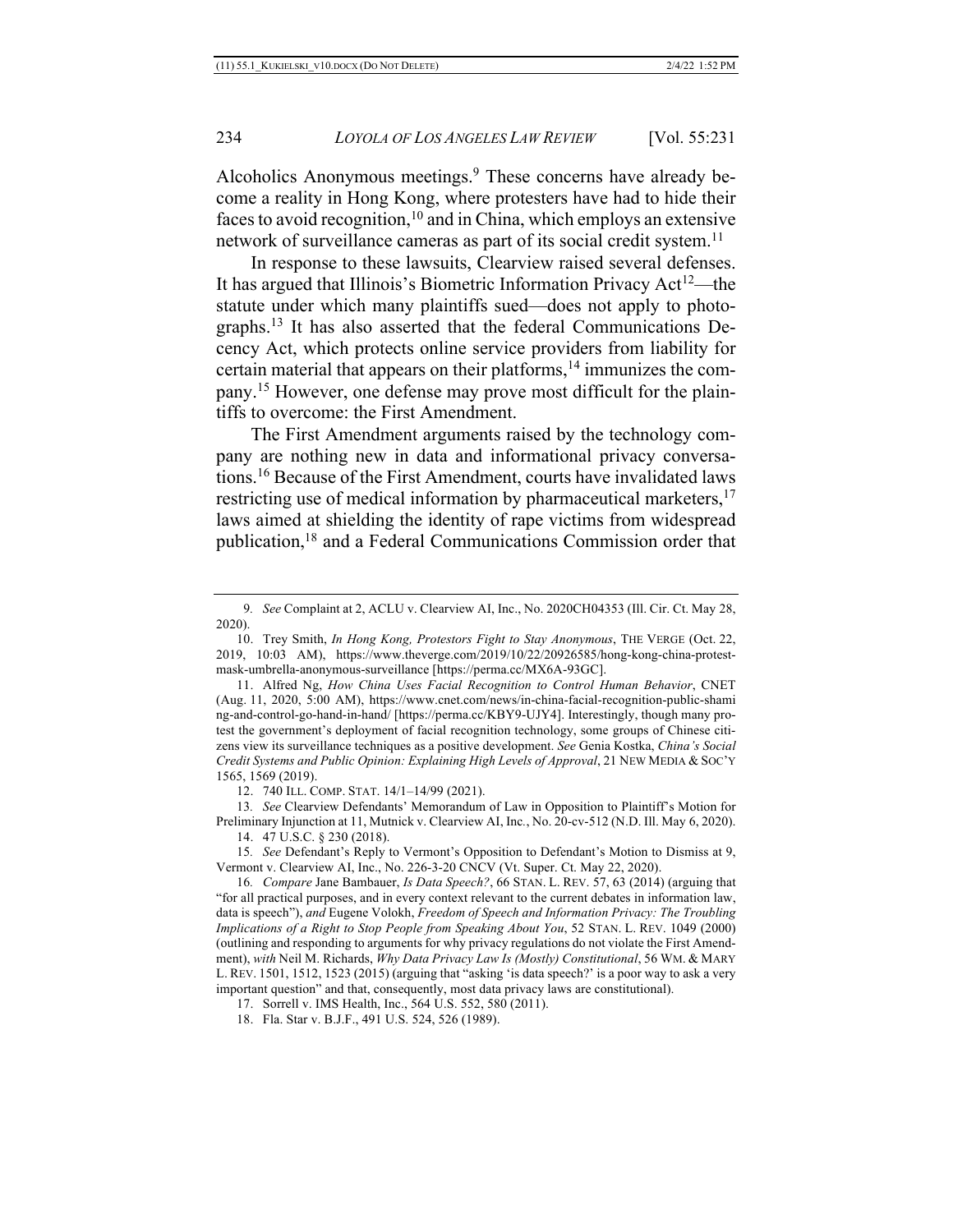restricted telecommunications companies from using customers' data to market additional products.<sup>19</sup>

The current expansive view of the First Amendment has worried a number of scholars precisely because it might give a pass to companies like Clearview and make protecting data very, very difficult, if not impossible.20 While the Supreme Court has not spoken definitively on the question of whether and when data (including faceprints) constitutes speech, it has indicated that it is open to taking an expansive approach.<sup>21</sup> Recent decisions suggest that, unless the Court modifies its currently broad definition of "speech" for purposes of the First Amendment, the Supreme Court is likely to explicitly hold as such in the near future.22 The most clear-cut**—**and, to many, worrisome**—**example of this occurred in *Sorrell v. IMS Health*, <sup>23</sup> in which the Supreme Court struck down as content- and viewpoint-discriminatory a law that prohibited the use of prescriber-identifying information by pharmaceutical companies for marketing purposes—despite the fact that it seemed to some like a clear case of commercial regulation.24

Clearview may be one of the most notorious examples of facial recognition technology (FRT) in recent years, but it is not alone. Despite widespread criticism of Clearview's tool, a company called PimEyes has recently launched an identical tool.<sup>25</sup> Unlike

21*. See Sorrell*, 564 U.S. at 570; *see also* Bambauer, *supra* note 16, at 71 ("Justice Kennedy's opinion [in *Sorrell*] very nearly resolved whether data is protected speech.").

22*. See* Ashutosh Bhagwat, *When Speech Is Not "Speech*,*"* 78 OHIO ST. L.J. 839, 843 (2017) (pushing back against the *Sorrell* court's hint that data may be speech for First Amendment purposes).

<sup>19.</sup> U.S. West, Inc. v. Fed. Commc'ns Comm'n, 182 F.3d 1224, 1228 (10th Cir. 1999).

<sup>20</sup>*. See, e.g.*, Genevieve Lakier, *The First Amendment's Real* Lochner *Problem*, 87 U. CHI. L. REV. 1241, 1242–43 (2020); Nelson Tebbe, *A Democratic Political Economy for the First Amendment*, 105 CORNELL L. REV. 959, 1020 (2020); Amanda Shanor, *The New* Lochner, 2016 WIS. L. REV. 133, 133; Richards, *supra* note 16, at 1526–27; Neil M. Richards, *Reconciling Data Privacy and the First Amendment*, 52 UCLA L. REV. 1149, 1151 (2005); Ashutosh Bhagwat, Sorrell v. IMS Health*: Details, Detailing, and the Death of Privacy*, 36 VT. L. REV. 855, 855 (2012); Margot Kaminski, *Privacy and the Right to Record*, 97 B.U. L. REV. 167, 173 (2017); *see also* Jack M. Balkin, *Information Fiduciaries and the First Amendment*, 49 U.C. DAVIS L. REV. 1183, 1185–86 (2016) (observing that "the First Amendment has become the most fertile source of constitutional defenses to business regulation"); *Sorrell*, 564 U.S. at 590 (Breyer, J., dissenting) ("If the Court means to create constitutional barriers to regulatory rules that might affect the *content* of a commercial message, it has embarked upon an unprecedent task—a task that threatens significant judicial interference with widely accepted regulatory activity.").

<sup>23.</sup> 564 U.S. 552 (2011).

<sup>24</sup>*. See id.* at 593 (Breyer, J., dissenting); Richards, *supra* note 16, at 1506.

<sup>25</sup>*. See* Rachel Metz, *Anyone Can Use This Powerful Facial-Recognition Tool—And That's a Problem*, CNN BUS.(May 4, 2021), https://www.cnn.com/2021/05/04/tech/pimeyes-facial-recogni tion/index.html [https://perma.cc/7W6Y-QRLS].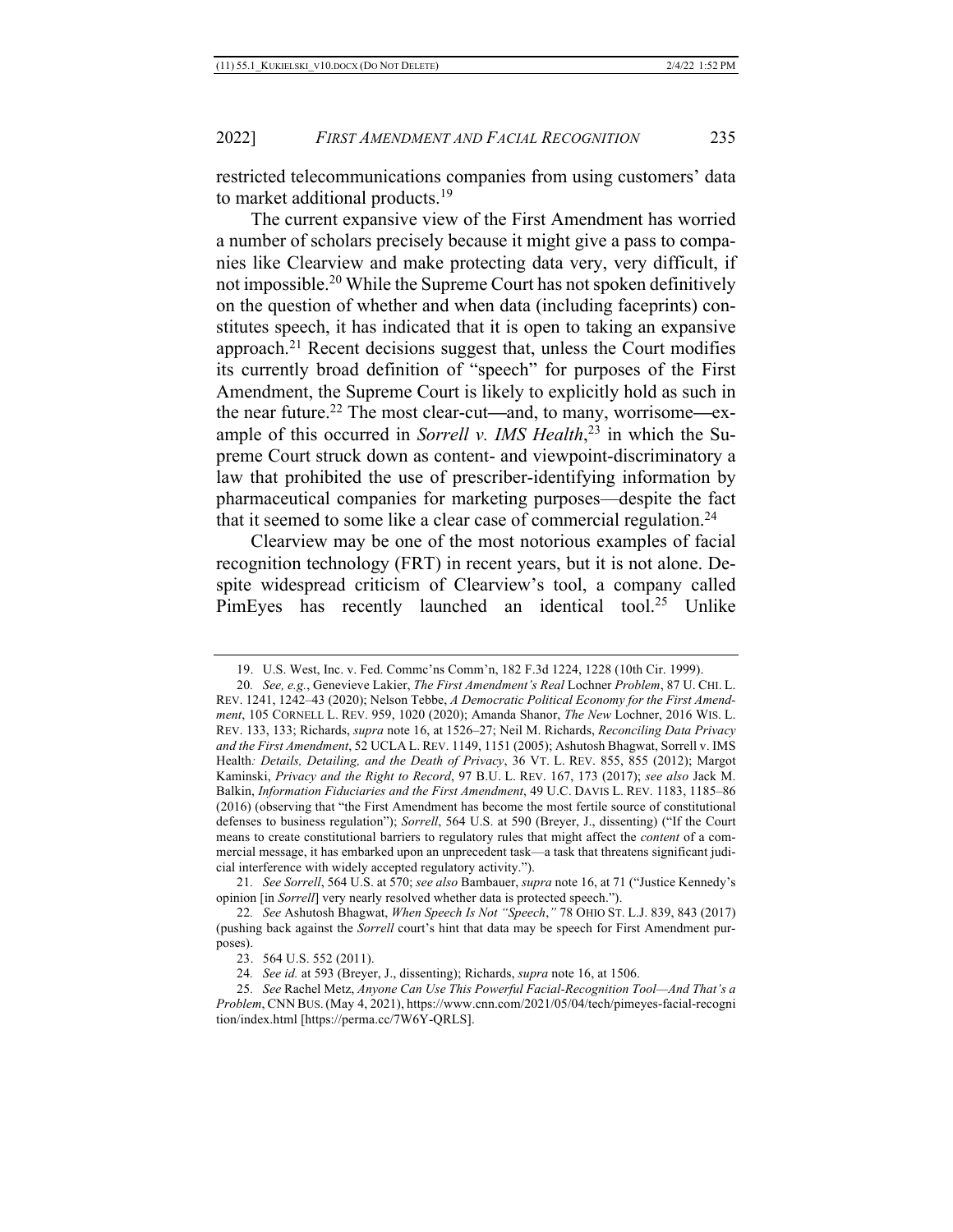Clearview—whose main clients are law enforcement—PimEyes makes its tool available to the general public for free.<sup>26</sup> Companies like Facebook<sup>27</sup> and Shutterfly<sup>28</sup> have been using facial recognition technology to identify the subjects of photographs since at least 2010.29 Nor are social media platforms the only players. Facial recognition companies like Churchix,<sup>30</sup> FaceFirst, and Ellucian market their tools to schools and other venues for attendance monitoring.<sup>31</sup> Beyond taking attendance, Ellucian touts its technology's ability to monitor facial expressions in real time to detect student engagement and emotional responses to lecture material.32 In the COVID era of online employment interviews, some employers may also use FRT to determine prospective employees' moods and personality traits.<sup>33</sup> The technology is also being rolled out in commercial and retail contexts to recognize individual customers who enter or (in the virtual world) interact with the business, to send targeted marketing, and to tailor customer experiences.<sup>34</sup> Stores also use these tools to identify undesirable customers, such as shoplifters or people who have otherwise been banned from particular venues.<sup>35</sup>

The growing prevalence of FRT, data collection by large firms, and other intrusive technologies has spawned legislative action to

<sup>26</sup>*. Id.*

<sup>27</sup>*. See* Patel v. Facebook, Inc., 932 F.3d 1264, 1268 (9th Cir. 2019); *see also* Jonathan Shaw, Comment, *FACEbook Confidential: The Privacy Implications of Facebook's Surreptitious and Exploitative Utilization of Facial Recognition Technology*, 31 TEMP. J. SCI. TECH. & ENV'T L. 149, 151 (2012) (arguing that the Federal Trade Commission should utilize its section 5 authority to enjoin Facebook's use of facial recognition technology).

<sup>28</sup>*. See* Norberg v. Shutterfly, Inc., 152 F. Supp. 3d 1103, 1106 (N.D. Ill. 2015).

<sup>29</sup>*. See* Camila Domonoske, *Facebook Expands Use of Facial Recognition to ID Users in Photos*, NPR (Dec. 19, 2017, 1:39 PM), https://www.npr.org/sections/thetwo-way/2017/12/19/571 954455/facebook-expands-use-of-facial-recognition-to-id-users-in-photos [https://perma.cc/D77C -LF5V].

<sup>30</sup>*. Facial Recognition Software by Churchix for Biometric Attendance*, CHURCHIX, https://churchix.com [https://perma.cc/HP27-6ZYM].

<sup>31.</sup> Ronald Bailey, *Ban Facial Recognition on College Campuses, Activists Say*, REASON (Jan. 28, 2020, 4:10 PM), https://reason.com/2020/01/28/ban-facial-recognition-on-college-camp uses/ [https://perma.cc/BQ9Q-VAFB].

<sup>32.</sup> Raja Saravanan, *Facial Recognition Can Give Students Better Service (and Security)*, ELLUCIAN, https://www.ellucian.com/blog/facial-recognition-campus-benefits-security-risks [https://perma.cc/G4EK-4UBB].

<sup>33</sup>*. See* Minda Zetlin, *AI Is Now Analyzing Candidates' Facial Expressions During Video Job Interviews*, INC. (Feb. 28, 2018), https://www.inc.com/minda-zetlin/ai-is-now-analyzing-candid ates-facial-expressions-during-video-job-interviews.html.

<sup>34.</sup> Sharon Nakar & Dov Greenbaum, *Now You See Me. Now You Still Do: Facial Recognition Technology and the Growing Lack of Privacy*, 23 B.U. J. SCI. & TECH. L. 88, 99 (2017).

<sup>35</sup>*. Id.*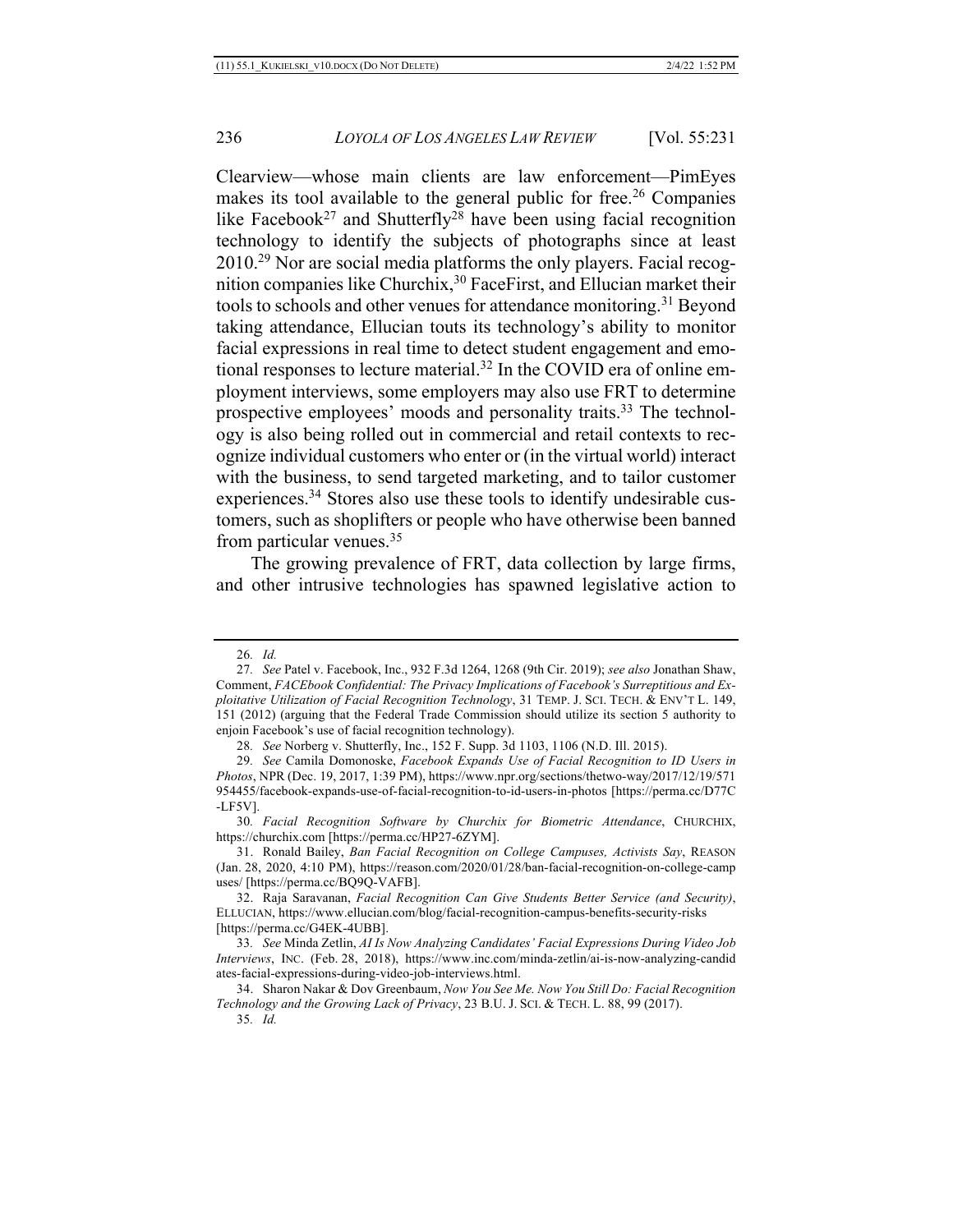protect privacy in many states.<sup>36</sup> For example, Illinois,<sup>37</sup> Texas,<sup>38</sup> and Washington,<sup>39</sup> among other states, now broadly regulate biometric information, including faceprints.40 In 2018, California joined their ranks when voters passed the sweeping California Consumer Privacy Act<sup>41</sup> (CCPA), followed quickly by the California Privacy Rights Act (CPRA), which regulates faceprints, among other things.42 Yet, despite the public support for these statutes and public concern regarding this technology, the CCPA's biometric regulations may be struck down if companies like Clearview successfully argue that the First Amendment protects their activities.<sup>43</sup>

Focusing on the use of facial recognition technology by private actors for commercial purposes, this Note will begin by describing the inherent risks. I select the commercial focus for three reasons: First, if limiting FRT in this context is unconstitutional, it is highly unlikely that uses in other contexts—for example, scientific research or investigative journalism—will be regulable. Given the Supreme Court's historically weaker First Amendment protections for commercial speech and similar types of commercial data usage, $44$  regulating FRT when it is used for commercial purposes presents the clearest case for constitutionality. Second, limiting this inquiry to private actors eliminates obvious Fourth Amendment problems that would arise with

39. WASH. REV. CODE § 19.375.010 (2021).

40. Various other states regulate facial recognition in more targeted contexts. For example, Florida prohibits public schools from collecting biometric information (including faceprints) of students, parents, or siblings. FLA. STAT. § 1002.222(1)(a) (2014).

41. CAL. CIV. CODE §§ 1798.100–.199 (West Supp. 2021).

42. Dominique-Chantale Alepin, Panel, *Social Media, Right to Privacy and the California Consumer Privacy Act*, 29 COMPETITION: J. ANTITRUST, UCL & PRIV. SEC. CAL. LAWS. ASS'N 96, 97 (2019); Brandon P. Reilly & Scott T. Lashway, *The California Privacy Rights Act has Passed: What's in It?*, MANATT (Nov. 11, 2020), https://www.manatt.com/insights/newsletters/clie nt-alert/the-california-privacy-rights-act-has-passed [https://perma.cc/W8TP-PWW6]. In fact, the CCPA defines (and therefore regulates) personal information quite broadly. *See* CAL. CIV. CODE  $§ 1798.140(v)(1).$ 

43*. See* Margot E. Kaminski & Scott Skinner-Thompson, *Free Speech Isn't a Free Pass for Privacy Violations*, SLATE (Mar. 9, 2020), https://slate.com/technology/2020/03/free-speech-priv acy-clearview-ai-maine-isps.html [https://perma.cc/GE2W-DNVG].

44*. See* Cent. Hudson Gas & Elec. Corp. v. Pub. Serv. Comm'n, 447 U.S. 557, 562–63 (1980); Dun & Bradstreet, Inc. v. Greenmoss Builders, Inc., 472 U.S. 749, 758–59 (1985); *see also* Felix T. Wu, *The Commercial Difference*, 58 WM. & MARY L. REV. 2005 (2017) (arguing that commercial and corporate speech rights are derivative of others' primary speech rights).

<sup>36</sup>*. See* Molly K. McGinley et al., *The Biometric Bandwagon Rolls On: Biometric Legislation Proposed Across the United States*, NAT'L L. REV. (Mar. 25, 2019), https://www.natlawreview .com/article/biometric-bandwagon-rolls-biometric-legislation-proposed-across-united-states [https://perma.cc/FCJ6-C3Z6].

<sup>37.</sup> 740 ILL. COMP. STAT. 14/1–14/99 (2021).

<sup>38.</sup> TEX. BUS. & COM. CODE ANN. § 503.001 (West 2021).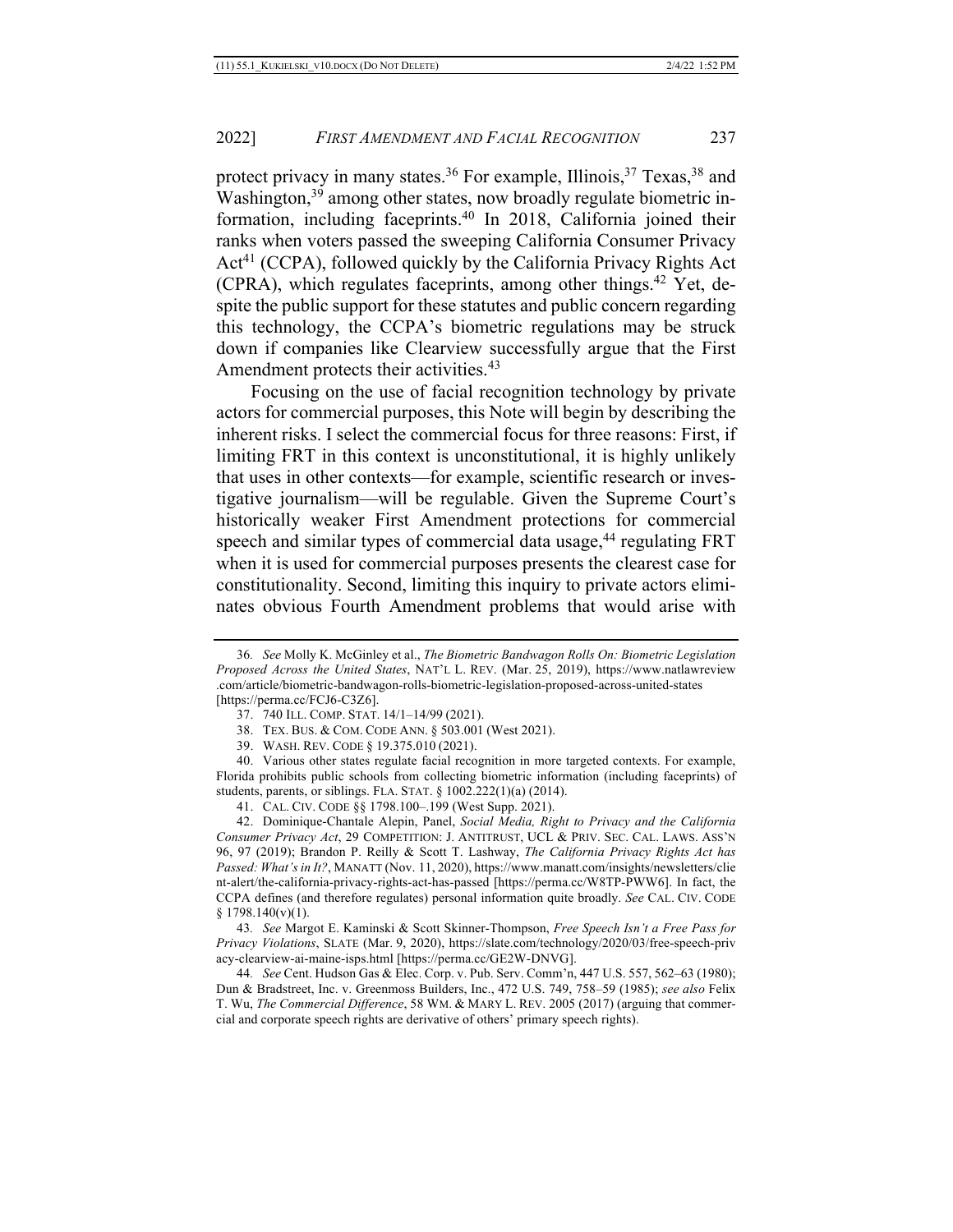government use, though, as described below, private and public uses of data are tightly interwoven.45 Finally, I take this approach because these are the kinds of uses on which states, including California, have chosen to focus their regulatory efforts.46

Next, I will consider whether states may restrict businesses' capture, use, and disclosure of citizens' faceprints for commercial purposes without running afoul of the First Amendment. The argument mobilized in favor of the position that FRT regulation is unconstitutional relies on the assertion that facial recognition data, like any other form of information, is speech subject to the full weight of the First Amendment.<sup>47</sup> Under this line of reasoning—which receives some support from dictum in the Supreme Court's opinion in *Sorrell*<sup>48</sup> facial recognition tools create knowledge and thereby allow users of the technology to act based on the information that the technology provides. However, as I will show below, these arguments—while attractive in the abstract—not only miss the mark under any theory of the First Amendment, but actually endanger the purposes that the First Amendment is designed to further. This Note will therefore push back on the broader argument that faceprints are invariably speech.

Whether faceprints themselves are speech is not the right question to ask; instead, courts should ask whether various regulations present a serious risk to freedom of expression. I will next consider three activities pertaining to FRT—collection, use, and disclosure—to determine whether a legislature may regulate these activities in a manner consistent with the First Amendment. I argue that the collection of faceprints is most appropriately analyzed as a form of informationgathering subject to some level of intermediate scrutiny. I then argue that use restrictions are similarly permissible as content-neutral laws that require companies to act within consumers' reasonable expectations. By contrast, restrictions on data disclosure present a more difficult question because they appear more like traditional conceptions of speech with a speaker, listener, and message. However, when companies sell FRT data for purposes that do not contribute meaningfully to

<sup>45</sup>*. See* Neil M. Richards, *The Dangers of Surveillance*, 126 HARV. L. REV. 1934, 1951–52 (2013).

<sup>46</sup>*. See* CAL. CIV. CODE § 1798.140(d); Joseph J. Lazzarotti et al., *Does the CCPA Apply to Your Business?*, NAT'L L.REV.(Aug. 14, 2019), https://www.natlawreview.com/article/does-ccpaapply-to-your-business [https://perma.cc/5SAH-YYX4].

<sup>47</sup>*. See* Richards, *supra* note 16, at 1524; Bambauer, *supra* note 16, at 60.

<sup>48.</sup> Sorrell v. IMS Health Inc., 564 U.S. 552, 571 (2011).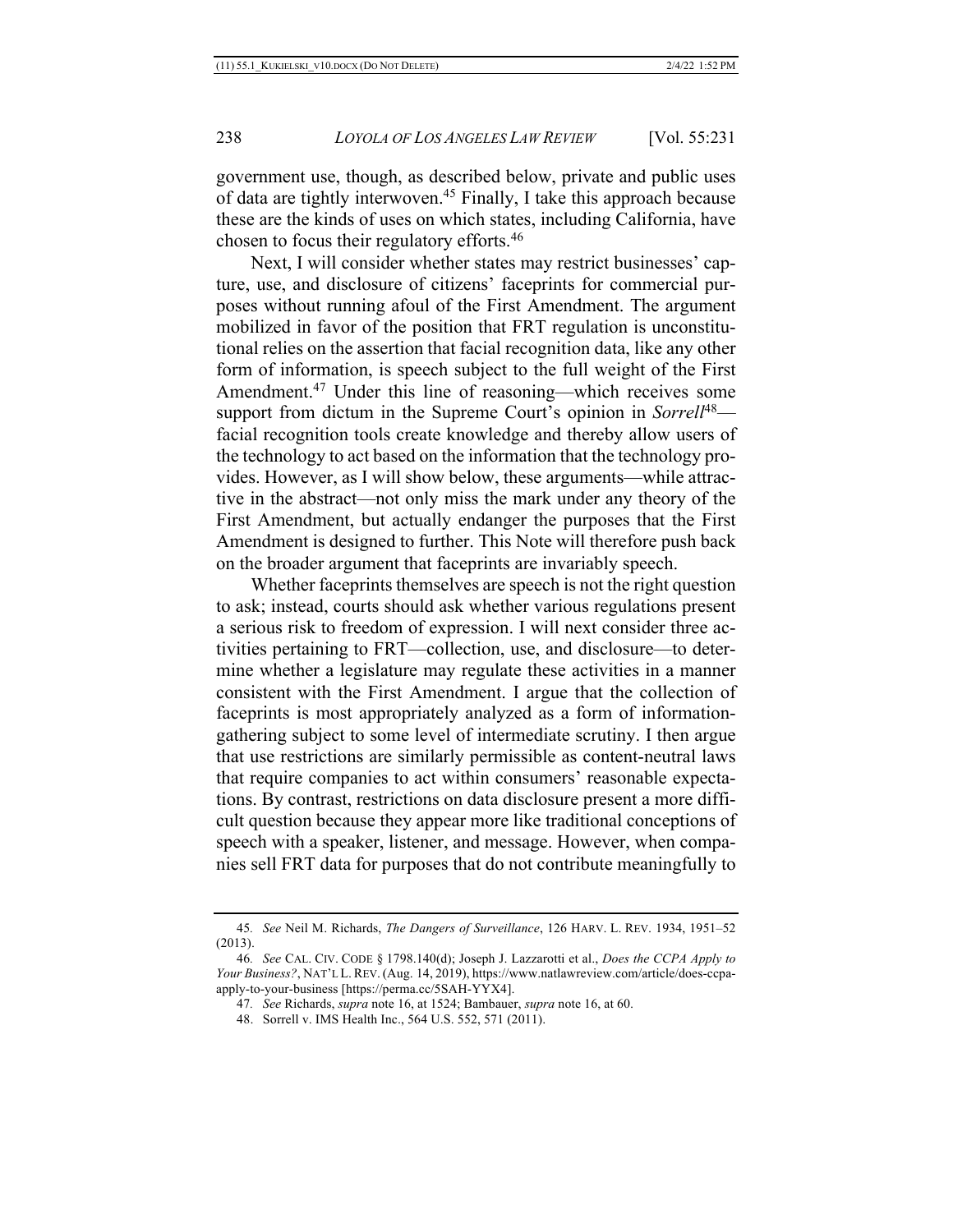the purposes behind the First Amendment, regulation on such disclosures should be subject only to some form of intermediate scrutiny.

Finally, I apply this analysis to the CCPA/CPRA's biometrics provisions, making recommendations for how the statute could be altered to more coherently protect against the serious harms raised by FRT while ensuring that it sits comfortably with the First Amendment.

Two notes before we continue: First, this Note presumes that FRT identifies subjects accurately. In the context of commercial use, FRT is dangerous precisely because of the breadth of accurate information it conveys about its subjects.49 Second, I limit my inquiry to private use of FRT because government use thereof raises a slew of concerns related to the Fourth Amendment right against unreasonable search and seizure.50 Nonetheless, even if the government's direct deployment of FRT were restricted, one must recall that public and private uses are intertwined.51 In the current state of Fourth Amendment law, allowing private actors to capture and make use of faceprints means that the government may acquire that data from private actors.<sup>52</sup> Perhaps the most jarring example is that of Clearview. The company has formed institutional arrangements with law enforcement to provide them with information on all citizens (irrespective of suspicion of any

<sup>49</sup>*. See* Bambauer, *supra* note 16, at 66. Additionally, false statements of fact present First Amendment concerns that are beyond the scope of this Note.

<sup>50</sup>*. See, e.g.*, Kimberly N. Brown, *Anonymity, Faceprints, and the Constitution*, 21 GEO. MASON L. REV. 409 (2014); Adriana Bass, Note, *Smile! You're on Camera: Police Departments' Use of Facial Recognition Technology and the Fourth Amendment*, 55 LOY. L.A. L. REV. (forthcoming 2022). These concerns are only exacerbated by the tendency for facial recognition technology to be less accurate when identifying subjects who are not white and male, causing the potential for misidentification and, consequently, false arrests of minorities. Drew Harwell, *FBI, ICE Find State Driver's License Photos Are a Gold Mine for Facial-Recognition Searches*, WASH. POST (July 7, 2019), https://www.washingtonpost.com/technology/2019/07/07/fbi-ice-find-state-drivers -license-photos-are-gold-mine-facial-recognition-searches/ [https://perma.cc/C5KN-69UY]. Others worry that even if this bias is eliminated, law enforcement groups might use the technology to target vulnerable populations, such as undocumented immigrants. *Id.*; *see* Kashmir Hill, *Your Face Is Not Your Own*, N.Y. TIMES (Mar. 18, 2021), https://www.nytimes.com/interactive/2021/03/18/ magazine/facial-recognition-clearview-ai.html [https://perma.cc/DAW9-KUBT]. For example, some believe that states have allowed undocumented immigrants to obtain drivers' licenses so that ICE can then use the photographs to create faceprints. *See* Alex Najibi, *Racial Discrimination in Face Recognition Technology*, SCI. IN THE NEWS (Oct. 24, 2020), http://sitn.hms.harvard.edu/flash /2020/racial-discrimination-in-face-recognition-technology/ [https://perma.cc/8WSK-9HJY].

<sup>51.</sup> Richards, *supra* note 45, at 1951–52.

<sup>52</sup>*. See* Joel R. Reidenberg, *Privacy in Public*, 69 U. MIA. L. REV. 141, 144 (2014); Julie E. Cohen, *Examined Lives: Informational Privacy and the Subject as Object*, 52 STAN. L. REV. 1373, 1431 (2000) [hereinafter Cohen, *Examined Lives*]; Julie E. Cohen, *How (Not) to Write a Privacy Law*, KNIGHT FIRST AMENDMENT INST. AT COLUM. UNIV. (Mar. 23, 2021) [hereinafter Cohen, *How (Not) to Write a Privacy Law*], https://knightcolumbia.org/content/how-not-to-write-a-priv acy-law [https://perma.cc/8ZF7-423Y].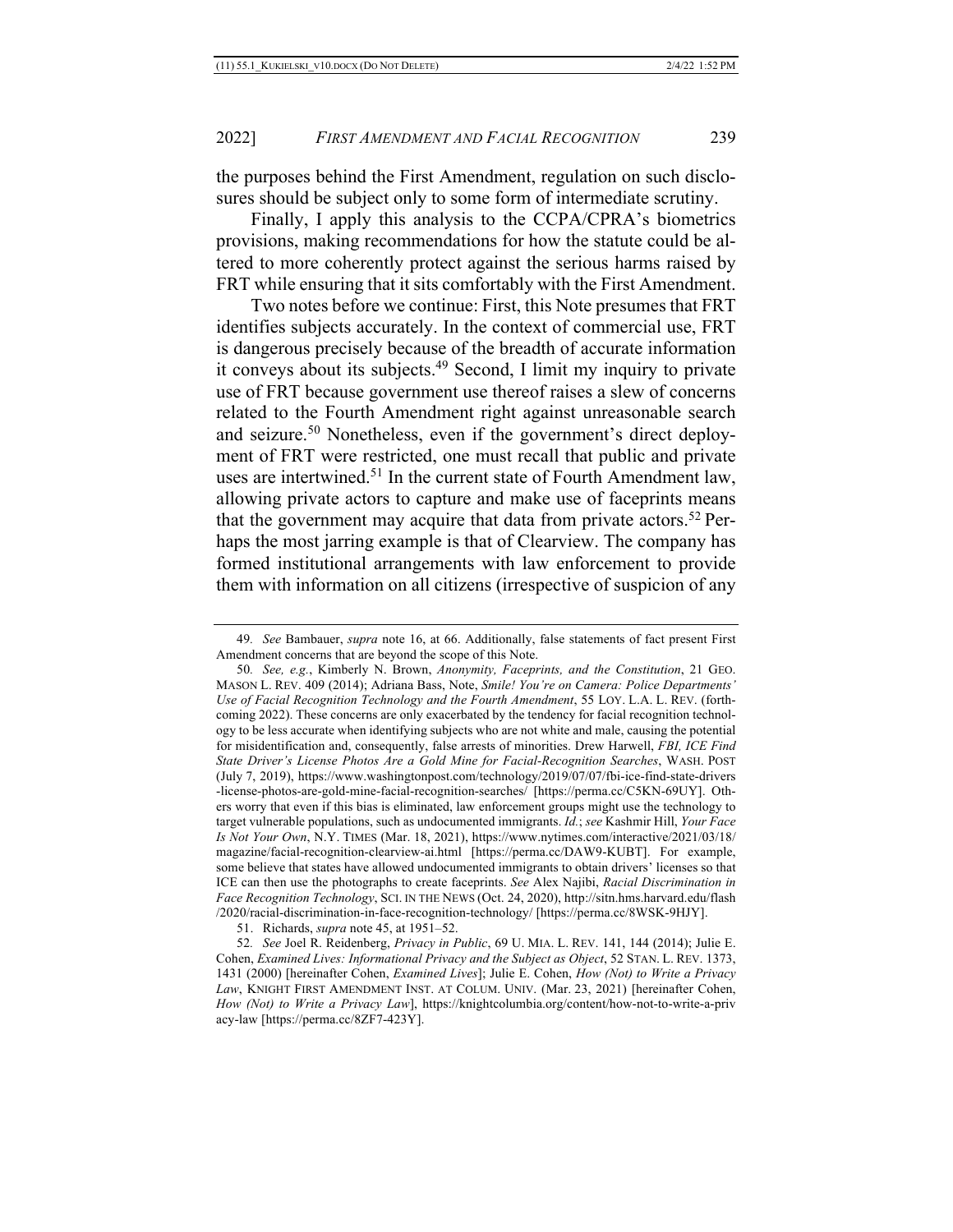one individual) that it likely could not ascertain on its own.53 Thus, federal and state governments can—and do—contract with private businesses to acquire vast amounts of personal information on ordinary people, effectively outsourcing their surveillance to circumvent direct restrictions on governmental data collection.<sup>54</sup> This phenomenon is not unique to FRT, but it is particularly worrisome given the widespread surveillance enabled by the technology.

### I. FACIAL RECOGNITION TECHNOLOGY AND PRIVACY HARMS

Any discussion of facial recognition—or data privacy in general—would be incomplete without a meaningful appreciation of the risks imposed by the technology. Further, embarking on a constitutional analysis will require an identification of the relevant state interests furthered by FRT regulations.

One might argue that FRT is nothing truly new—in some sense, FRT replicates the human capacity to identify faces. Of course, no one would argue that it violates their privacy to be recognized by an acquaintance or even some other person with whom one has an indirect relationship. Critically, however, FRT enhances this ability far beyond ordinary human capacity, allowing companies to instantaneously and accurately identify consumers—even when they think they are alone.55 FRT can also discern information about a person's age, gender,<sup>56</sup> attention span, and emotional reaction to various stimuli.<sup>57</sup> Accordingly, facial recognition technology allows individuals to be identified and analyzed by entities with whom they may have never interacted. It also enables these activities to occur at great distances and, if surreptitiously captured through the cameras in people's devices, in contexts in which people would reasonably assume they are alone.58 More insidiously, when it combines information in the

<sup>53.</sup> Isadora Neroni Rezende, *Facial Recognition in Police Hands: Assessing the 'Clearview Case' from a European Perspective*, 11 NEW J. EUR. CRIM. L. 375, 376 (2020).

<sup>54.</sup> Richards, *supra* note 20, at 1159.

<sup>55.</sup> For example, Walgreens and Kroger have installed facial scanners in their stores to determine shoppers' age and gender to deliver targeted ads. Anthony Tacconi, *Walgreens and Kroger Sued for Using Cameras with Facial Recognition*, GOODMAN ALLEN DONNELLY (Oct. 15, 2020, 10:54 AM), https://www.goodmanallen.com/blog/walgreens-and-kroger-sued-for-using-cameraswith-facial-recognition [https://perma.cc/GU2U-5W2Q].

<sup>56</sup>*. Id.*

<sup>57.</sup> Andy Lau, *Facial Recognition in Global Marketing*, TOWARDS DATA SCI. (Apr. 25, 2020), https://towardsdatascience.com/facial-recognition-in-global-marketing-8d0ca0b313c7 [https://perma.cc/ECX8-DV77].

<sup>58</sup>*. See* Nakar & Greenbaum, *supra* note 34, at 96.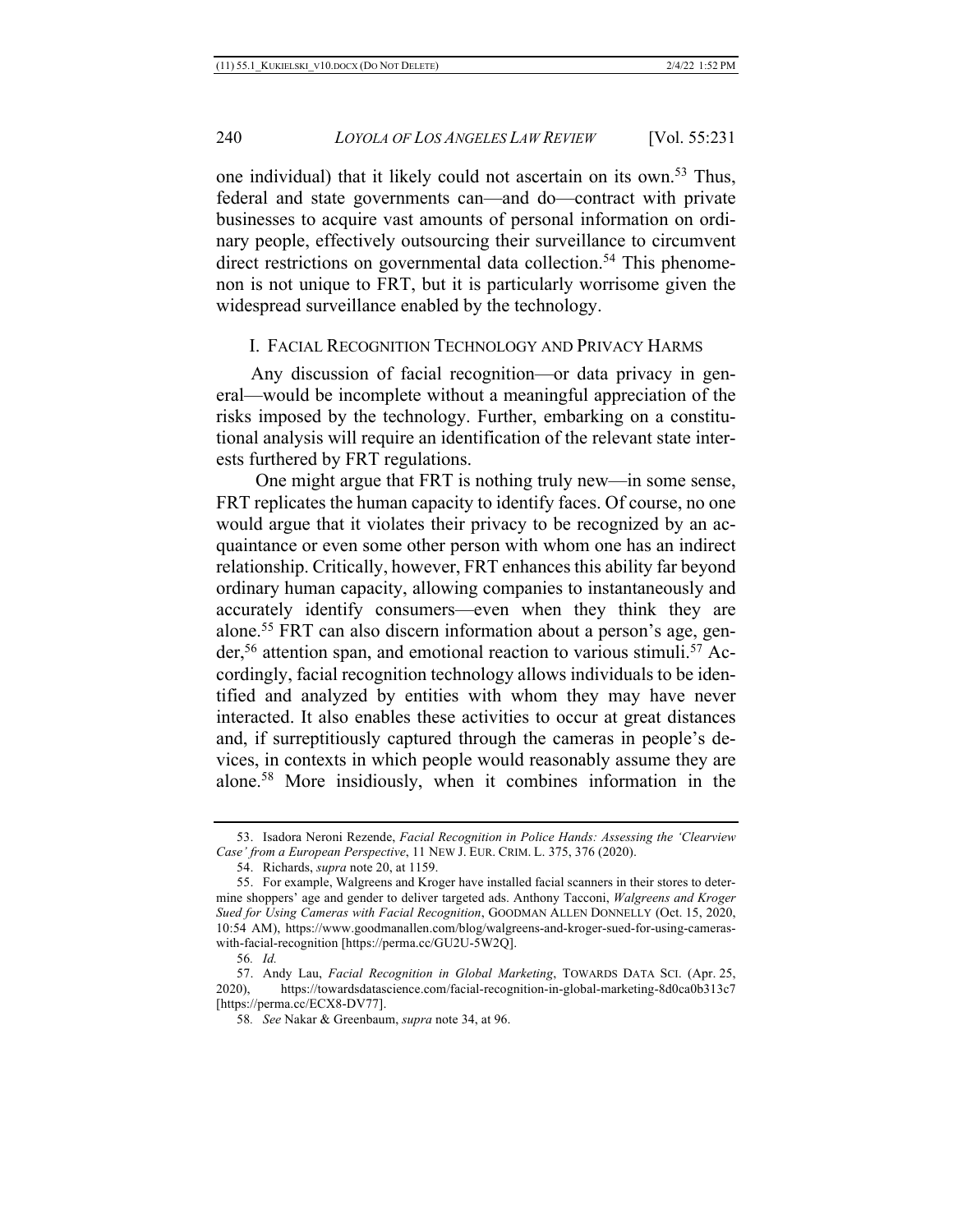aggregate, facial recognition technology can effectively be used to surveil individuals by constructing comprehensive, permanent records of their whereabouts.59 The Ninth Circuit has formally acknowledged these risks as not only real but also legally cognizable in cases discussing Article III standing—another issue that has plagued courts in data privacy cases. <sup>60</sup> In *Patel v. Facebook, Inc.*, <sup>61</sup> the court addressed the issue of whether plaintiffs whose faceprints had been nonconsensually captured by Facebook had sufficiently demonstrated an injury-infact.62 Holding that they had, the court articulated the problem with Facebook's conduct:

[T]he facial-recognition technology at issue here can obtain information that is "detailed, encyclopedic, and effortlessly compiled," which would be almost impossible without such technology. Once a face template of an individual is created, Facebook can use it to identify that individual in any of the other hundreds of millions of photos uploaded to Facebook each day, as well as determine when the individual was present at a specific location. Facebook can also identify the individual's Facebook friends or acquaintances who are present in the photo. Taking into account the future development of such technology . . . it seems likely that a face-mapped individual could be identified from a surveillance photo taken on the streets or in an office building.<sup>63</sup>

<sup>59</sup>*. See id.* at 91.

<sup>60</sup>*. See* Danielle Keats Citron & Daniel J. Solove, *Privacy Harms* (Feb. 9, 2021) (GWU Legal Studies Research Paper No. 2021-11), https://ssrn.com/abstract=3782222 [https://perma.cc/H4K8- NQ5V].

<sup>61.</sup> 932 F.3d 1264 (9th Cir. 2019).

<sup>62</sup>*. Id.* at 1273. It is worth noting that the Northern District of Illinois has approached the question of injury-in-fact in FRT-based BIPA cases with more skepticism. *See* Rivera v. Google, Inc., 366 F. Supp. 3d 998, 1010–11 (N.D. Ill. 2018). However, in concluding that the plaintiffs had not sufficiently alleged a sufficiently concrete harm, the court expressly based its holding on the fact that the legislative findings had not articulated any specific harms other than the risk of identity theft. *See id.* The court expressly noted that its evaluation might change if the Illinois Legislature updated these findings, observing that "[i]t is not hard to imagine more concrete concerns arising from facial-recognition technology, especially as it becomes more accurate and more widespread (along with video-surveillance cameras) to the point that private entities are able to use the technology to pinpoint where people have been over extended time periods." *Id.* at 1011 n.15.

<sup>63</sup>*. Patel*, 932 F.3d at 1273.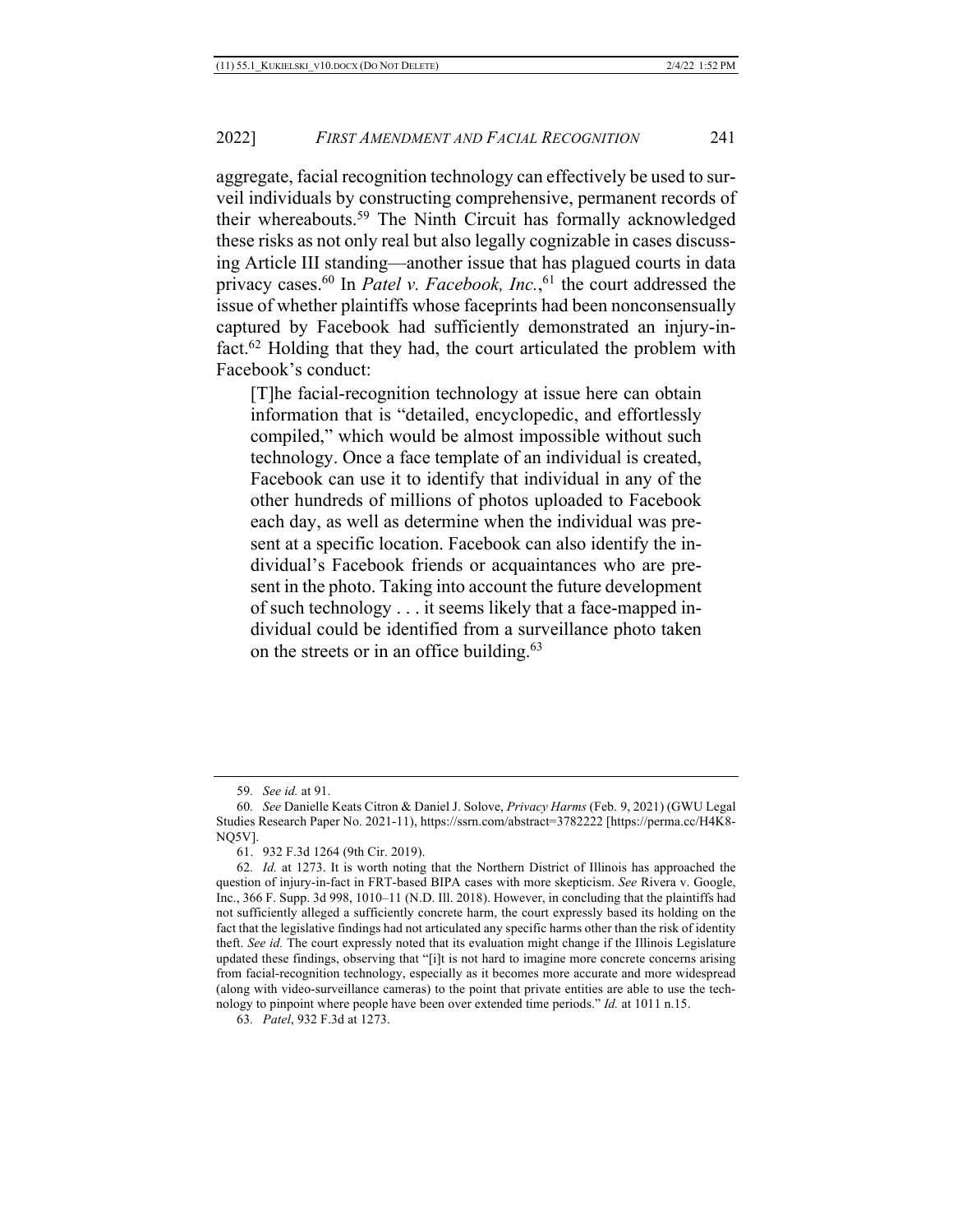Based on such capabilities, there are three core harms that private use of accurate FRT can cause: chilling effects,  $64$  disclosure harms,  $65$ and loss of autonomy.66

First, because FRT can allow for mass surveillance (as exemplified by Clearview), it can cause chilling effects on behavior. While any mass amalgamation of data could in effect chill activities, the risk is particularly salient in the context of FRT both because of the amount of information it can reveal to users of the technology, and because it is extraordinarily difficult to avoid. While one might be able to avoid sharing, for example, an embarrassing video purchase history simply by not purchasing such videos, there is no comparable choice when it comes to showing one's face in public. Even when FRT collects imagery posted publicly on the internet (as Clearview purports to  $67$ ), these photos often collect information about people who never consented to the photo or its publication.<sup>68</sup> Thus, the continuous monitoring of people that FRT enables is distinct from the usual manner in which our activities are visible to those around us.<sup>69</sup> This risk is particularly prominent when FRT data is combined with other forms of information such as location data, past purchases, emails, and internet browsing history.70 In the aggregate, this enables companies to construct comprehensive records of individuals' daily activities and—to the extent that people's facial expressions<sup>71</sup> and online activities reflect their inner lives—even their thoughts. As Professor Margot Kaminski writes, the architecture of our world—walls, physical distance, forgetfulness over time—generally permits us to make informed choices about what activities to engage in so as to manage our own

<sup>64</sup>*. See* Margot E. Kaminski & Shane Witnov, *The Conforming Effect: First Amendment Implications of Surveillance, Beyond Chilling Speech*, 49 U. RICH. L. REV. 465, 478 (2015).

<sup>65</sup>*. See* Daniel J. Solove, *A Taxonomy of Privacy*, 154 U. PA. L. REV. 477, 529 (2006).

<sup>66</sup>*. See* Julie E. Cohen, *Law for the Platform Economy*, 51 U.C. DAVIS L. REV. 133, 149–50 (2017).

<sup>67.</sup> Defendant's Memorandum of Law in Support of Its Motion to Dismiss at 1, ACLU v. Clearview AI, Inc., No. 2020CH04353 (Ill. Cir. Ct. Oct. 7, 2020).

<sup>68</sup>*. See* Metz, *supra* note 25.

<sup>69</sup>*. See* Solove, *supra* note 65, at 493 ("Certainly, we all watch or listen, even when others may not want us to, and we often do not view this as problematic. However, when done in a certain manner—such as continuous monitoring—surveillance has problematic effects.").

<sup>70.</sup> For example, Clearview allegedly harvests not only faceprints but also associated metadata, such as time and location information. Thornley v. Clearview AI, Inc., 984 F.3d 1241, 1243 (7th Cir. 2021).

<sup>71</sup>*. See* Kiely Kuligowski, *Facial Recognition Advertising: The New Way to Target Ads at Consumers*, BUS. NEWS DAILY (Jul. 18, 2019), https://www.businessnewsdaily.com/15213 walgreens-facial-recognition.html [https://perma.cc/9FSG-MRHD].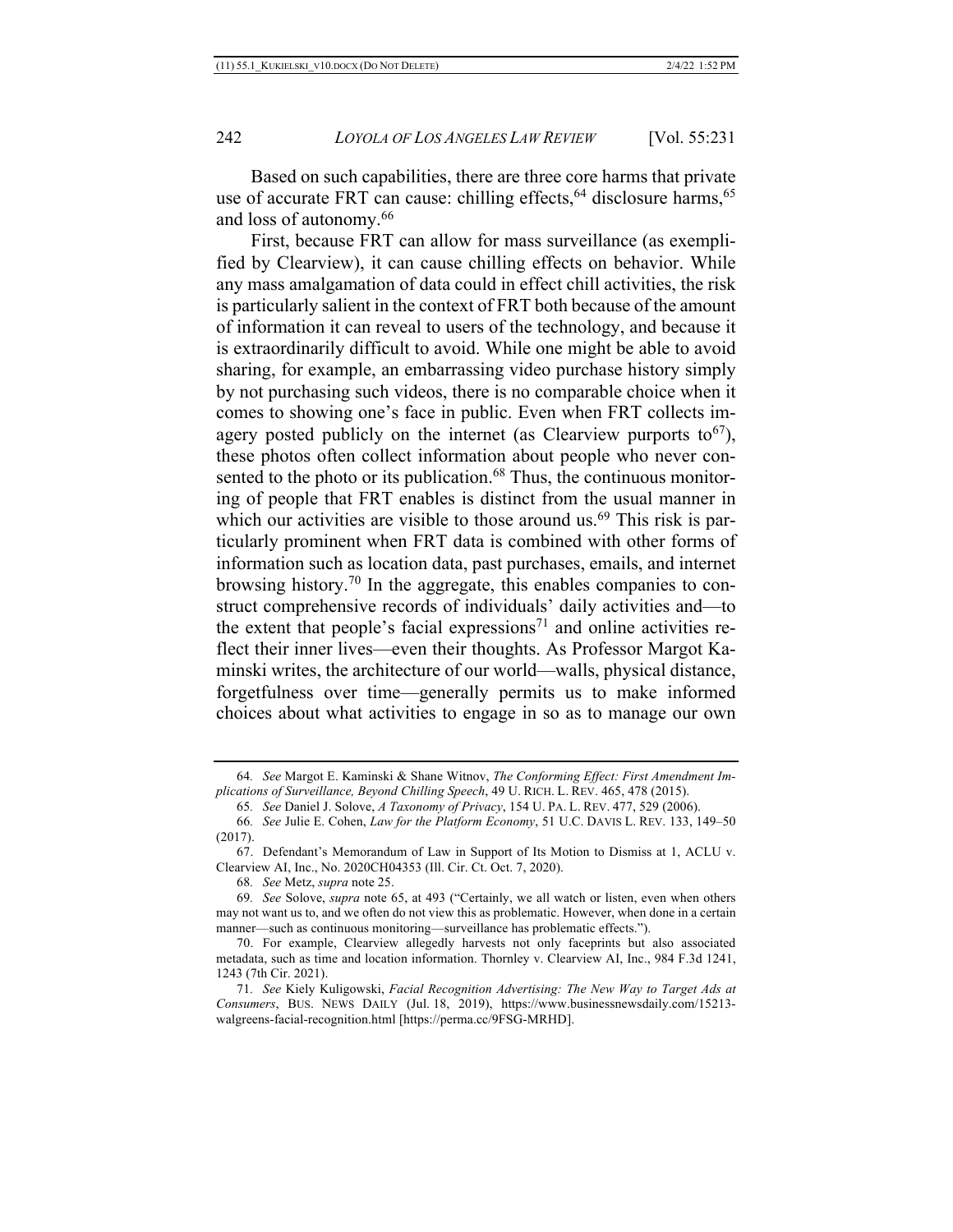exposure to others.72 Of course, sometimes increased transparency can be good: for example, by making sure police officers and other public officials do not abuse their power. Other times, it forecloses people from engaging in socially productive and valuable behaviors, such as checking out a controversial book at a library, seeking appropriate medical care, or attending a religious service.73

As Professor Julie E. Cohen argues, these chilling effects threaten activities essential to free speech and innovation—concerns that, paradoxically, feature prominently in arguments opposing data privacy.<sup>74</sup> For example, though some argue that increased data privacy regulations will limit developments in technology, Professor Cohen asserts that surveillance actually hampers innovation because it requires space to experiment and therefore freedom from surveillance.75 Innovation "thrives most fully when circumstances yield serendipitous encounters with new resources and ideas, and afford the intellectual and material breathing room to experiment with them."76 Her observations in this respect are supported by a multitude of studies documenting the chilling effect that surveillance has on human behavior.77 Michel Foucault theorized that surveilled prisoners would conform their behavior in the knowledge that they were being watched.78 Ultimately, per Foucault, this ingrained expectation would render guards superfluous; as long as the possibility existed that they were being watched, the prisoners would act accordingly.79 In a more contemporary context, researchers have found that the perceived ubiquity of social networking has caused humans to alter their offline behavior out of concern that their actions will be nonconsensually captured and uploaded to social

<sup>72.</sup> Kaminski, *supra* note 20, at 171.

<sup>73</sup>*. See* Mariko Hirose, *Privacy in Public Spaces: The Reasonable Expectation of Privacy Against the Dragnet Use of Facial Recognition Technology*, 49 CONN. L. REV. 1591, 1608 (2017).

<sup>74</sup>*. See* Julie E. Cohen, *What Privacy Is For*, 126 HARV. L. REV. 1904, 1919 (2013).

<sup>75</sup>*. Id.* at 1918.

<sup>76</sup>*. Id.* at 1920.

<sup>77</sup>*. See, e.g.*, Ben Marder et al., *The Extended 'Chilling' Effect of Facebook: The Cold Reality of Ubiquitous Social Networking*, 60 COMPUTS. HUM. BEHAV. 582 (2016); Jonathon W. Penney, *Internet Surveillance, Regulation, and Chilling Effects Online: A Comparative Case Study*, INTERNET POL'Y REV., May 2017, at 1; Kaminski & Witnov, *supra* note 64; Dawinder S. Sidhu, *The Chilling Effect of Government Surveillance Programs on the Use of the Internet by Muslim-Americans*, 7 U. MD. L.J. RACE, RELIGION, GENDER & CLASS 375 (2007); Alex Marthews & Catherine Tucker, *Government Surveillance and Internet Search Behavior* (Feb. 17, 2017), https://pap ers.ssrn.com/sol3/papers.cfm?abstract\_id=2412564 [https://perma.cc/HMZ8-BWD9]. *See generally* Richards, *supra* note 45, at 1962–64 (describing the dangers of surveillance and proposing suggestions to guide the future development of laws targeting surveillance).

<sup>78.</sup> Brown, *supra* note 50, at 414.

<sup>79</sup>*. Id.*; Solove, *supra* note 65, at 495.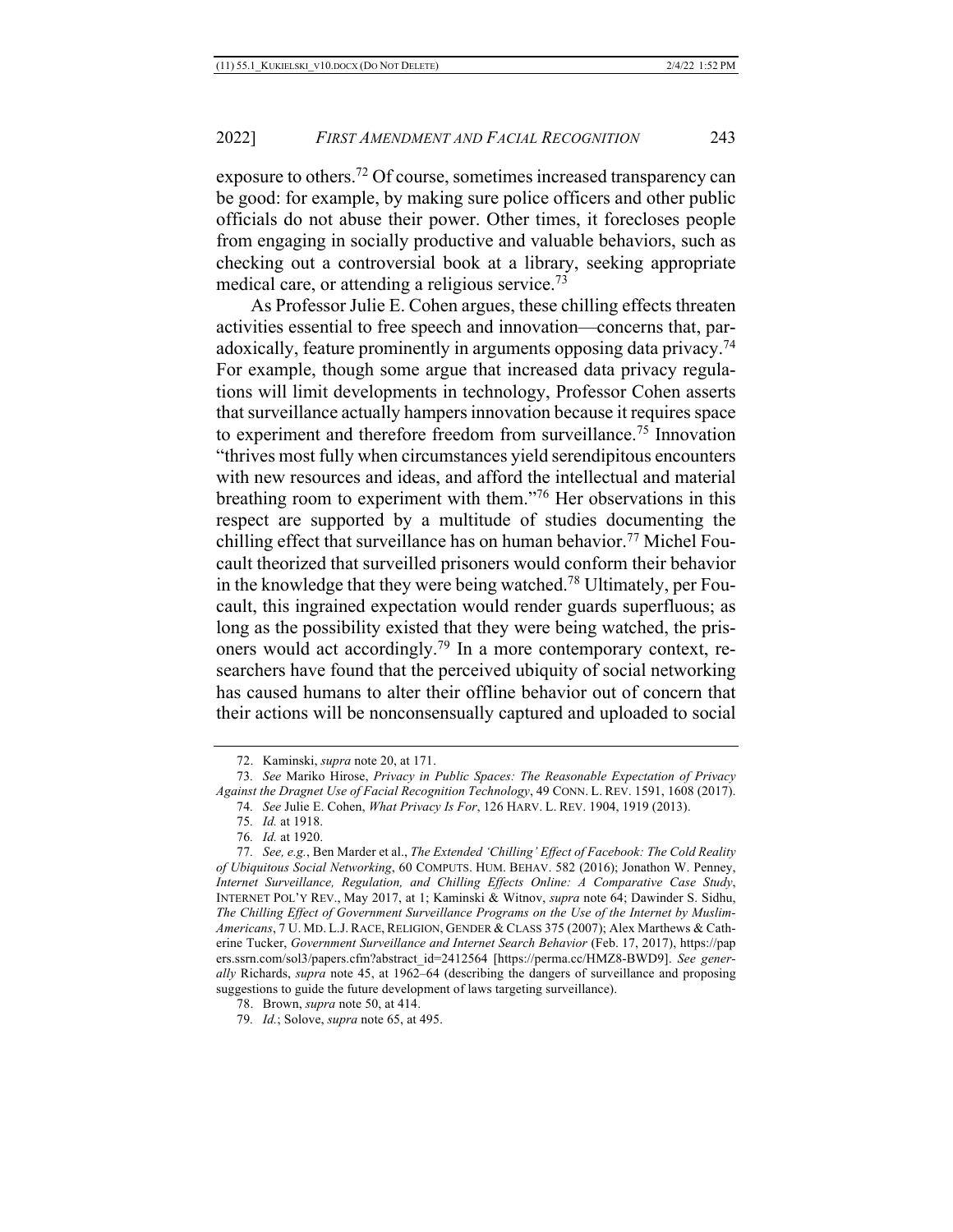networks.80 Accordingly, because processes of experimentation often involve engaging with controversial or unpopular ideas, and such experimentation is a necessary precursor to innovation and free speech, this chilling effect threatens activities that are vital to our society.<sup>81</sup> This illuminates the flaw in the argument that privacy and free speech are diametrically opposed.82

Separately from chilling effects, widespread facial recognition also exacerbates the risk of harmful disclosures that leave people embarrassed or otherwise overly exposed—such as by increasing the risk of identity theft. The more widespread the technology is (and the more secretive), the more likely that such technology will ultimately capture information about a subject that they might prefer others not to know. Sometimes disclosure of this information will lead to a merely dignitary harm—such as if FRT were to catch a person visiting a sex shop. However, it can also allow a user to uncover information about a person's whereabouts or activities that might leave the depicted individual vulnerable to stalking or harassment. In some respects, disclosure harms are related to the harm of chilling effects in that it is generally the risk of such disclosures that cause people to act differently. However, the ultimate disclosure is not necessary to cause chilling effects; the mere risk of disclosure is itself sufficient.<sup>83</sup> Perhaps the most common type of disclosure harm is the heightened risk of identity theft that accompanies data breaches.84 Unlike credit card information or social security numbers, faceprints cannot realistically be changed. Even if no such theft occurs, people often experience emotional distress and must spend a great deal of time and money to detect and protect against fraudulent activity.85

Beyond chilling effects and the risk of disclosure, mass collection of FRT results in a loss in autonomy that is perhaps subtler—but even

84*. See id.* at 488–91.

<sup>80.</sup> Marder et al., *supra* note 77, at 585–86.

<sup>81.</sup> Cohen, *supra* note 74, at 1920; *see also* Richards, *supra* note 45, at 1935 ("Such intellectual surveillance is especially dangerous because it can cause people not to experiment with new, controversial, or deviant ideas.").

<sup>82.</sup> For a detailed argument to this effect, see NEIL RICHARDS, INTELLECTUAL PRIVACY: RETHINKING CIVIL LIBERTIES IN THE DIGITAL AGE (2015). *See also* SHOSHANA ZUBOFF, THE AGE OF SURVEILLANCE CAPITALISM: THE FIGHT FOR A HUMAN FUTURE AT THE NEW FRONTIER OF POWER 110 (2019) ("The Constitution is exploited to shelter a range of novel practices that are antidemocratic in their aims and consequences and fundamentally destructive of the enduring First Amendment values intended to protect the individual from abusive power.").

<sup>83</sup>*. See* Solove, *supra* note 65, at 494–95.

<sup>85.</sup> Daniel J. Solove & Danielle Keats Citron, *Risk and Anxiety: A Theory of Data-Breach Harms*, 96 TEX. L. REV. 737, 738–39 (2018).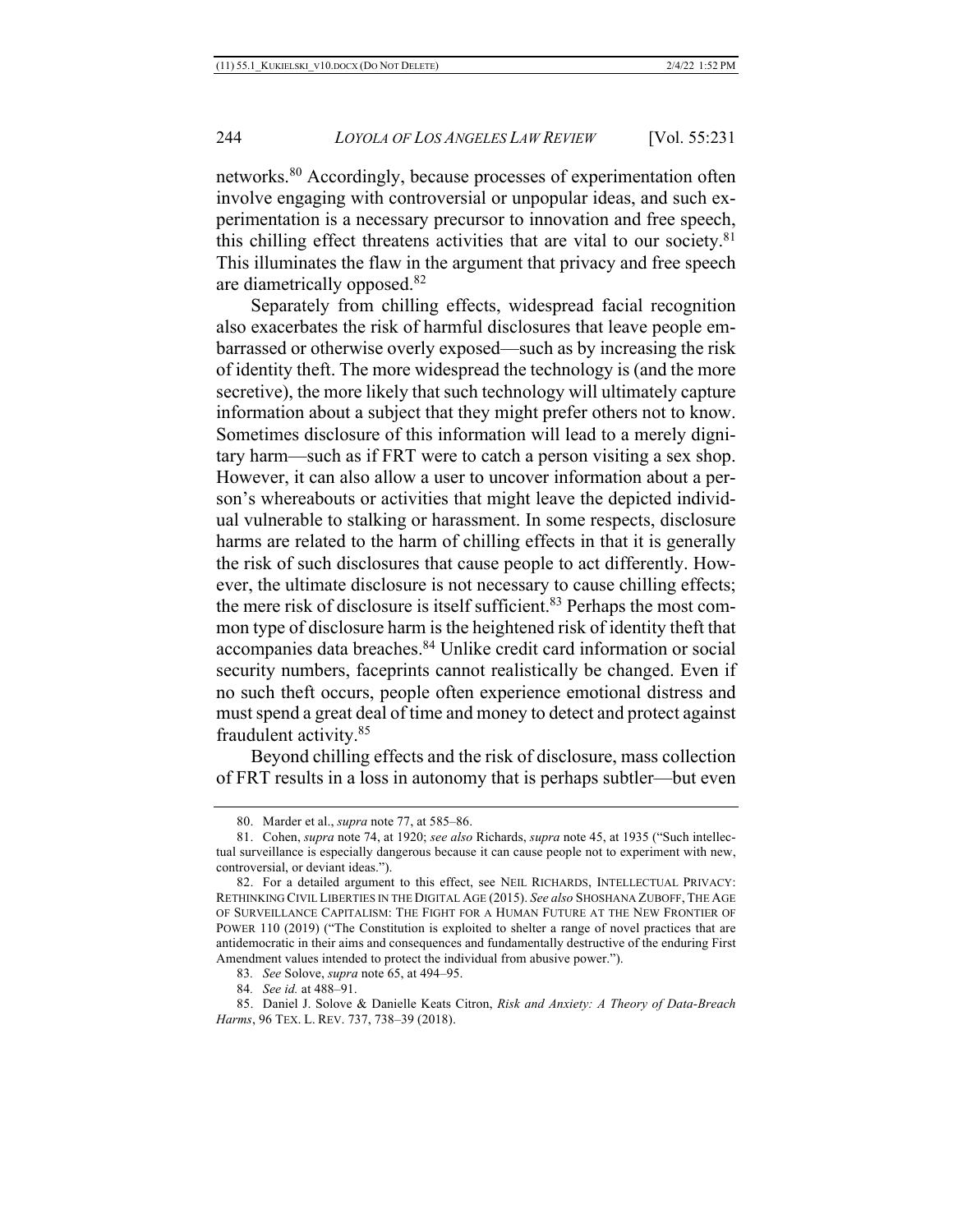more fundamental. Most crucial to Professor Cohen's argument is that surveillance threatens democratic society not just by inhibiting innovation and free speech but by allowing data processors to access information that gives them immense power over the ideas and products to which people are exposed.86 In the context of FRT, collection of this information can reveal powerful inferences about human behavior and even inner thoughts. The cameras in our devices both at home and in public make this even more so. $87$  In the "massively-intermediated environments" in which we now live, technology companies have a huge degree of power to affect people's environments,<sup>88</sup> and they rely on vast amounts of information about individuals in order to further their own economic and political agendas. When technology companies have such comprehensive knowledge about consumers, it threatens the capabilities essential to producing individuals who can effectively engage in self-government.<sup>89</sup> In other words, the huge amount of data that companies capture about individuals through surveillance processes allows these companies to subtly affect consumers' ideas and choices through personalized feedback loops, or "filter bubbles."90

Thus, FRT can cause three different harms: First, because of its ability to provide huge amounts of information about anything a person does inside or outside their home, it can cause behavioral alterations that are socially undesirable, many of which actually inhibit free speech. Second, because FRT has the power to pick up images of people that contain sensitive information (either individually, or when combined), it can cause unanticipated dignitary harms and exposure. Finally, even when data does not result in the publication of any information whatsoever, the data can be used to amalgamate information that can then be used to exercise control over a consumer.

Of course, facial recognition, like all other technologies, can also serve as a tool for good. For example, many Apple consumers have come to enjoy the convenience of unlocking their devices with their faces, as well as the added security that comes with linking access to one's unique faceprint. Because faceprints are unique and often

<sup>86</sup>*. See* Cohen, *supra* note 66, at 149–50; *see also* ZUBOFF, *supra* note 82, at 94.

<sup>87.</sup> Margot E. Kaminski, *Regulating Real-World Surveillance*, 90 WASH. L. REV. 1113, 1120 (2015).

<sup>88.</sup> Cohen, *supra* note 66, at 150.

<sup>89.</sup> Cohen, *supra* note 74, at 1917.

<sup>90</sup>*. Id.*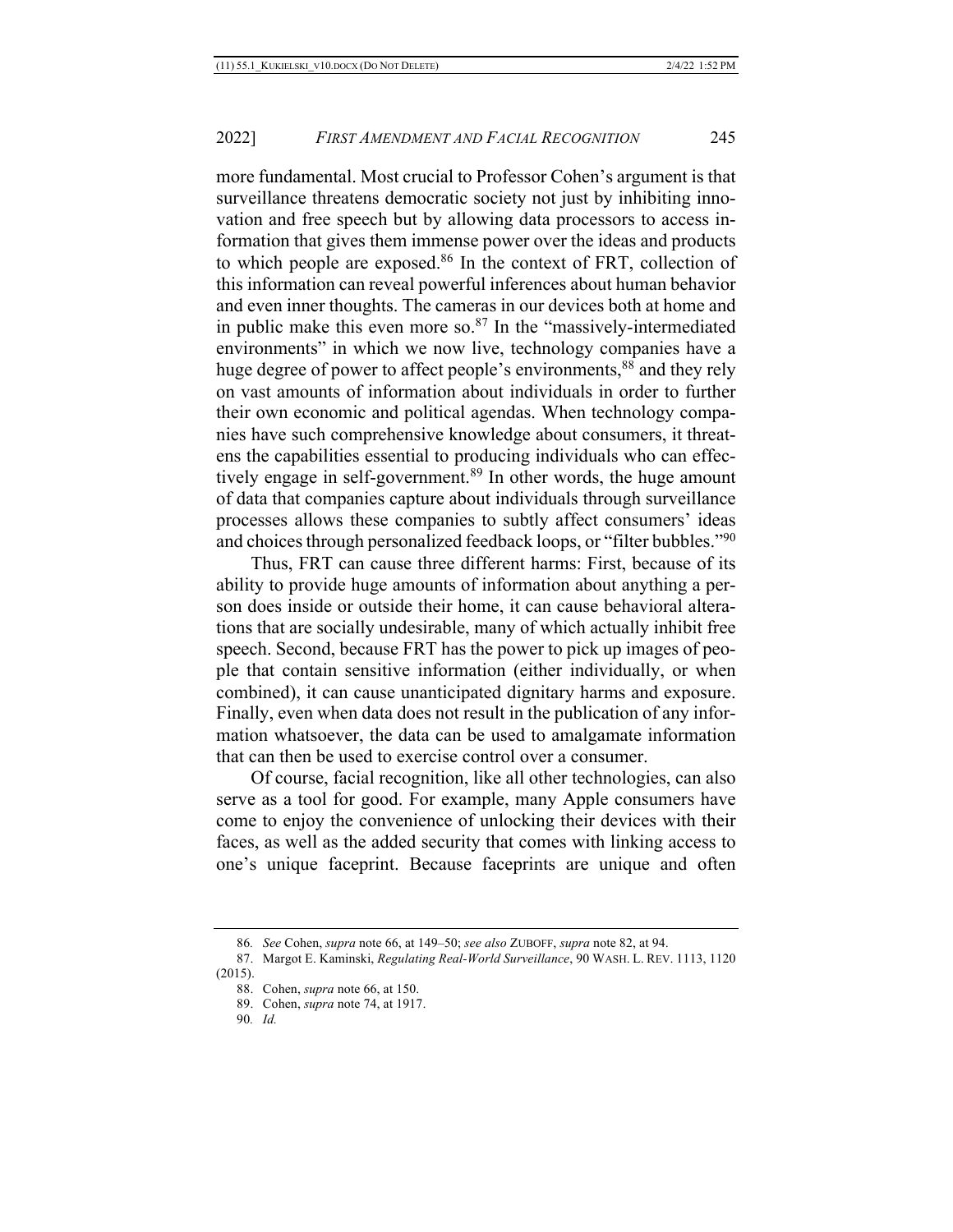durable over a person's lifespan,  $91$  faceprints are, somewhat ironically, useful for preventing security breaches.<sup>92</sup> In fact, facial recognition tool PimEyes markets itself as a tool for managing one's online presence, such as by determining whether someone else is using one's photos.93 Touchless security systems may also be more desirable in light of increased hygiene concerns arising out of the COVID-19 pandemic.94

However, problems with the technology lurk beneath the palatable surface of convenience and personalization. Privacy laws must be built to address the above concerns stemming from nonconsensual collection of faceprints, their sale to third parties, and their use for unexpected purposes.

#### II. ARE FACEPRINTS A FORM OF SPEECH?

The argument that laws regulating FRT like the CCPA/CPRA are content-based and merit strict scrutiny might go something like this: Faceprints are information, and information is speech, so faceprints are speech.95 Because faceprints are speech, regulating the capture or collection of faceprints is a regulation on speech-creation (akin to the act of writing a book), without which protection of the faceprint would have no meaning.<sup>96</sup> Regulating the disclosure and/or use of faceprints is a content-based regulation on speech because one would need to examine whether the information being disclosed or used is a faceprint. Accordingly, all laws regulating the capture, use, and/or disclosure of faceprints require strict scrutiny.<sup>97</sup> Thus, the preliminary

<sup>91.</sup> Nakar & Greenbaum, *supra* note 34, at 95.

<sup>92</sup>*. See* Thorin Klosowski, *Facial Recognition Is Everywhere. Here's What We Can Do About It*, N.Y. TIMES (July 15, 2020), https://www.nytimes.com/wirecutter/blog/how-facial-recognitionworks/ [https://perma.cc/CQ2Z-LT7C].

<sup>93.</sup> PIMEYES, https://pimeyes.com/en [https://perma.cc/BU3S-YCU5].

<sup>94</sup>*. See* Lofred Madzou, *Facial Recognition Can Help Re-Start Post-Pandemic Travel. Here's How to Limit the Risks*, WORLD ECON. F. (Dec. 16, 2020), https://www.weforum.org/agenda/2020/ 12/facial-recognition-technology-and-travel-after-covid-19-freedom-versus-privacy/ [https:// perma.cc/7KW7-GVYJ].

<sup>95</sup>*. See* Richards, *supra* note 16, at 1524; Sorrell v. IMS Health Inc., 564 U.S. 552, 570 (2011) (observing that "[t]his Court has held that the creation and dissemination of information are speech within the meaning of the First Amendment"); *see also* Kaminski, *supra* note 20, at 190 (acknowledging that if recording is speech the same way a movie is, then regulation of all recordings would always be subject to strict scrutiny).

<sup>96</sup>*. See* Anderson v. City of Hermosa Beach, 621 F.3d 1051, 1061–62 (9th Cir. 2010).

<sup>97</sup>*.* Cohen, *Examined Lives*, *supra* note 52, at 1409 ("The First Amendment argument against data privacy protection begins by assuming that the collection, processing, and exchange of personally-identified data are 'speech,' and then asserts that regulation of these activities cannot survive the requisite scrutiny."); *see also* Richards, *supra* note 16, at 1524 ("The 'data-is-speech'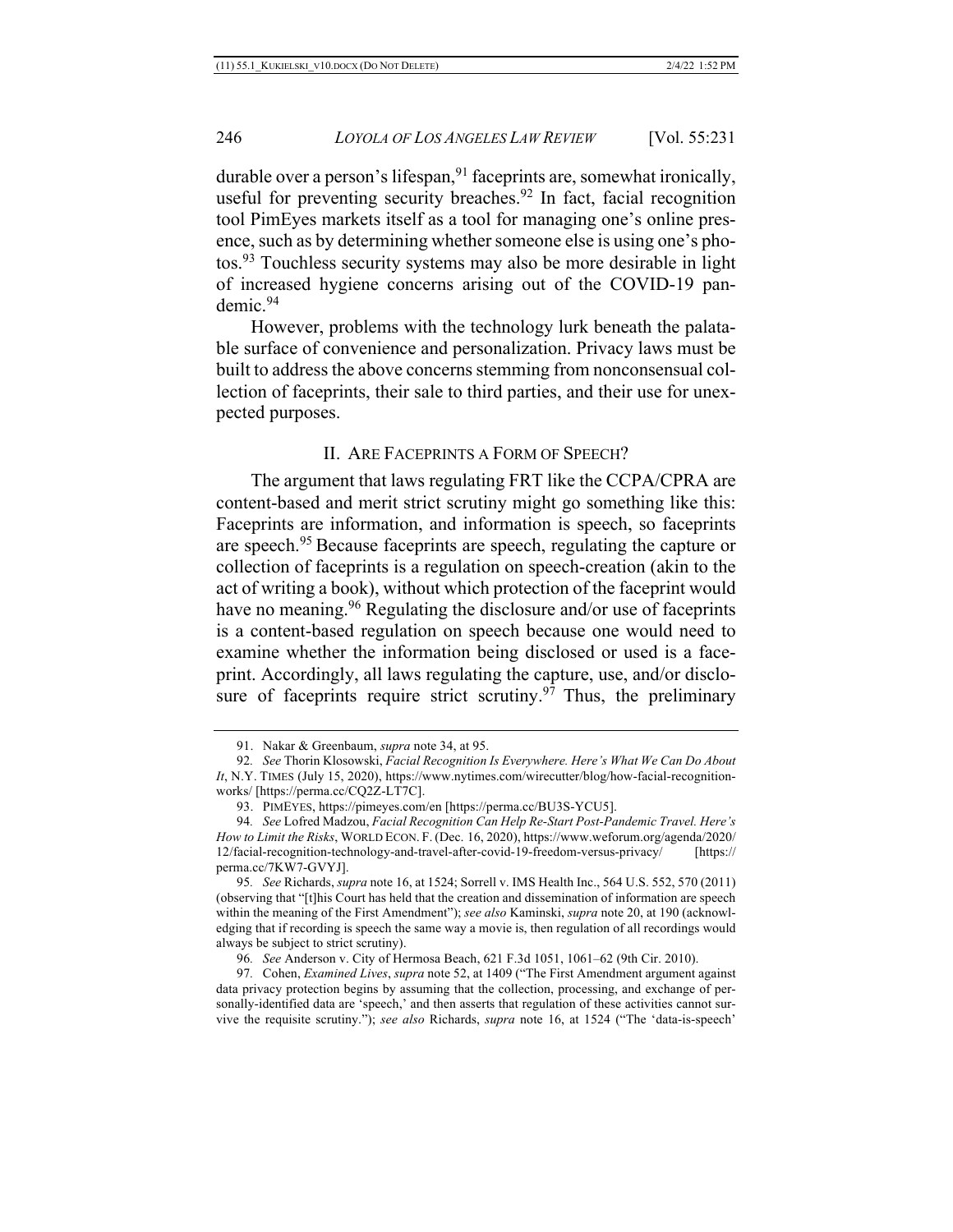inquiry would seem to be whether faceprints themselves are a form of speech.<sup>98</sup>

This line of reasoning is alluringly simple, and, admittedly, it may be most consistent with the Court's recent tendency to make broad statements about its First Amendment jurisprudence and undergo rigid free speech analyses.99 For example, in *Reed v. Town of Gilbert*, <sup>100</sup> the Court suggested that a regulation would undergo strict scrutiny "if

argument has a certain superficial appeal. After all, if the First Amendment is about protecting people's ability to share ideas and information, and data is information, then the First Amendment should protect people's ability to share data.").

Interestingly, Clearview has not made this precise argument in the lawsuit filed against it by the ACLU in Vermont state court. That is, it has not expressly argued that faceprints themselves are speech. Instead, in its motion to dismiss, Clearview's argument first focuses on its search engine as the relevant "speech" restricted by BIPA: "BIPA's restrictions on the collection of 'biometric information' in publicly-available photographs violate the First Amendment because they inhibit Clearview's ability to use this public information in Clearview's search engine," which is "protected speech under the First Amendment." Defendant's Memorandum of Law in Support of Its Motion to Dismiss, ACLU v. Clearview AI, Inc., *supra* note 67, at 16–17. This is perhaps a less daunting argument for the Illinois Circuit Court to accept, given that the Supreme Court has not expressly held that all information is always speech, and such an argument, if successful, would jeopardize a great number of informational privacy laws that regulate certain categories of private information. Yet, Clearview's argument runs into problems at the next step of the inquiry: whether BIPA is content-based. BIPA does not regulate only speech with a particular content or viewpoint the way that the statute did in *Sorrell* because it does not target particular expressive uses of the data. *Compare* 740 ILL. COMP. STAT. 14/15 (2021) ("No private entity may collect, capture, purchase, receive through trade, or otherwise obtain a person's or a customer's biometric identifier or biometric information . . . ."), *with* Sorrell v. IMS Health Inc., 564 U.S. 552, 558–59 (2011) ("A . . . pharmacy . . . shall not sell, license, or exchange for value regulated records containing prescriberidentifiable information . . . *for marketing or promoting a prescription drug* . . . ." (emphasis added) (quoting VT. STAT. ANN. tit. 18, § 4631(d) (2011))). That is, while the Vermont statute specifically targeted pharmaceutical marketing, BIPA does not target search engines. Clearview appears to anticipate this distinction between its case and *Sorrell*; it pivots later on in its brief when it argues that BIPA is a content-based restriction because it targets "biometric identifiers"—not search engines. Defendant's Memorandum of Law in Support of Its Motion to Dismiss, ACLU v. Clearview AI, Inc., *supra* note 67, at 19.

98. At risk of stating the obvious, faceprints do not fall into any of the traditional exceptions from First Amendment coverage outlined in *Chaplinsky v. New Hampshire*, 315 U.S. 568 (1942): fighting words, true threats, obscenity, and (to some extent) false statement of facts. *Id.* at 571–72. Inaccurate faceprinting might well present a different issue with regard to the Court's differential treatment of false statements of fact, but FRT is presumed accurate for purposes of this Article. Alternatively, one might argue that courts should create a new categorical exception for regulations on either privacy regulations more broadly, or even FRT specifically. Yet, the Court has set the bar extremely high for the government to establish a new categorical exception in addition to those outlined in *Chaplinsky*. Per the Court's holding in *United States v. Stevens*, 559 U.S. 460 (2010), one cannot not "create" a new category of wholly unprotected speech unless that category has been "historically unprotected," even if the Court had not yet overtly acknowledged it. *Id.* at 472. It would be impossible to make such a showing for new technologies.

99*. See, e.g.*, *Sorrell*, 564 U.S. 552; Reed v. Town of Gilbert, 135 S. Ct. 2218 (2015); Robert C. Post & Jennifer E. Rothman, *The First Amendment and the Right(s) of Publicity*, 130 YALE L.J. 86, 134 (2020).

100. 135 S. Ct. 2218 (2015).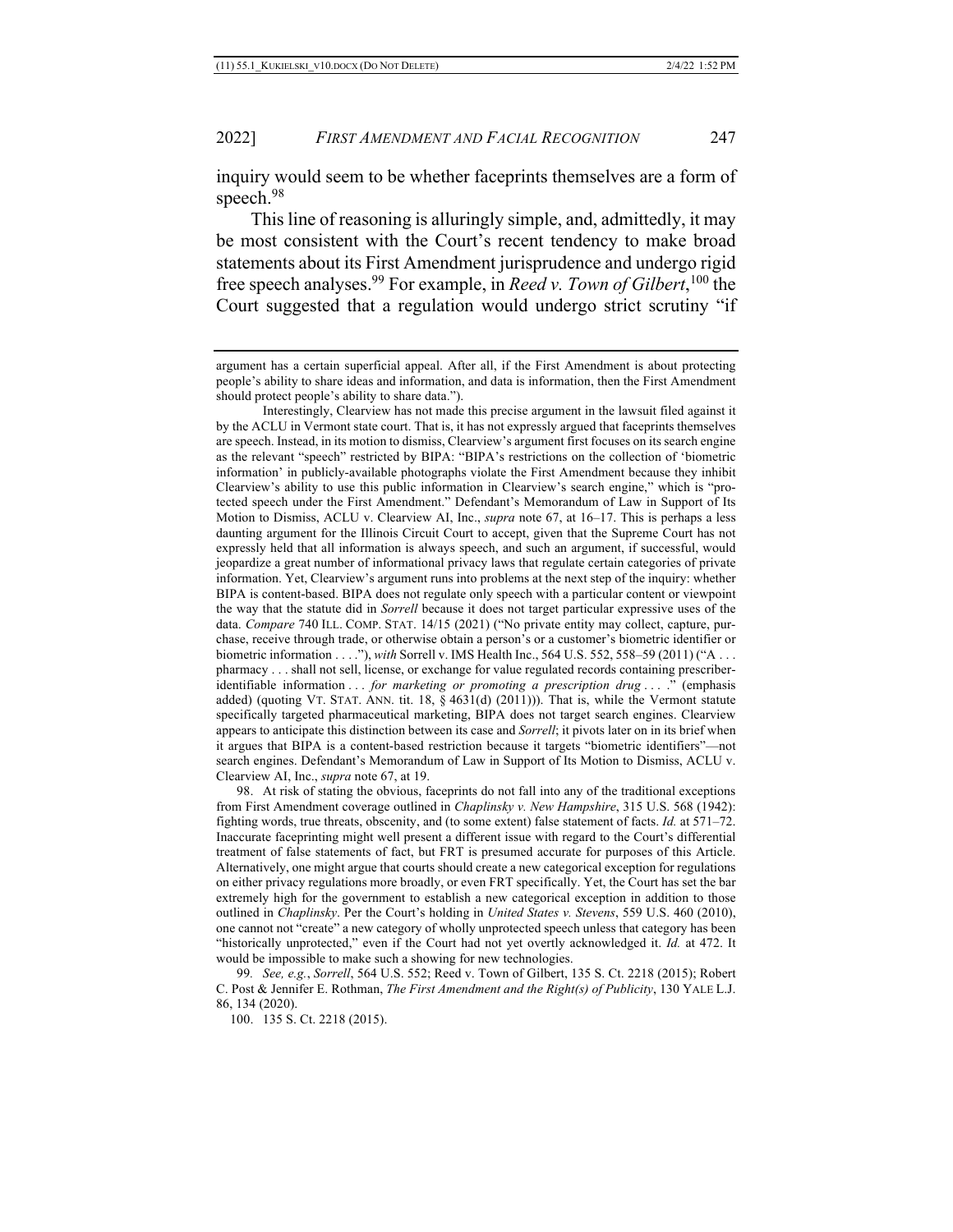[the] law applies to particular speech because of the topic discussed or the idea or message expressed," even if that content-based restriction clearly did not indicate any censorial motive.<sup>101</sup> However, even if one considers the controversial definition of "content based" as articulated in *Reed*, regulating faceprints would seem to pass muster. A regulation on faceprints does not apply "because of the topic discussed or the idea or message expressed."102 These regulations would apply irrespective of the particular information derived from a faceprint; one would not need to "read" the faceprint to determine the law's application. Further, consider the purpose of the general prohibition on content-based laws: such laws lend themselves to "invidious, thought-control" purposes because, instead of prohibiting a particular viewpoint, the government might wholly excise a topic from public conversation.<sup>103</sup> Realistically, no such concerns arise with regulation of FRT, which would not prohibit the public from discussing any particular topic, assuming the regulation did not target only people who wished to voice particular viewpoints.104

Regardless, I believe the speech-versus-privacy tensions are best resolved by considering the First Amendment and privacy interests at stake in various activities—collection, use, and disclosure—to determine whether such regulations run counter to the main theoretical purposes of the First Amendment: contributing to public discourse, enriching the marketplace of ideas, and furthering individual selfexpression.105 In such instances, the law would need to overcome strict scrutiny.

## III. *WHEN* ARE FACEPRINTS "SPEECH" FOR PURPOSES OF THE FIRST AMENDMENT?

With the question of, "Are faceprints speech?" set aside, the more pertinent question now presents itself: When are restrictions on faceprints restrictions on speech? Or rather, to use the oft-quoted words of Professor Frederick Schauer**,** when are they speech that is "salient" to the First Amendment?106

<sup>101</sup>*. Id.* at 2227–28.

<sup>102</sup>*. Id.*

<sup>103</sup>*. See* Hill v. Colorado, 530 U.S. 703, 743 (2000) (Scalia, J., dissenting).

<sup>104</sup>*. See Reed*, 135 S. Ct. at 2238 (Kagan, J., concurring).

<sup>105</sup>*. See* Kaminski, *supra* note 20, at 180.

<sup>106</sup>*. See* Frederick Schauer, *The Boundaries of the First Amendment: A Preliminary Exploration of Constitutional Salience*, 117 HARV. L. REV. 1765, 1768 (2004).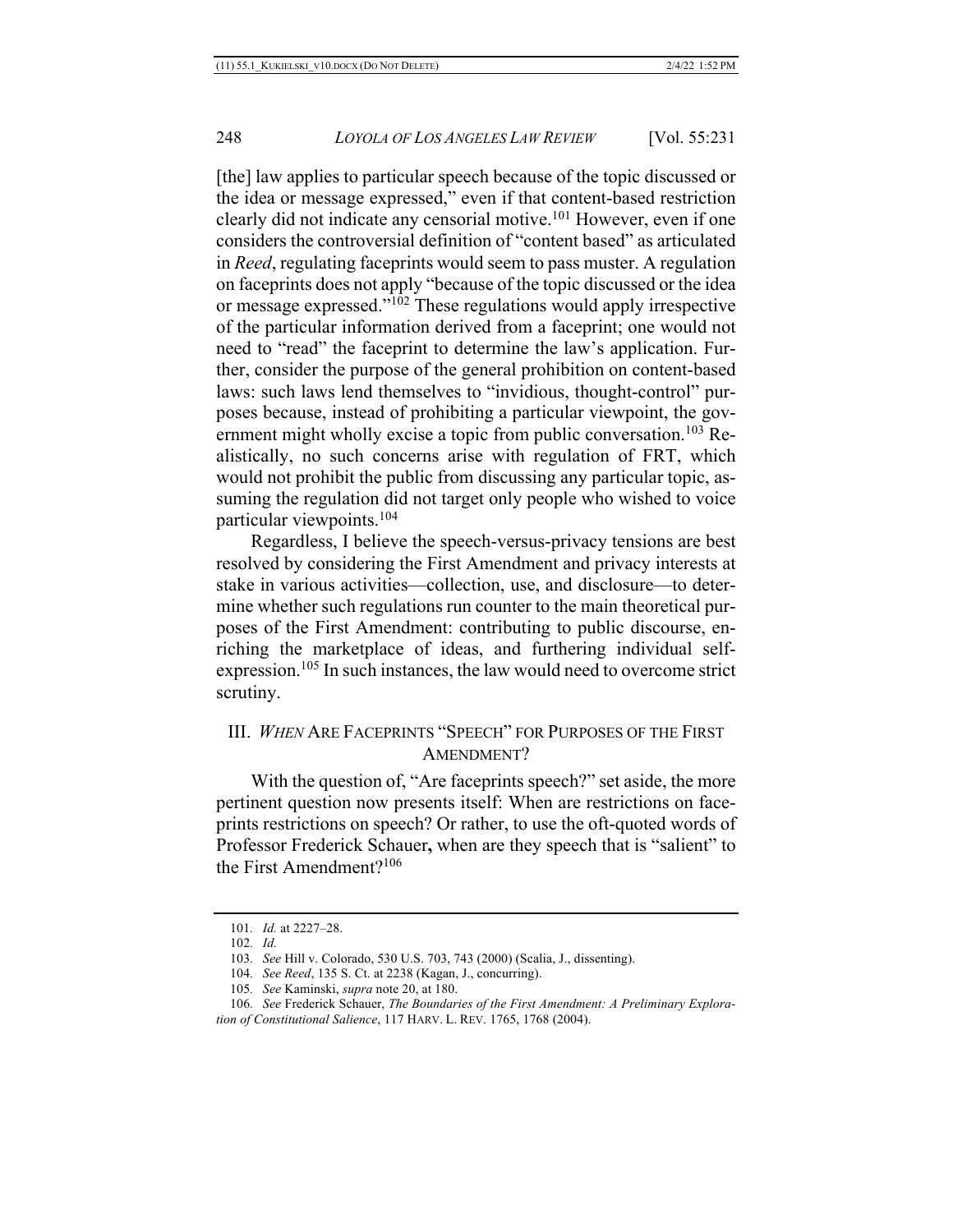Professor Schauer says "salient" because not all communications are considered speech subject to full First Amendment protection.<sup>107</sup> For example, holding an attorney liable for malpractice does not raise constitutional concern because attorney advice is not seen as implicating the kind of speech the First Amendment was intended to protect.<sup>108</sup> The same is true for sexual harassment, hiring assassins, and insider trading.109 The Supreme Court has indeed acknowledged this principle: "[I]t has never been deemed an abridgment of freedom of speech or press to make a course of conduct illegal merely because the conduct was in part initiated, evidenced, or carried out by means of language, either spoken, written, or printed."110

Thus, scholars and courts alike have engaged with three main theoretical bases for the First Amendment to ascertain when that communication implicates core First Amendment values that merit stringent review prior to being restricted.111 These three bases are loosely labelled as follows: public discourse, the "marketplace of ideas," and individual self-expression.<sup>112</sup> For example, Professors Danielle Keats Citron and Mary Anne Franks have relied on these theoretical frameworks to argue that criminalizing the disclosure of nonconsensual pornography (commonly termed "revenge porn") is consistent with the First Amendment notwithstanding that disclosure of images is a communicative act.<sup>113</sup> In fact, in upholding one such law, the Illinois Supreme Court made similar observations.<sup>114</sup> The federal Supreme Court has embarked on similar investigations in according a lower level of

<sup>107</sup>*. Id.*; Richards, *supra* note 16, at 1507; Bhagwat, *supra* note 22, at 843; Balkin, *supra* note 20, at 1210–11.

<sup>108.</sup> Bhagwat, *supra* note 22, at 867–68.

<sup>109.</sup> Richards, *supra* note 16, at 1507.

<sup>110.</sup> Ohralik v. Ohio State Bar Ass'n, 436 U.S. 447, 456 (1978) (quoting Giboney v. Empire Storage & Ice Co., 336 U.S. 490, 502 (1949)); *see also* Dun & Bradstreet, Inc. v. Greenmoss Builders, Inc., 472 U.S. 749, 758 n.5 (1985) (identifying the traditional exceptions to First Amendment coverage, as well as other laws that regulate language without any apparent conflict with the First Amendment); Tim Wu, *Machine Speech*, 161 U. PA. L. REV. 1495, 1529 (2013) ("[E]verything from nonpolitical vandalism through political assassination 'sends a message,' but not all of that can reasonably be speech."); Robert Post, *Recuperating First Amendment Doctrine*, 47 STAN. L. REV. 1249, 1274 (1995) ("Navigation charts for aircraft do not constitutionally register as speech because we perceive them as imbued with the same constitutional value as any other goods for sale in the marketplace.").

<sup>111</sup>*. See, e.g.*, Kaminski, *supra* note 20, at 180; Danielle Keats Citron & Mary Anne Franks, *Criminalizing Revenge Porn*, 49 WAKE FOREST L. REV. 345, 385–86 (2014).

<sup>112.</sup> Kaminski, *supra* note 20, at 180; Citron & Franks, *supra* note 111, at 385–86.

<sup>113.</sup> Citron & Franks, *supra* note 111, at 385–86.

<sup>114</sup>*. See* People v. Austin, 155 N.E.3d 439, 458 (Ill. 2019).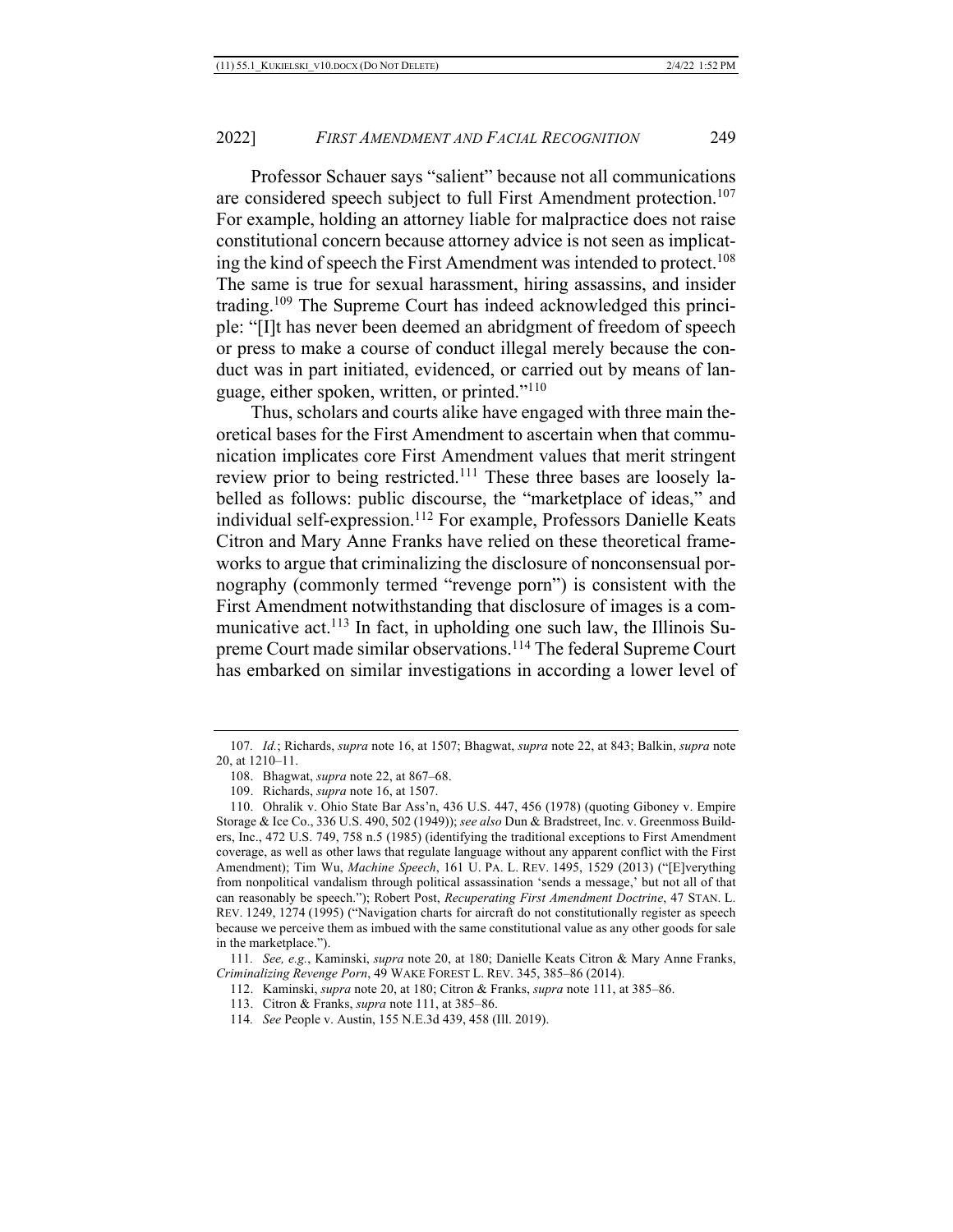First Amendment protection to commercial speech<sup>115</sup> and in according full protections to highly distressing speech relating to matters of public import.116 Accordingly, I consider each of the three theories of the First Amendment in turn to determine whether, under any of the theories, regulation of faceprints implicates these concerns.117

First, under a traditional public discourse or self-governance theory, speech is worthy of the highest degree of First Amendment protection when it contributes meaningfully to processes of democratic self-governance.<sup>118</sup> Broadly speaking, adherents of this theory see speech rights as a political right fundamentally tied to the existence and exercise of democratic citizenship. $119$  Thus, speech that constitutes "public discourse" is seen as receiving the highest First Amendment protection.120 However, even within this broader theory, scholars profusely debate its meaning. Many scholars see democratic citizenship as involving far more than just participation in elections; under this theory, democracy entails making people believe that they are invested in and capable of changing the law.121 Even more broadly, other scholars define "public discourse" as "communicative acts deemed necessary for the formation of public opinion."<sup>122</sup> Thus, matters of public discourse deserve the highest level of judicial scrutiny because they

<sup>115.</sup> Va. State Bd. of Pharmacy v. Va. Citizens Consumer Council, Inc., 425 U.S. 748, 765 (1976) (observing that commercial speech merits some level of First Amendment protection, because "[i]t is a matter of public interest that [private economic] decisions, in the aggregate, be intelligent and well informed" and that "it is also indispensable to the formation of intelligent opinions as to how [the free enterprise] system ought to be regulated").

<sup>116.</sup> Snyder v. Phelps, 562 U.S. 443, 452, 454, 458–59 (2011) (reasoning that a claim for intentional infliction of emotional distress could not lie where the speech at issue concerned matters of public concern because "[t]he First Amendment reflects 'a profound national commitment to the principle that debate on public issues should be uninhibited, robust, and wide-open'" (quoting New York Times Co. v. Sullivan, 376 U.S. 254, 270 (1964))); *see also* Dun & Bradstreet, Inc. v. Greenmoss Builders, Inc., 472 U.S. 749, 758–59, 758 n.5 (1985) ("We have long recognized that not all speech is of equal First Amendment importance. It is speech on 'matters of public concern' that is 'at the heart of the First Amendment's protection.'" (quoting First Nat'l Bank of Bos. v. Bellotti, 435 U.S. 765, 776 (1978))).

<sup>117.</sup> For a similar application of these theories in other contexts, see Citron & Franks, *supra* note 111, at 385–86 (laws criminalizing nonconsensual pornography); Barry P. McDonald, *The First Amendment and the Free Flow of Information: Towards a Realistic Right to Gather Information in the Information Age*, 65 OHIO ST. L.J. 249, 272–73 (2004) (information-gathering).

<sup>118.</sup> Robert Post, *Participatory Democracy and Free Speech*, 97 VA. L. REV. 477, 482 (2011).

<sup>119</sup>*. See* Bhagwat, *supra* note 22, at 873.

<sup>120.</sup> Post & Rothman, *supra* note 99, at 136.

<sup>121</sup>*. See* Post, *supra* note 118, at 482 ("Democracy is achieved when those who are subject to law believe that they are also potential authors of law.").

<sup>122.</sup> Post & Rothman, *supra* note 99, at 136; *see also* Balkin, *supra* note 20, at 1210 (defining "public discourse" as "the processes of communication through which ideas and opinions circulate in a community to produce public opinion").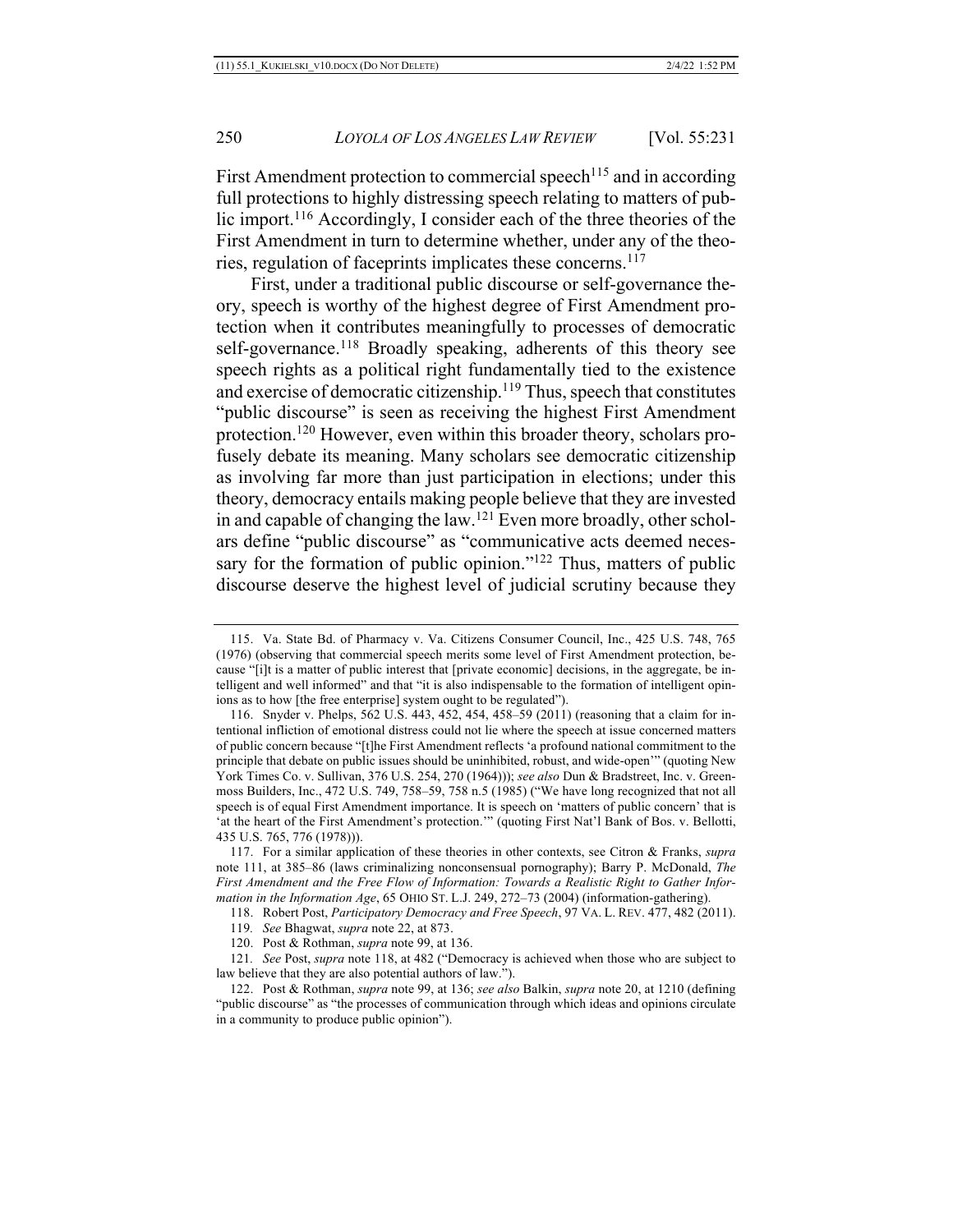influence culture, encompassing scientific knowledge, entertainment, and other activities that shape political and cultural values.<sup>123</sup> Under this broader approach to public discourse theory, the First Amendment comfortably protects less overtly political speech, such as abstract art, music, and even tabloid gossip.

Applying this standard, FRT regulations warrant strict constitutional scrutiny when they inhibit the free formation of public opinion. This might occur if the government were to restrain a newspaper from publishing a story using information derived from FRT data. It is clear, however, that any and all actions regarding faceprints do not always contribute to public opinion, particularly in the commercial context. When a business covertly collects individuals' faceprints to ultimately sell the data to a larger data broker, public opinion is not enriched at all. Nor does FRT further public discussion when companies collect the data to provide targeted advertising; advertising is generally thought to provide useful information for individuals to choose which products and services to buy, not to contribute meaningfully to public discussion.<sup>124</sup>

Second, the "marketplace of ideas" theory views the First Amendment as necessary to ensure that individuals have access to a wide variety of speech so that they can make their own judgments about what speech they deem most persuasive and thereby embark on a so-called "search for truth."125 In other words, courts protect speech so that people "can shop amongst competing ideas in a search for 'truth.'"126 The theory gets its roots from Justice Oliver Wendell Holmes's dissent in *Abrams v. United States*127: "the best test of truth is the power of the thought to get itself accepted in the competition of the market."128 At first glance, this theory seems to provide the most support for lax privacy regulation because recordings of facts often play a role in individuals' searches for truth—for example, recordings published by the media often help the public to determine what is true, as Professor Kaminski has pointed out.129 However, to observe that faceprints could theoretically contribute to the marketplace of ideas—

<sup>123</sup>*. See* Post & Rothman, *supra* note 99, at 136–38; Bhagwat, *supra* note 22, at 874*.*

<sup>124</sup>*. See* Post & Rothman, *supra* note 99, at 140.

<sup>125.</sup> Alexander Tsesis, *Free Speech Constitutionalism*, 2015 U. ILL. L. REV. 1015, 1038, 1040.

<sup>126.</sup> Kaminski, *supra* note 20, at 180.

<sup>127.</sup> 250 U.S. 616 (1919).

<sup>128</sup>*. Id.* at 630 (Holmes, J., dissenting); *see also* Tsesis, *supra* note 125, at 1038–39; Vincent Blasi, *Holmes and the Marketplace of Ideas*, 2004 SUP. CT. REV. 1, 2.

<sup>129.</sup> Kaminski, *supra* note 20, at 180–81.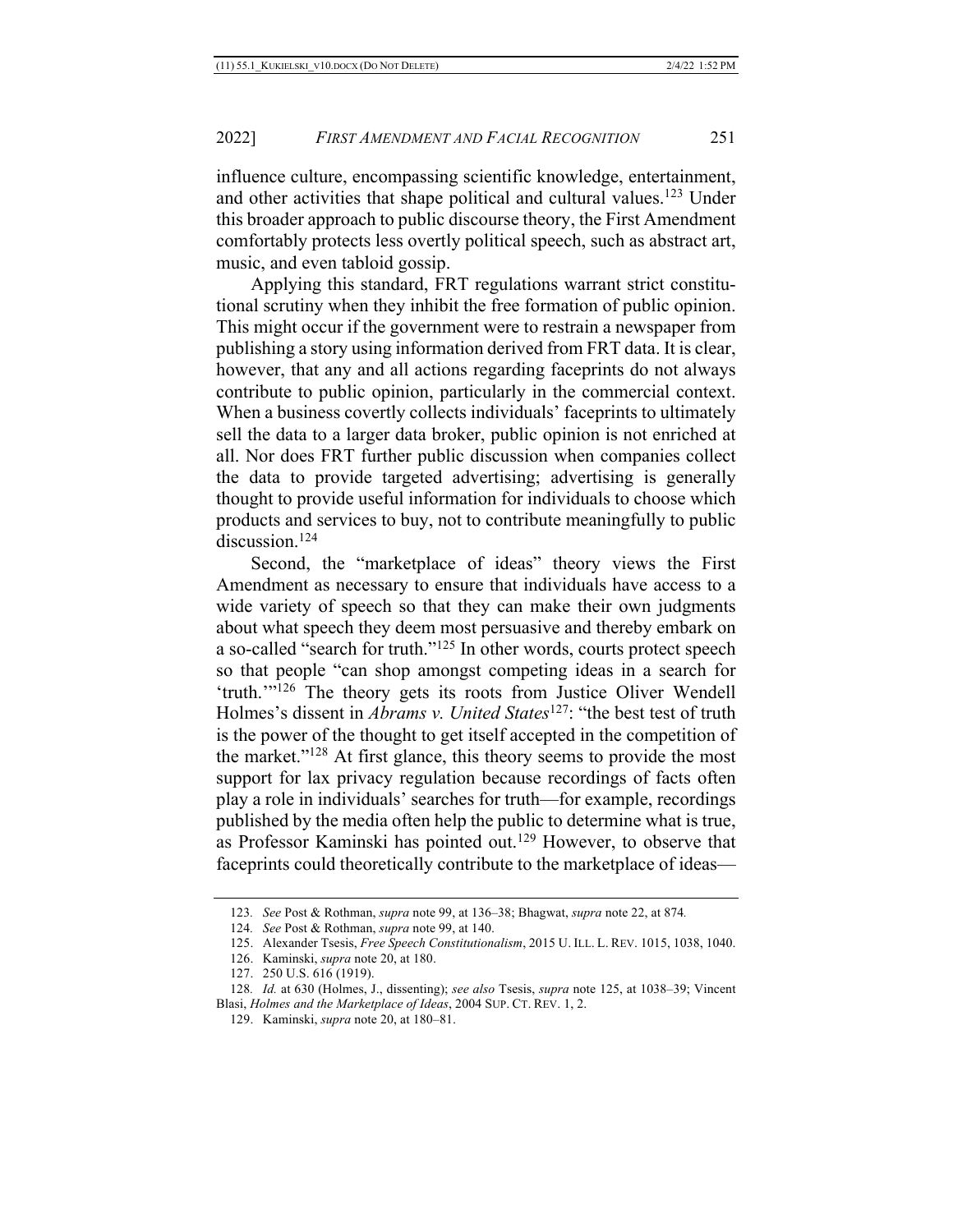for example, if a researcher used FRT to conduct psychological research—misses the mark. As Professor Julie E. Cohen argues, personally-identified data is generally not collected, used, or sold for its expressive content in the commercial context.130 That is, companies generally do not collect data to "read" it, or even to produce forms of knowledge to which the public would be exposed.131 Instead, it is used to "categoriz[e] and segment[] a customer base."132 Of course, there may be instances where companies genuinely do inspect faceprints and create public discourse therefrom, such as if medical researchers were to rely on the data to reveal the efficacy—or absence—of social distancing. However, behind-the-curtain faceprint harvesting and use by private, commercial entities for commercial purposes does not contribute to any metaphorical "marketplace of ideas." The point here is that faceprints *might* be used in service of the marketplace of ideas, and therefore speech, depending on the context—but, in the commercial context, where private actors profit through having sole control over personal data, this is an unrealistic expectation.133

Finally, under a self-expression theory of free speech, the First Amendment exists in service of the free development and operation of the individual's mind.134 Those who take issue with this view of the First Amendment often do so because of the doctrine's perceived shapelessness and the resulting difficulty in drawing lines as to whether and when something is "speech" for purposes of the First Amendment.<sup>135</sup> Moreover, some view this theory's emphasis on the value of autonomy as necessitating a laissez-faire approach to speech regulation.136 However, proponents of the self-expression theory argue that this need not be so. According to Professor Seana Valentine

134. Seana Valentine Shiffrin, *A Thinker-Based Approach to Freedom of Speech*, 27 CONST. COMMENT. 283, 287 (2011).

135*. See, e.g.*, Post, *supra* note 118, at 479.

<sup>130.</sup> Cohen, *Examined Lives*, *supra* note 52, at 1413–14.

<sup>131</sup>*. See id.* at 1417–18.

<sup>132</sup>*. Id.*

<sup>133.</sup> The Supreme Court recognized a similar distinction in *Dun & Bradstreet, Inc. v. Greenmoss Builders, Inc.*, 472 U.S. 749, 762 n.8 (1985) (plurality opinion), in which the Court held that a particular credit report at issue warranted lower First Amendment protection because it did not involve a "matter of public concern." The Court left open the door as to whether other credit reports might theoretically fulfill that purpose. *Id.*

<sup>136</sup>*. See* Tsesis, *supra* note 125, at 1031; *see also* Post, *supra* note 118, at 480 ("Because both speech and autonomy are pervasive, using the value of autonomy to protect speech creates the distinct risk of Lochnerism."); Kaminski, *supra* note 20, at 181–82 (observing that adopting an autonomy view of the First Amendment encourages the broadest form of First Amendment protection).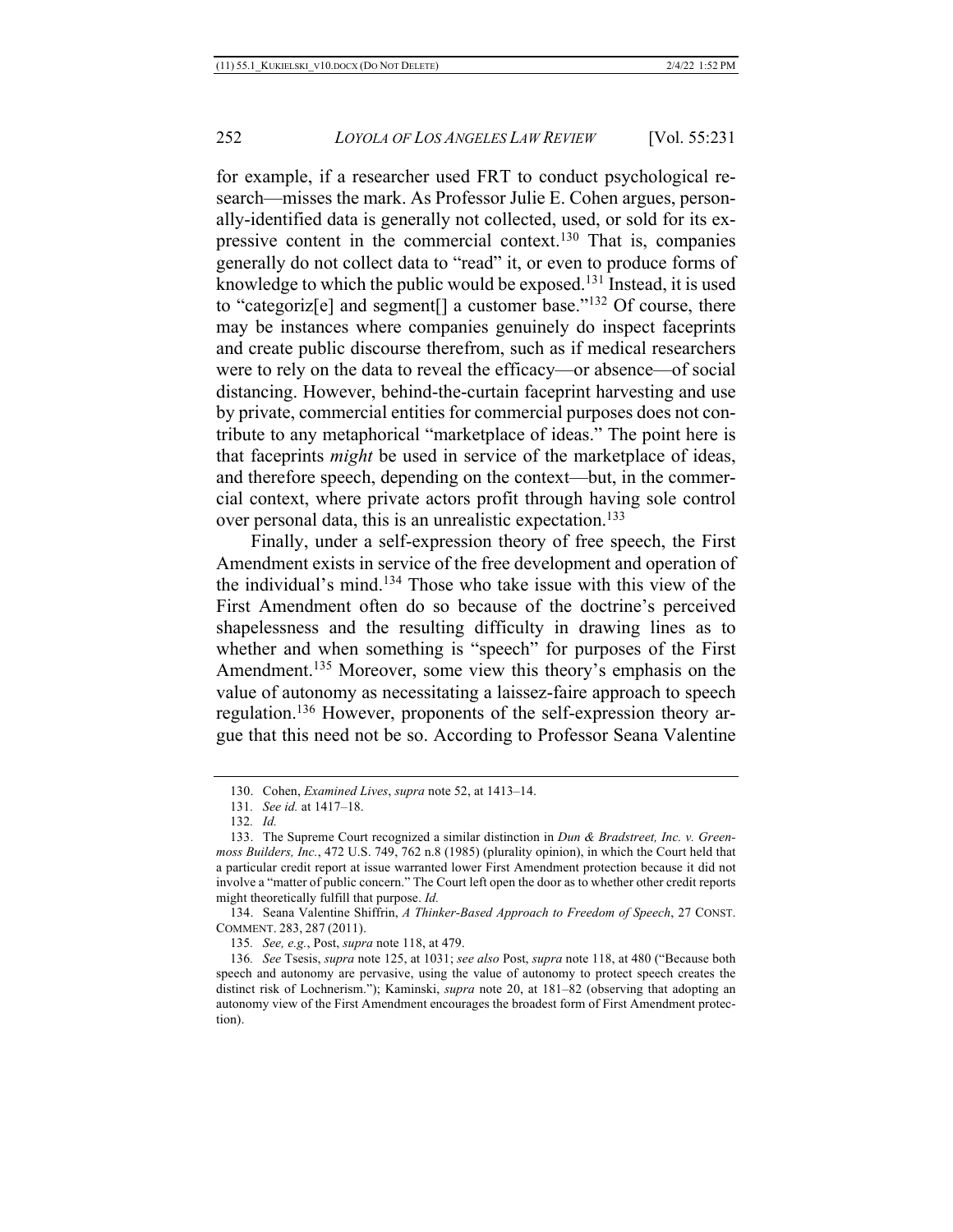Shiffrin, a true commitment to autonomy requires recognizing that there is a more complex relationship between individual autonomy, interpersonal relationships, and democratic self-rule.<sup>137</sup> Accordingly, an autonomy theory of free speech does not require prioritizing individual desires over all democratic outcomes.138 Whatever the merits of these broader criticisms, one feature of the self-expression theory is most pertinent to the question of commercial use of FRT. Shiffrin makes much of the distinction between speech from human speakers and speech from corporations: "On the other hand, protection for commercial and non-press, business corporate speech is a less central matter, one that reasonably may involve weaker protections and may reasonably rely heavily on more instrumental concerns."<sup>139</sup> To the extent that FRT is employed by commercial entities (the focus of this Note), it would be difficult to say that the technology contributes meaningfully to self-expression when it is wholly automated and controlled by corporations. Thus, a self-expression theory most likely provides the weakest rationale for why the First Amendment would foreclose states from regulating FRT.

Recent debate about the right to record may complicate this inquiry somewhat. With increasing litigation surrounding recordings of police and agricultural facilities, both scholars and courts have been forced to confront the question of whether and when courts and legislatures can regulate the capture of audiovisual recordings, even though they are plainly speech protected by the First Amendment.<sup>140</sup> Accepting that there is a general First Amendment right to take photos or videos regardless of whether the matter depicted is one of public concern, the rationale for that right does not neatly map onto faceprints. Professor Seth Kreimer has described image capture as part of a culturally recognized form of expression and communication.<sup>141</sup> His argument has significant force in today's culture, where individuals frequently post and discuss each other's photographs on social media.

<sup>137.</sup> Seana Valentine Shiffrin, *Methodology in Free Speech Theory*, 97 VA. L. REV. 549, 553 (2011).

<sup>138</sup>*. Id.* at 553–54.

<sup>139.</sup> Shiffrin, *supra* note 134, at 286.

<sup>140</sup>*. See, e.g.*, Fields v. City of Philadelphia, 862 F.3d 353 (3rd Cir. 2017); Am. Civ. Liberties Union of Ill. v. Alvarez, 679 F.3d 583 (7th Cir. 2012); Food Lion, Inc. v. Capital Cities/ABC, Inc., 194 F.3d 505 (4th Cir. 1999); People for the Ethical Treatment of Animals, Inc. v. Stein, 466 F. Supp. 3d 547 (M.D.N.C. 2020); Seth F. Kreimer, *Pervasive Image Capture and the First Amendment: Memory, Discourse, and the Right to Record*, 159 U. PA. L. REV. 335 (2011); Kaminski, *supra* note 20.

<sup>141.</sup> Kreimer, *supra* note 140, at 373.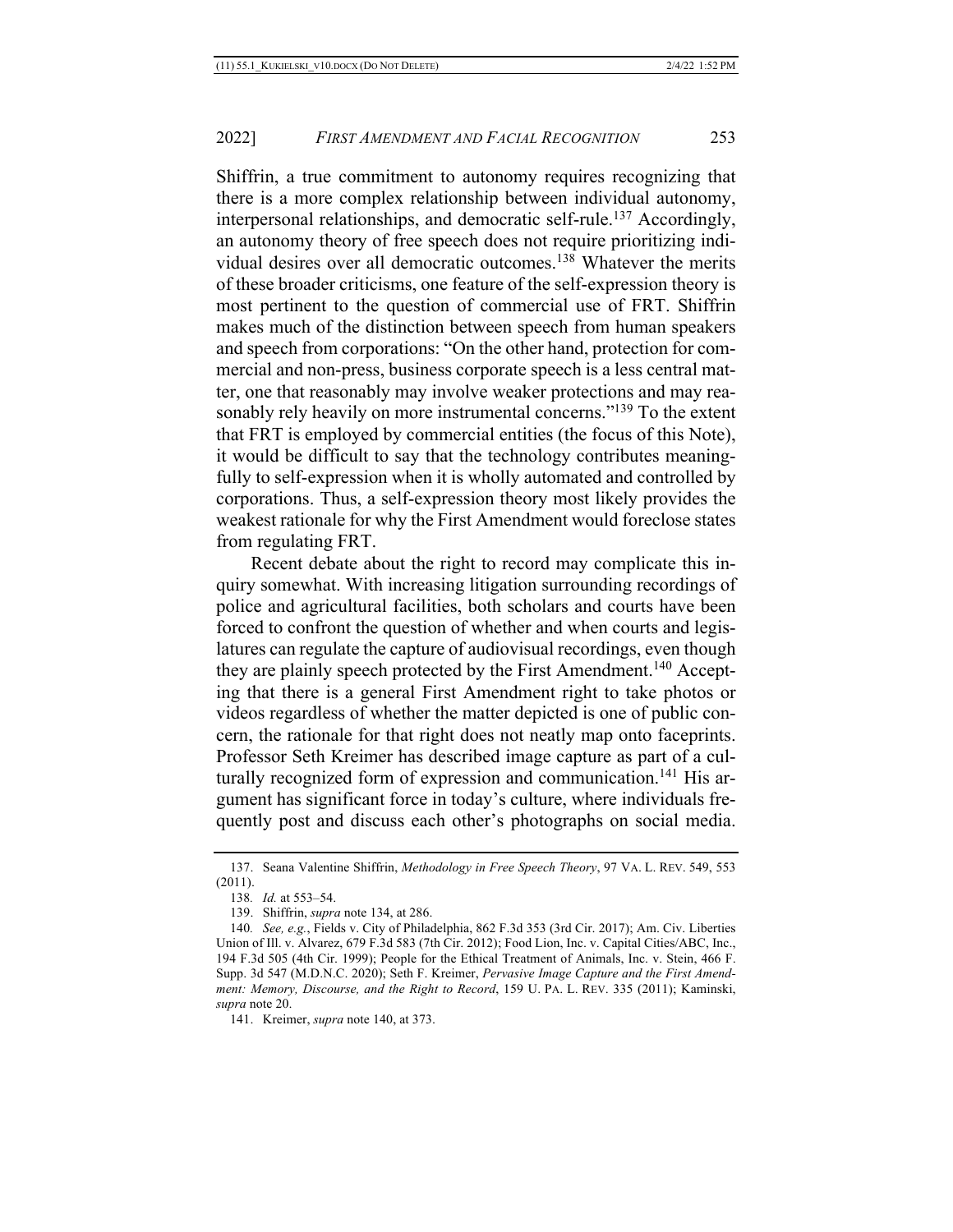Further, this argument fits comfortably with any theoretical framework for the First Amendment. Under a public discourse theory, photographs contribute to conversations about culture and help people to feel invested and involved in their societies. Under a self-expression theory, photographs are an increasingly common form of individual self-expression, especially considering the widespread use of social media platforms like Instagram. Even considering the marketplace of ideas theory, photographs and recordings often help people to determine what is true and what is not. However, no such across-the-board observations could be made with faceprints, particularly in the commercial context, given that faceprints do not constitute a "familiar mode" for corporations (or individuals) to express themselves.<sup>142</sup>

Of course, any neat resolution of the driving theory behind the First Amendment is beyond the scope of this Note (and perhaps indeed impossible). Yet, regardless of the theoretical framework one adopts—public discourse, the marketplace of ideas, or self-expression—faceprints do not always contribute to communications salient to the First Amendment. The proper inquiry, then, is when do they?

## *A. Collection: Information-Gathering*

Although faceprints are not always speech, they may be an ingredient in protected speech, thus implicating the First Amendment on some level. Thus, the collection, use, and disclosure of faceprints implicates the First Amendment because FRT has the power to *contribute* to speech protected by the First Amendment, such as scientific studies or journalism. This proposition should be far less startling than the broader assertion that all information is speech. For example, one might intuitively feel that the First Amendment would have something to say about a law forbidding people from buying ink—or, as in *Minneapolis Star & Tribune Co. v. Minnesota Commissioner of Reve*nue.,<sup>143</sup> burdensomely taxing it.<sup>144</sup>

There are two approaches one might take at this point: first, one might consider such a law a restriction on the "creation of speech."

<sup>142</sup>*. Cf. id.* at 372 (providing examples of common means of expression and communication, such as music, dancing, and parades); Marc Jonathan Blitz, *The Right to Map (and Avoid Being Mapped): Reconceiving First Amendment Protection for Information-Gathering in the Age of Google Earth*, 14 COLUM. SCI. & TECH. L. REV. 115, 139 (2012) (noting that "telling stories with photographically captured light has become . . . a familiar mode of expressing oneself").

<sup>143.</sup> 460 U.S. 575 (1983).

<sup>144</sup>*. Id.* at 583.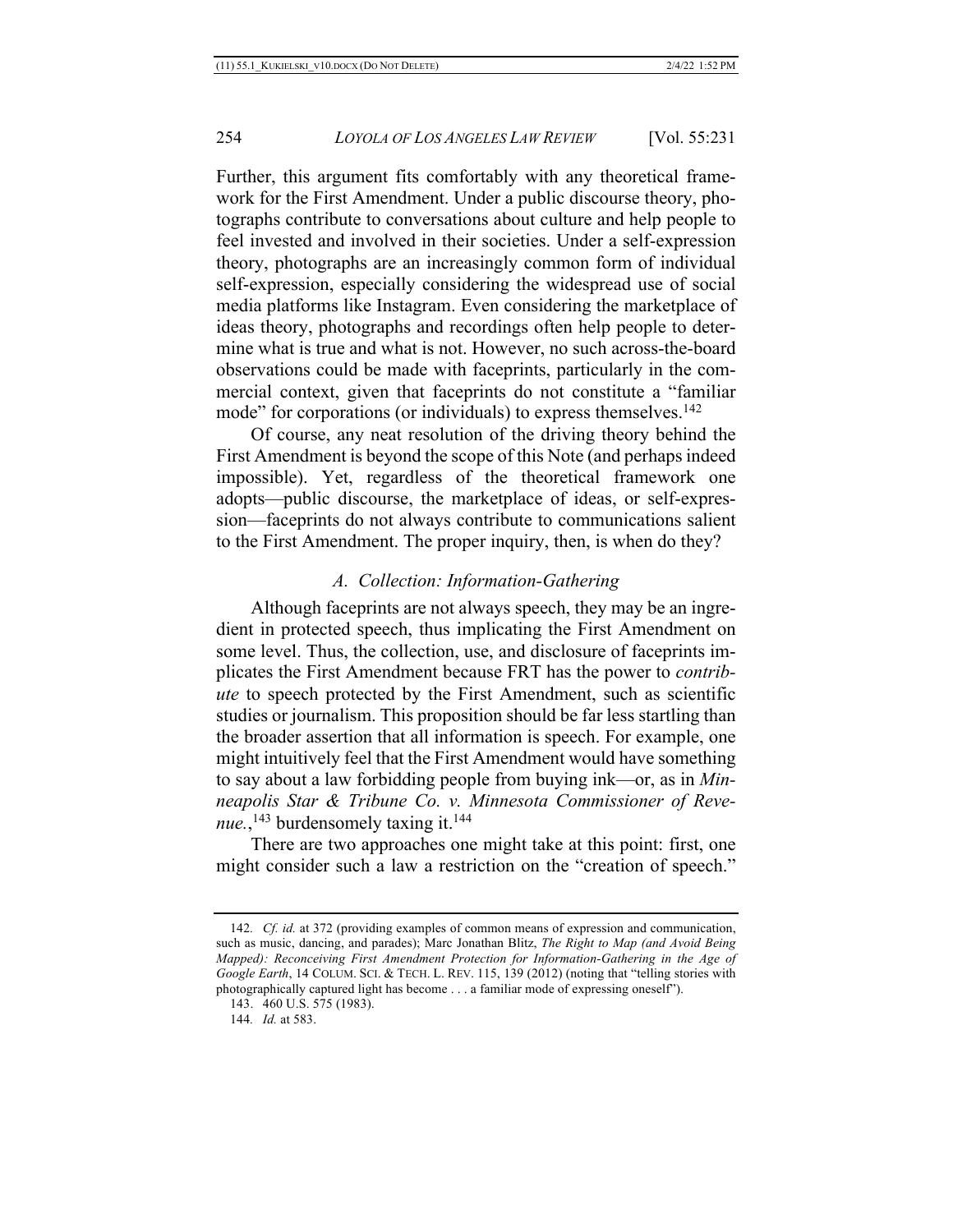Framing collection as an act of speech-creation would likely subject laws regulating collection to increased scrutiny because such an act would be bound up in the ultimate speech.<sup>145</sup> Multiple scholars have suggested this approach in the context of rights to record and capture images.<sup>146</sup> They rely on the idea that such imagery is always speech because it is part of a recognized communications medium.<sup>147</sup>

Alternatively, one might consider it a form of information gathering. Collection restrictions would then receive a lower degree of scrutiny as an act that is not intrinsically expressive but nonetheless contributes to expression.148 Because faceprints do not inherently contribute to public discourse, self-expression, or the marketplace of ideas absent some further use, I argue that the proper analytical framework would be to think of faceprint collection as a form of informationgathering rather than speech creation.

Accepting that a strong rationale exists as to why laws restraining information-gathering must warrant First Amendment scrutiny, courts have been clear that the right of free speech does not grant citizens full license to gather information however they wish.<sup>149</sup> For example, in Bartnicki v. Vopper,<sup>150</sup> the Supreme Court distinguished between the news-gathering act of illegally intercepting a phone call by one party, and the subsequent communicative act of disclosing the information by a third party unrelated to the interceptor.151 The Court held that the latter clearly constituted speech.<sup>152</sup> However, the Court was clear to note that, while the disclosing or publishing of the recorded call constituted speech, its holding did not mean that the First Amendment immunized individuals who gather information unlawfully; indeed, it called such an argument "frivolous" and reaffirmed the idea that otherwise valid laws that may have the effect of restraining newsgathering do not draw First Amendment scrutiny.153 Thus, though the original interceptor was not a party to the action, the Court suggested that the initial interception would have been regulable.<sup>154</sup> This is consistent

- 150. 532 U.S. 514 (2001).
- 151*. See id.* at 517, 526–27.
- 152*. Id.* at 527.
- 153*. Id.* at 532 n.19.
- 154*. See id.* at 525.

<sup>145.</sup> Jared Mullen, Note, *Information Gathering or Speech Creation: How to Think About a First Amendment Right to Record*, 28 WM. & MARY BILL RTS. J. 803, 804 (2020).

<sup>146</sup>*. See id.* at 805; Kreimer, *supra* note 140, at 373.

<sup>147</sup>*. E.g.*, Kreimer, *supra* note 140, at 373.

<sup>148</sup>*. See* Kaminski, *supra* note 20, at 190.

<sup>149</sup>*. See, e.g.*, Branzburg v. Hayes, 408 U.S. 665, 691 (1972).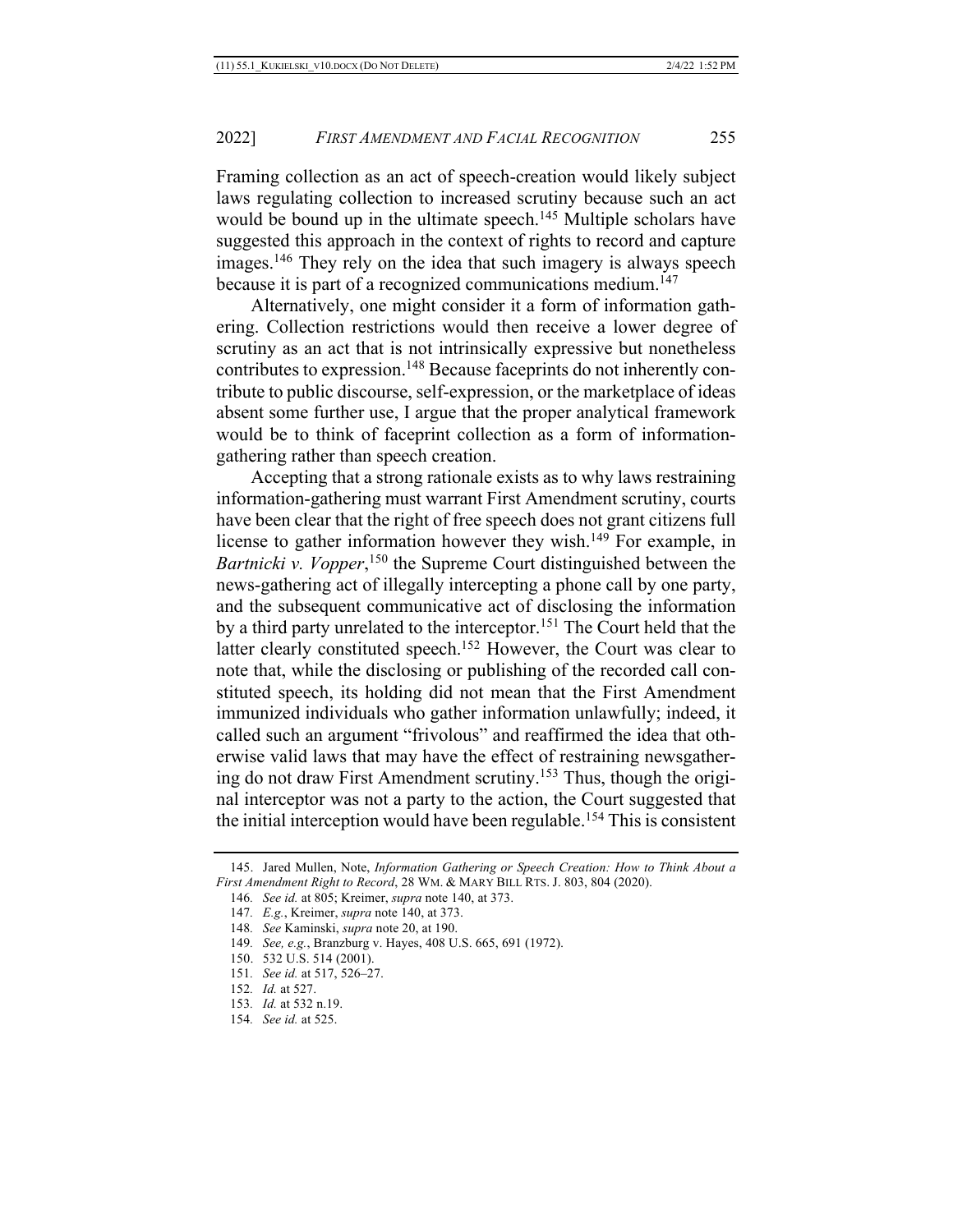with its earlier statement that the "right to speak and publish does not carry with it the unrestrained right to gather information."155 Scholars have reached similar conclusions. For example, Professor Cohen has argued that the First Amendment does not guarantee general social practices of pervasive data collecting, as distinct from the practice of publishing information.156 Professor Jane Bambauer, too, acknowledges that there are limits to the information-gatherer's ability to investigate.157 So if the right to gather information may be restrained, the question is then, do prohibitions on the collection of faceprints fall within that acceptable boundary?

Some limitations on information-gathering are clearly defensible and don't raise any First Amendment concern—for example, laws prohibiting trespass onto private property or assaulting mail delivery workers.158 These regulations are uncontroversial in light of the First Amendment because they clearly seek to address harms that occur irrespective of whether the defendant is engaging in the conduct to gain access to information.159 Take the tort of trespass: in terms of whether one could be held liable for the tort, liability applies evenly to the defendant who breaks into a home to steal jewelry and the defendant who does so in order to plant a recording device. Few would suggest that a reporter would be shielded from liability for trespass even if they did so for the purpose of writing a news story, though whether the reporter can then be held liable for subsequent publication of the information obtained during the trespass is a different question.<sup>160</sup>

By contrast, laws that impose disproportionate penalties on people who engage in protected speech pose First Amendment problems. For example, in *Western Watersheds Project v. Michael*, <sup>161</sup> the Tenth Circuit distinguished between the State of Wyoming's ordinary trespass law and its statute imposing heightened civil and criminal liability

160. Moreover, under *Bartnicki*, a third-party recipient of the information gathered via an act of trespass would not be liable so long as the information constituted a matter of public concern. *See* Bartnicki v. Vopper, 532 U.S. 514, 533–34 (2001).

<sup>155.</sup> Zemel v. Rusk, 381 U.S. 1, 17 (1965).

<sup>156.</sup> Cohen, *Examined Lives*, *supra* note 52, at 1429–30.

<sup>157</sup>*. See* Bambauer, *supra* note 16, at 78–79.

<sup>158</sup>*. Id.*

<sup>159</sup>*. But see* Eric B. Easton, *Two Wrongs Mock a Right: Overcoming the* Cohen *Maledicta that Bar First Amendment Protection for Newsgathering*, 58 OHIO ST. L.J. 1135 (1997) (arguing that even laws of general applicability should require a balancing of First Amendment values against countervailing state interests and endorsing an "actual malice" standard for imposing tort liability that arises from acts of newsgathering).

<sup>161.</sup> 869 F.3d 1189 (10th Cir. 2017).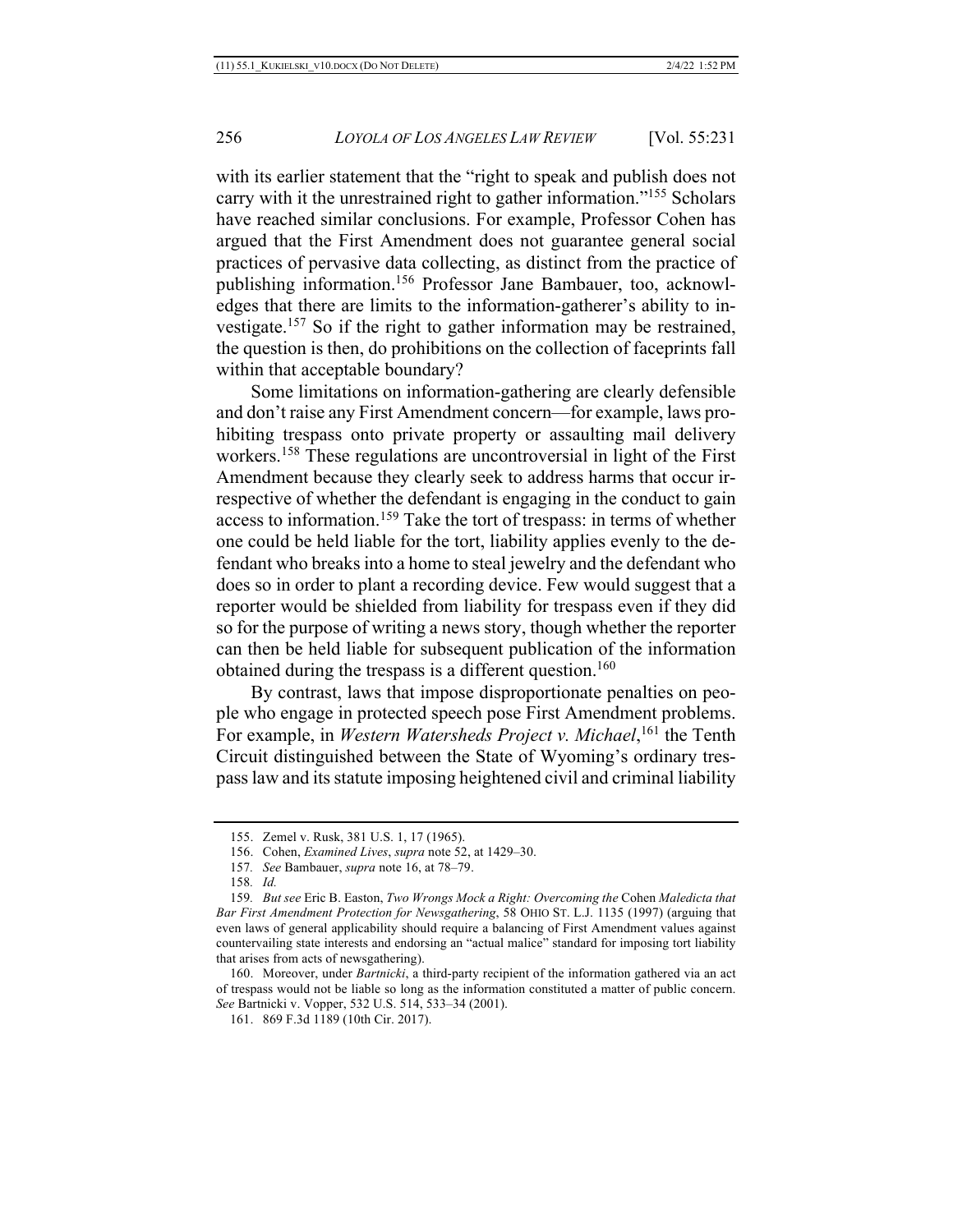on individuals who trespassed for the purpose of collecting resource data.162 In doing so, the court emphasized that the case concerned not the constitutionality of punishing trespass, but rather the differential treatment of trespassing when the person does so to collect resource data.163 That is, the First Amendment was implicated where the statute treated people differently because they created speech.<sup>164</sup> The court in *Western Watersheds* was eminently correct to impose First Amendment scrutiny on the law at issue; not only did the law forbid trespassing for the purpose of engaging in speech, but it did so to suppress a certain kind of speech—resource data. In fact, the law was purportedly designed to prevent environmental activists from proving that the cattle industry was polluting waterways with fecal bacteria.165 Thus, the law appears to have been designed to suppress particular viewpoints as well.

By contrast, laws regulating the collection of faceprints are content- and viewpoint-neutral and should therefore receive some level of intermediate scrutiny. They impose liability regardless of the specific information captured by the sensors and instead impose liability on the conduct of surveillance.<sup>166</sup> As detailed above, the harms from widespread FRT have nothing to do with the content of what is surveilled; instead, these harms flow from the act of continuous watching and the corresponding behavioral effects on the data subjects. To be sure, one of the concerns is that FRT may catch and expose a person engaged in embarrassing behavior that they might prefer others not to know. But other risks created by FRT—chilling effects, inability to control one's overall degree of exposure to the world, and data breach harms—do not depend at all on the speech that results from use of the technology (if any).

To address a potential counterargument, it may be appealing to argue that one can have no interest in privacy beyond one's own home. Those who may be tempted to argue as such would be correct, of course, to observe that the home represents a sacrosanct and uncontroversial zone of privacy. Moreover, this argument has received some

<sup>162</sup>*. Id.* at 1192.

<sup>163</sup>*. Id.* at 1197.

<sup>164</sup>*. Id.*

<sup>165.</sup> Jeff Guo, *Wyoming Doesn't Want You to Know How Much Cow Poop Is in Its Water*, WASH. POST (May 20, 2015), https://www.washingtonpost.com/blogs/govbeat/wp/2015/05/20/wy oming-doesnt-want-you-to-know-how-much-cow-manure-is-in-its-water/ [https://perma.cc/LKH7 -4LD4].

<sup>166</sup>*. See, e.g.*, 740 ILL. COMP. STAT. 14/15 (2021).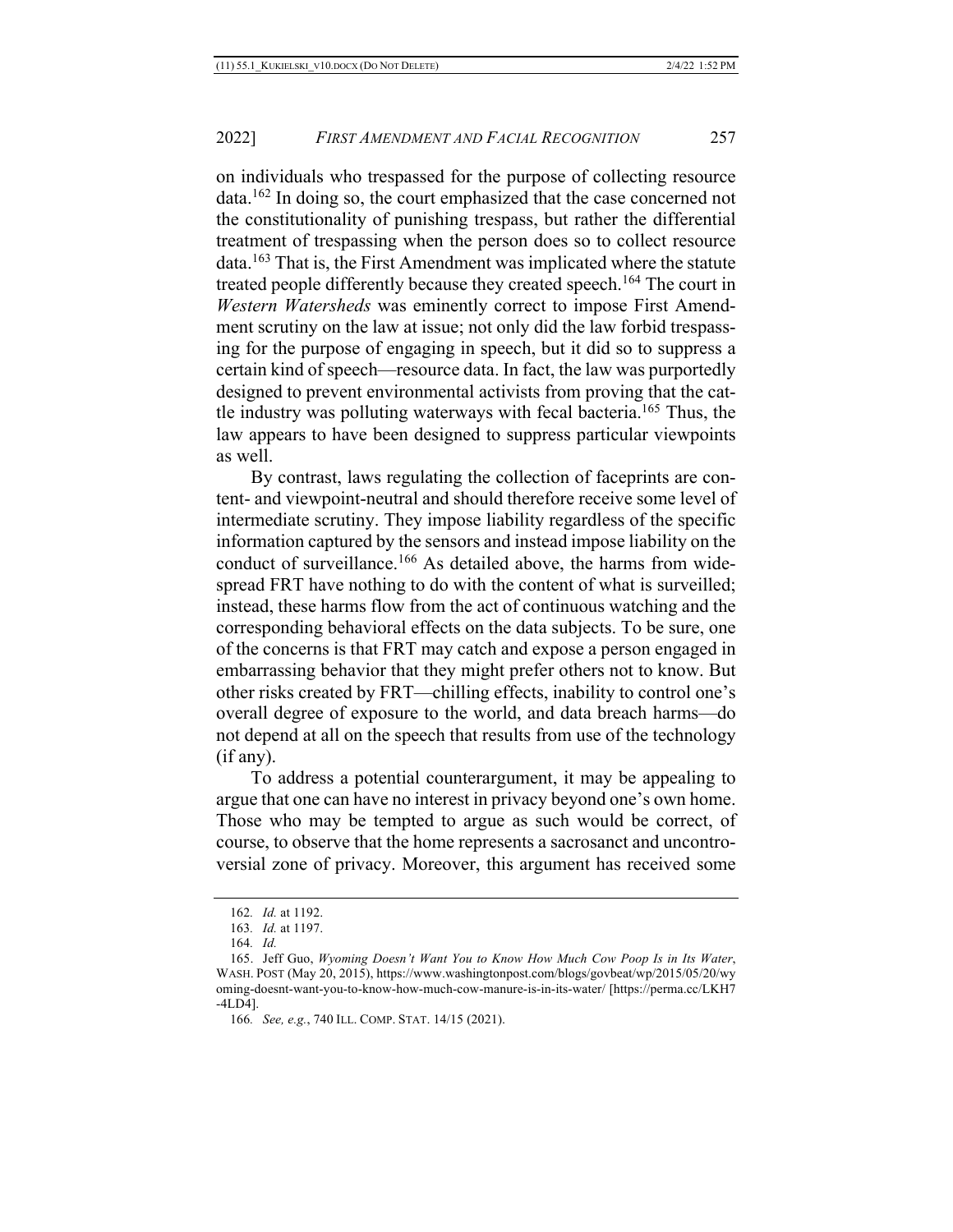degree of acceptance from courts; in deciding Fourth Amendment cases, the Supreme Court has often centered much of its analysis on whether the activities at issue occurred in the home.<sup>167</sup> Indeed, the Court has gone as far as to say that "the Fourth Amendment draws 'a firm line at the entrance to the house.<sup>'"168</sup> Thus, in Fourth Amendment as well as tort privacy jurisprudence, categorizing information as "public" has historically had somewhat of a talismanic power in privacy disputes, seemingly necessitating a conclusion that, if the information has been revealed in public, it can no longer fall subject to privacy claims.<sup>169</sup>

However, privacy scholars have pushed back on the tendency of courts to give conclusive weight to whether information is accessible in public.170 Professor Woodrow Hartzog has highlighted the problem that what it means to be "public" is actually highly amorphous $171$ —a legal standard about as clear as saying, "We'll know it when we see it."172 Most often, the word is used descriptively to refer to anything that is hypothetically accessible to others.<sup>173</sup> This definition has proved useful to those seeking to surveil in publicly accessible places.174 Under this construction, almost every piece of information must be deemed public and therefore non-regulable, from one's

<sup>167</sup>*. See* Kyllo v. United States, 533 U.S. 27 (2001); *see also* Solove, *supra* note 65, at 496 (noting that in *Kyllo*, "[t]he Court's holding relied heavily on the fact that, though conducted outside the petitioner's home, the surveillance was capturing information about activities within it").

<sup>168</sup>*. Kyllo*, 533 U.S. at 40 (quoting Payton v. New York, 445 U.S. 573, 590 (1980)).

<sup>169.</sup> Woodrow Hartzog, *The Public Information Fallacy*, 99 B.U. L. REV. 459, 467 (2019); *see also* Solove, *supra* note 65, at 496–97 (summarizing cases where the Court refused to recognize a "reasonable expectation of privacy" when conduct occurred in a public place); Eugene Volokh, *Tort Law vs. Privacy*, 114 COLUM. L. REV. 879, 904 (2014) ("The intrusion-upon-seclusion tort generally does not preclude surveillance in places open to large numbers of people."). *But see* Nader v. Gen. Motors Corp., 255 N.E.2d 765, 771 (N.Y. 1970) (holding the defendant liable for intrusion upon seclusion based on aggressive following of the plaintiff even where the relevant acts occurred entirely in public).

<sup>170.</sup> Kaminski, *supra* note 87, at 1114–15; *see* Hartzog, *supra* note 169, at 469.

<sup>171.</sup> Hartzog, *supra* note 169, at 469. For a particularly disturbing application of this doctrine, consider the case of *McNamara v. Freedom Newspapers, Inc.*, 802 S.W.2d 901, 903, 905 (Tex. App. 1991), in which a high school soccer player was denied relief after a newspaper published a photo of him where his genitalia were accidentally exposed during a soccer game. There, the court relied heavily on the fact that McNamara was photographed in a public place. *Id.* at 905. *See also* Solove, *supra* note 65, at 538–39 (discussing the *McNamara* case).

<sup>172.</sup> Hartzog, *supra* note 169, at 469*.* Professor Hartzog borrows this language from *Jacobellis v. Ohio*, 378 U.S. 184, 197 (1964) (Stewart, J., concurring), in which Justice Stewart criticized the highly amorphous standard used to identify obscenity in First Amendment cases.

<sup>173.</sup> Hartzog, *supra* note 169, at 498.

<sup>174</sup>*. Id.*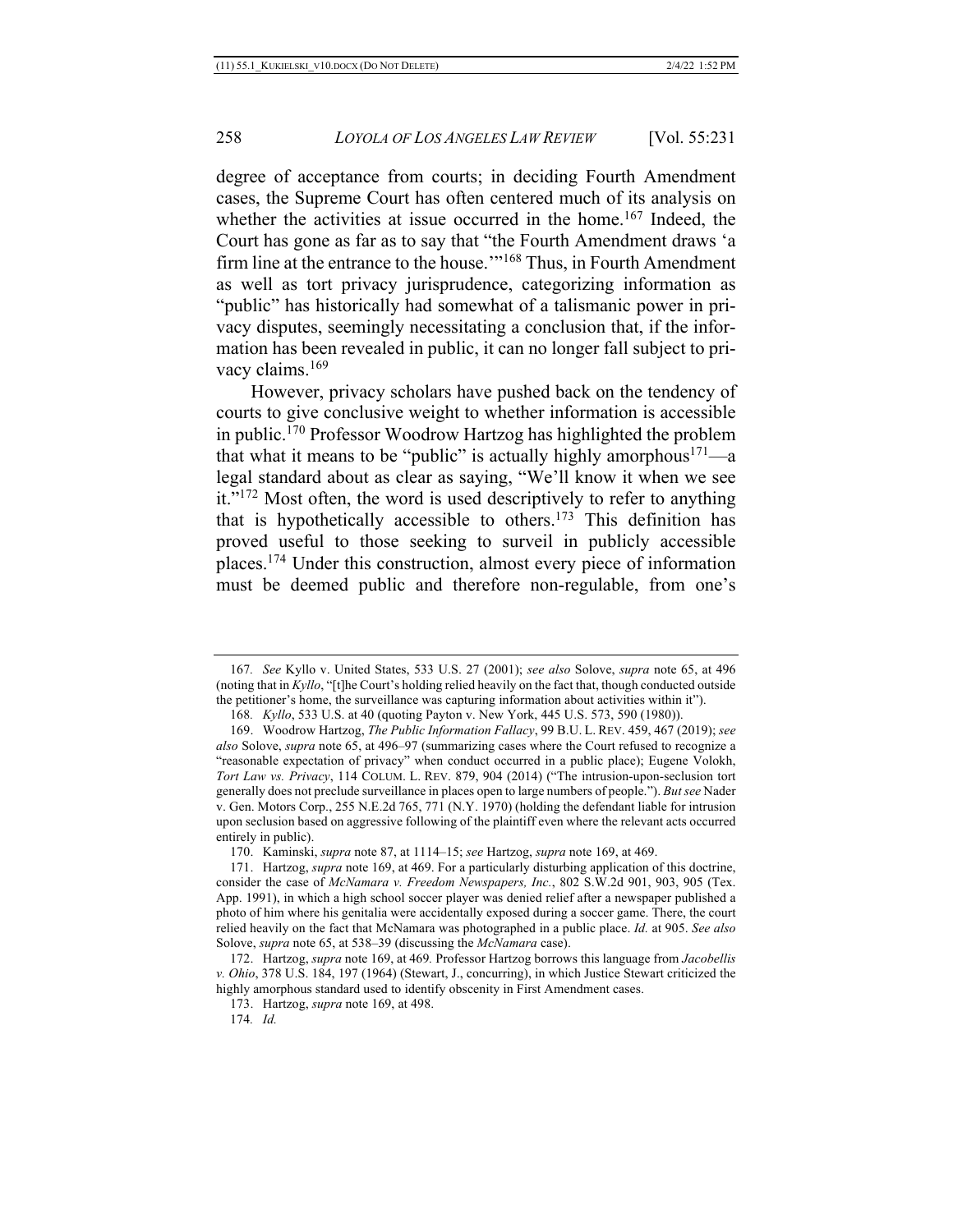conversation in a restaurant with friends, to one's conduct in a hotel room with an unobscured window, to upskirt photos.<sup>175</sup>

Yet, as a practical matter, limiting this zone of privacy to one's own private property fails to comport with the expectations that shape people's behavior. Most of us do not believe that once something has occurred outside of the home, it will be broadcast on television or slapped on a billboard. Considering the normative and legal power that results from calling information "public," Professor Hartzog argues that such labelling should more accurately reflect the practical reality that people's conduct is guided by their expectations of obscurity.176 As he explains, making "occurring in public" a sufficient condition for any and all disseminations of information derived from those public activities dramatically underplays the environmental constraints that generally make activities that occur in public more obscure than reflected by a rigid public-private divide.<sup>177</sup> While theoretically accessible to anyone who may view the activity, most people do not expect that anything and everything they do outside of their home is fair game for public discussion in any context imaginable.<sup>178</sup> In reality, people generally make decisions about how to conduct their lives in part based on the level of obscurity that they can reasonably expect in that circumstance.179 For example, a person might choose to attend an Alcoholics Anonymous meeting in a location far away from their workplace, reasonably anticipating that doing so would decrease the likelihood of their being recognized by a co-worker. Of course, one would not consider it a privacy harm for that person to then unexpectedly run into a co-worker at the meeting. Yet, there is a significant difference between that and what companies like Clearview are doing. There is a great deal more harm involved in a company's practice of collecting faceprints in a way that allows it to surveil individuals through the real-time capture of data from cameras and similar devices, or through aggregations of data "scraped" from the internet. Widespread FRT would potentially eviscerate any possibility for the person to make these kinds of informed decisions. This would then result in the chilling effects discussed above—perhaps this person who wished to

<sup>175</sup>*. See id.* at 461–62.

<sup>176</sup>*. Id.* at 518.

<sup>177</sup>*. Id.* at 502.

<sup>178</sup>*. See* Kirsten Martin & Helen Nissenbaum, *Privacy Interests in Public Records: An Empirical Investigation*, 31 HARV. J. L. & TECH. 111, 113 (2017).

<sup>179</sup>*. See* Kaminski, *supra* note 20, at 171–72; Kaminski, *supra* note 87, at 1136.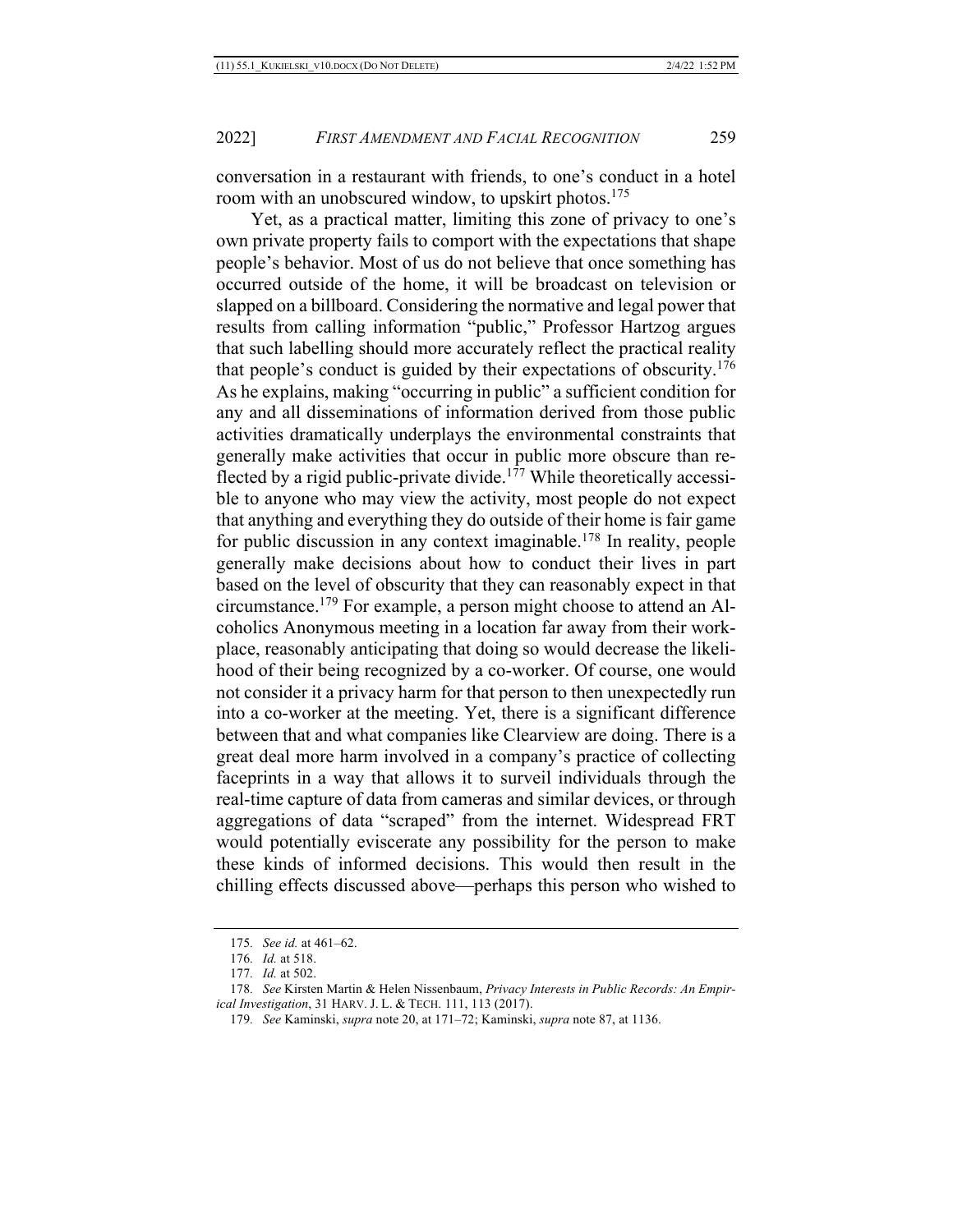attend an Alcoholics Anonymous meeting will not seek out the therapeutic treatment she needs at all. All this is to say that in reality, people's privacy expectations are far from binary, and a precise analysis of what constitutes an actionable privacy harm requires meaningfully addressing that FRT severely restricts people's ability to control their own exposure to the world.

In Fourth Amendment cases, members of the Supreme Court have begun to address precisely this issue. Justice Sotomayor stated the problem astutely in her concurrence in *United States v. Jones*, <sup>180</sup> in which the Court held that the Government violated the Fourth Amendment when it installed a GPS on a suspected narcotics trafficker's car and tracked its movements for four weeks without a valid warrant.<sup>181</sup> There, the Court relied heavily on the fact that law enforcement officers had committed a physical trespass when they initially installed the GPS on the car.182 The Court declined to address the question of whether the Government would have violated Jones' Fourth Amendment rights had the GPS tracking been unaccompanied by any initial physical invasion.183 However, in her concurrence, Justice Sotomayor went a step further and observed that technological developments have, in many cases, rendered physical intrusion unnecessary in order to surveil people.184 Even without any physical contact with the data subject or their property, surveillance systems such as location monitoring make it possible to collect a profusion of personal information.185 As Justice Sotomayor explained, this kind of technology has the power to make visible "trips to the psychiatrist, the plastic surgeon, the abortion clinic, the AIDS treatment center, the strip club, the criminal defense attorney, the by-the-hour motel, the union meeting, the mosque, synagogue or church, the gay bar and on and on."<sup>186</sup>

While the Fourth Amendment obviously does not apply to the use of FRT by private actors (at least not directly), Justice Sotomayor's reasoning makes clear the problem of relying on physical trespass as a proxy for invasion of privacy. Instead, whether a person has exceeded the bounds of acceptable information-gathering practices must

<sup>180.</sup> 565 U.S. 400 (2012); *see also* Reidenberg *supra* note 52, at 150, 157 (discussing *Jones*).

<sup>181</sup>*. Jones*, 565 U.S. at 403–04.

<sup>182</sup>*. Id.* at 404–05.

<sup>183</sup>*. Id.* at 412.

<sup>184</sup>*. Id.* at 414–15 (Sotomayor, J., concurring).

<sup>185</sup>*. Id.*

<sup>186</sup>*. Id.* at 415 (quoting People v. Weaver, 909 N.E.2d 1195, 1199 (N.Y. 2009)).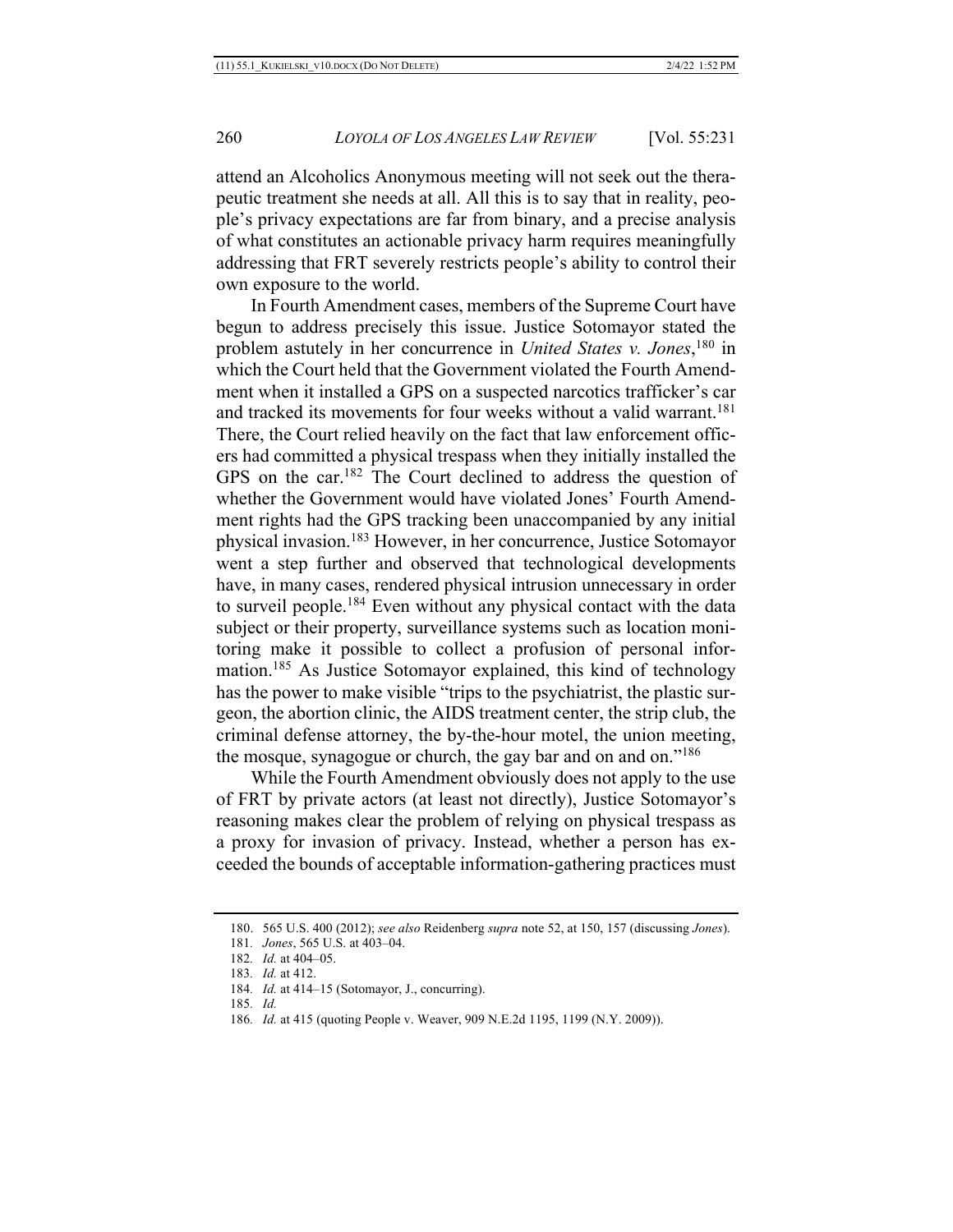take into account the subject's expectations of obscurity. It must also contemplate the uniquely invasive capabilities of various modern technologies.

Thus, in the same way that laws imposing liability for intruding upon the seclusion of the home or for wiretapping protect against observations, punishing individuals for the collection of FRT data protects against practices that chill socially desirable activities, deprive individuals of the ability to choose when to expose themselves, infringe on the "breathing room" necessary for self-development, <sup>187</sup> and deter people from engaging in activities that require a level of anonymity. And, ultimately, because the First Amendment does not protect information-gatherers when they go beyond neutral zones of seclusion (and the collection of faceprints belongs within this zone), the First Amendment should not bar regulations on the collection of faceprints.

#### *B. Use*

As discussed above, legislatures should be able to regulate the capture of faceprints without running afoul of the First Amendment. Many laws go further, restricting the use of personal data—as distinguished from restrictions on disclosure to third parties. For example, similar restrictions appear in the Fair Credit Reporting Act, which limits credit reporting agencies' use of consumer data to specifically delineated purposes.<sup>188</sup> Similarly, California has restricted the use of faceprints once already captured; with the passage of the CPRA, California consumers may instruct businesses to limit their use of faceprints to uses that are "necessary to perform the services or provide the goods reasonably expected by an average consumer who requests those goods or services."189 Businesses are then obligated to use the consumers' faceprints only for those purposes unless consumers later provide consent.<sup>190</sup> Thus, if a person requests that Apple only use their faceprint to open their phone, does the Constitution permit Apple to disregard that request? Does Apple have a First Amendment defense

<sup>187</sup>*. See* Cohen, *supra* note 74, at 1906; *see also* Jane Yakowitz Bambauer, *The New Intrusion*, 88 NOTRE DAME L. REV. 205, 252 (2012) ("Seclusion gives people the breathing space to be and to act without having to worry about social or economic consequences.").

<sup>188.</sup> 15 U.S.C. § 1681b(a)(3) (2018); Richards, *supra* note 20, at 1191; *see also id.* at 1190–92 (providing other examples of use restrictions).

<sup>189.</sup> CAL.CIV.CODE § 1798.121(a) (West Supp. 2021); *id.* § 1798.140(v)(1)(E) (defining "personal information" for purposes of the CPRA to include "biometric information" like faceprints). 190*. Id.* § 1798.121(b).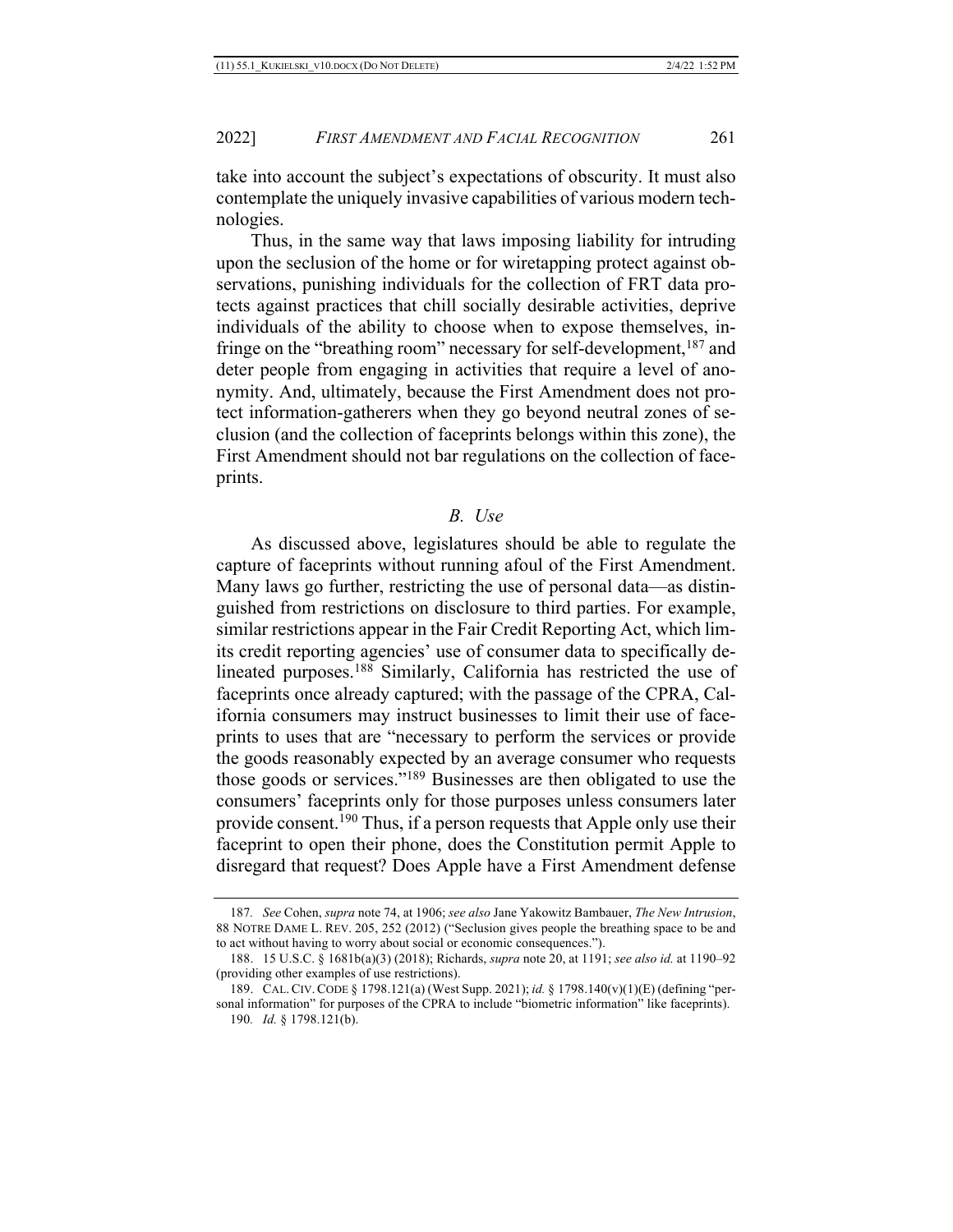to use their faceprint to, for example, send targeted ads? This raises the question of whether use restrictions are compatible with the First Amendment.

In *Bartnicki v. Vopper*, the Court briefly addressed the constitutionality of use restrictions.<sup>191</sup> The wiretap law at issue in that case contained a provision prohibiting individuals from using the contents of an intercepted phone call.<sup>192</sup> The provision broadly prohibited all uses, including using the communications of a business rival to create a competing product, or using the information to discipline a subordinate.193 Ultimately, the Court held that the use prohibition was a regulation of conduct, not speech.<sup>194</sup>

Some courts have analyzed various data usage laws as commercial speech. For example, in *U.S. West, Inc. v. Federal Communications Commission*, <sup>195</sup> the Tenth Circuit held that a law was a restriction on commercial speech where it restricted telecommunications carriers from using customer information to market additional services to their customers.196 In that case, the court focused on the customers' right to receive information about these services rather than U.S. West's interests in communicating that information for its own benefit as an autonomous speaker.197 It then held that the law did not survive *Central Hudson* review, in part because the state had not articulated a concrete privacy interest beyond consumers' general unease, and because an opt-out framework seemed sufficient to protect whatever privacy interest may have been at stake.<sup>198</sup>

The issue of use restrictions also came up in *Sorrell*. The statute at issue forbid pharmaceutical marketers from using prescriber-identifying information to market or promote a prescription drug without the physician's consent.<sup>199</sup> The Court reasoned that the use restriction was content based because it burdened only speech with a particular

195. 182 F.3d 1224 (10th Cir. 1999).

196*. Id.* at 1230, 1232.

198*. U.S. West*, 182 F.3d at 1235, 1238–1239.

199. Sorrell v. IMS Health Inc., 564 U.S. 552, 558–59 (2011).

<sup>191</sup>*. See* Bartnicki v. Vopper, 532 U.S. 514, 526–27, 527 n.10 (2001).

<sup>192</sup>*. Id.* at 523–24.

<sup>193</sup>*. Id.* at 527 n.10.

<sup>194</sup>*. Id.* at 526–27; *see also* Richards, *supra* note 20, at 1192 (summarizing the *Bartnicki* holding).

<sup>197</sup>*. Id.* at 1232. *But see* Alexander Tsesis, *Marketplace of Ideas, Privacy, and the Digital Audience*, 94 NOTRE DAME L. REV. 1585, 1597 (2019) (explaining that "[t]he commercial speech doctrine is predicated on the audience's right to know" and that this justification does not hold true in much of today's online marketing where consumers are not permitted to make informed decisions between advertised products).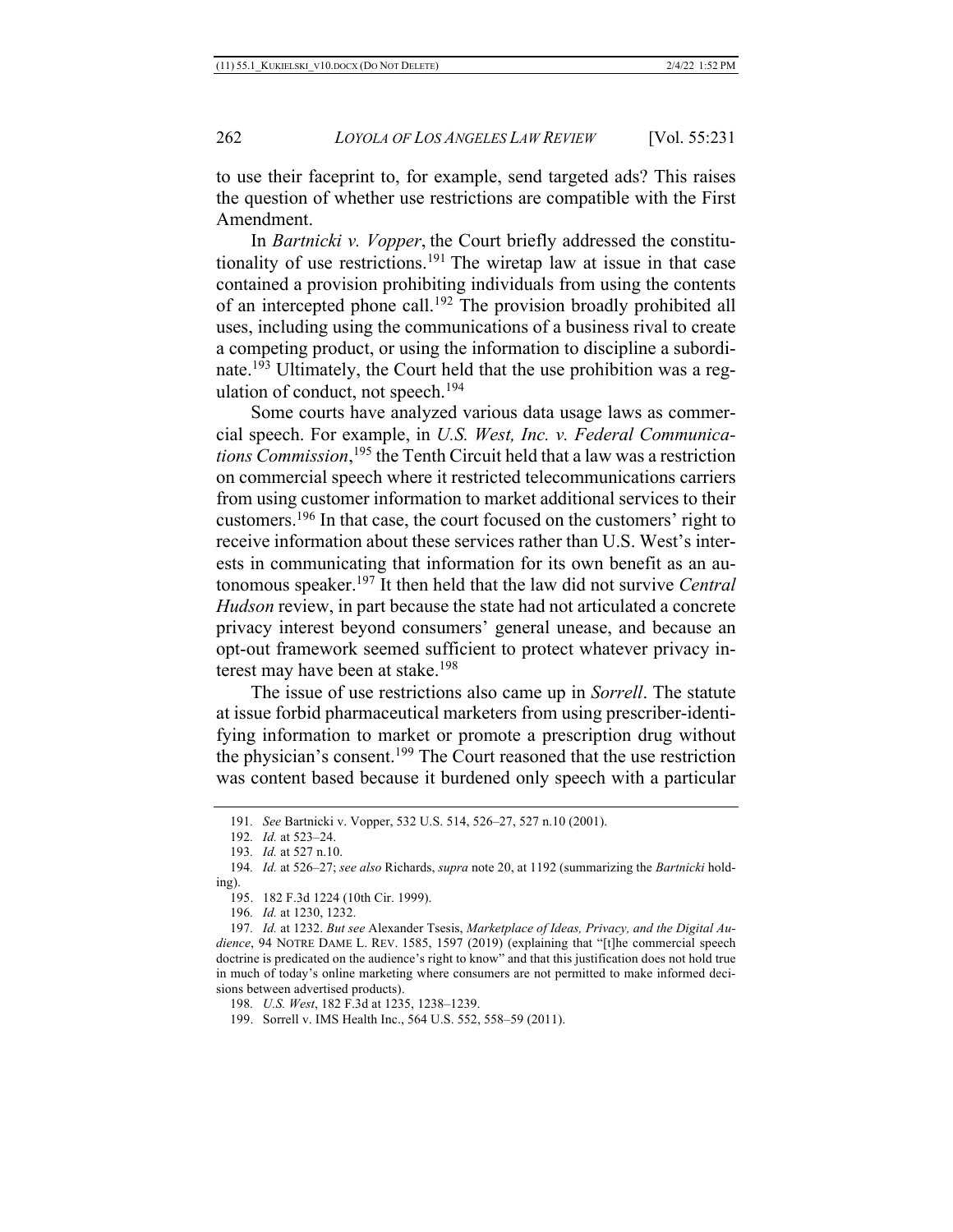content: pharmaceutical marketing by detailers.<sup>200</sup> The Court was concerned that the Vermont Legislature was using speech restrictions to achieve the otherwise permissible policy goal of lowering drug prices by foreclosing large pharmaceutical companies from marketing their drugs to physicians.201 These concerns were further supported by the legislative history, which illustrated that the purpose of the statute was to lower the costs of medical services by making it more difficult to promote expensive and less safe brand-name drugs—but not their competitors'.202 Thus, the government was regulating the use of data "in order to tilt public debate in a preferred direction," rather than merely restricting commercial speech.<sup>203</sup> Further, the Court ultimately applied *Central Hudson*'s test for commercial speech for argument's sake, and therefore it did not resolve the question of whether restricting the use of prescriber-identifying information for marketing purposes was a restriction on commercial speech.204 It also did not reveal whether a general prohibition on commercial use would be impermissible absent the fact that the government used speech to favor some products over others. Consequently, while dicta in the majority opinion casts some doubt on the continued viability of the commercial speech doctrine, *Sorrell* does not stand for the proposition that any and all regulation of data use (even if limited to advertising purposes) presumptively violates free speech.

Unlike the statutes at issue in *Sorrell* and *U.S. West*, and like the prohibition in *Bartnicki*, restrictions on the use of faceprints need not target specific uses such as "marketing purposes." Nor, for that matter, should they target specific actors such as pharmaceutical marketers, allaying concerns that use restrictions are inherently viewpoint-discriminatory. Instead, by restricting businesses' use of faceprints to those that consumers reasonably expect, legislatures hold businesses liable for acting in a way that violates consumer expectations—not for producing speech with a particular content or representing a particular viewpoint.

<sup>200</sup>*. Id.* at 565.

<sup>201</sup>*. See id.* at 576–78.

<sup>202</sup>*. See id.* at 560–61; *see also* Richards, *supra* note 16, at 1506.

<sup>203</sup>*. See Sorrell*, 564 U.S. at 578–79.

<sup>204</sup>*. Id.* at 571–72.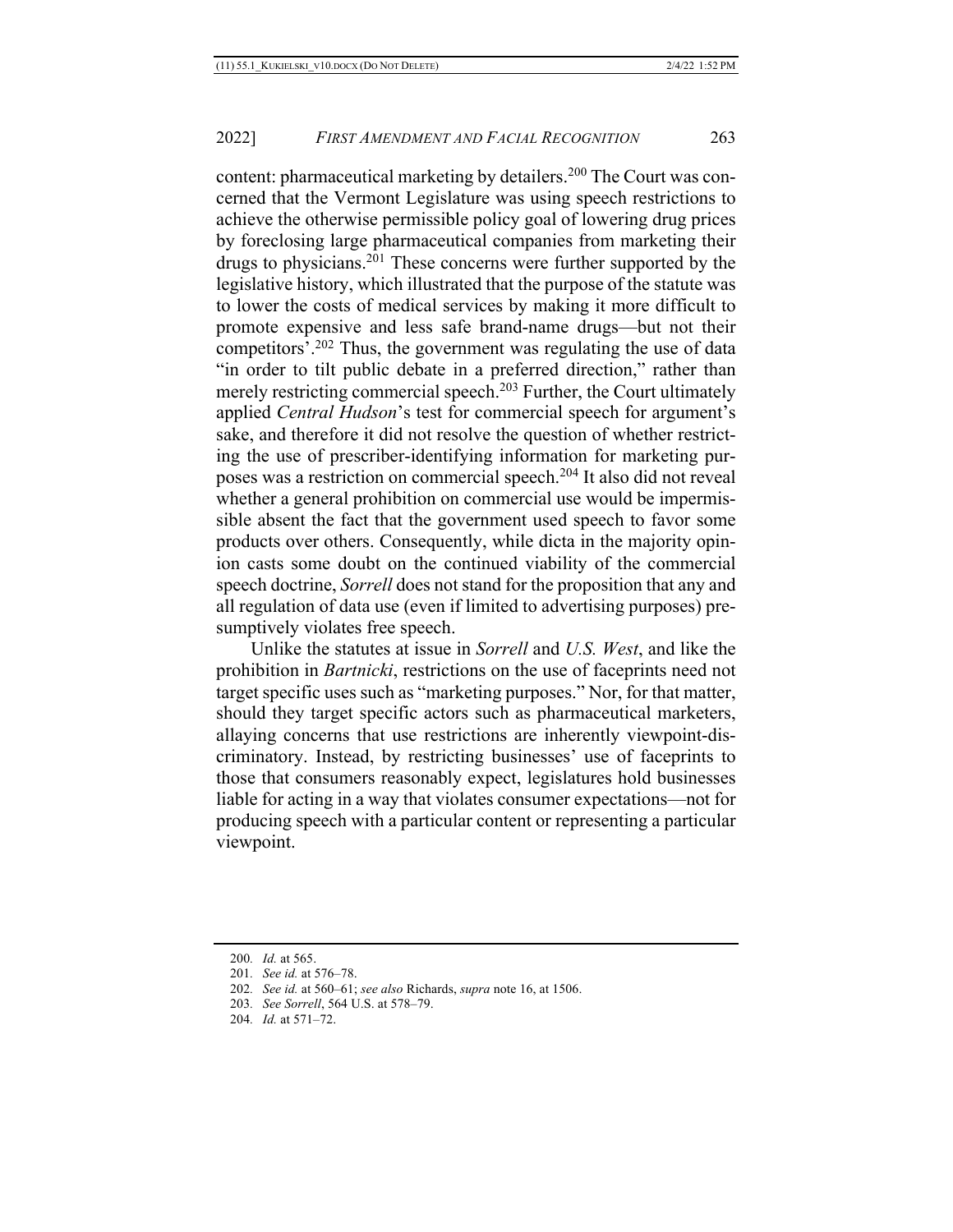#### *C. Disclosure*

Unlike the collection and use of faceprints, disclosure presents a much clearer case of a potential incursion on free speech. In this context, it seems like there is always a speaker (the disseminator of the information), a listener (the recipient of the information), and information (the faceprints). This would meet the definition for "speech" that the Court articulated in *Spence v. Washington*<sup>205</sup>: an intent to convey a message that would be understood by those who viewed it.206 However, not all communications of information warrant First Amendment protection, $207$  including those that formally meet Spence's definition.<sup>208</sup> More importantly, even when they do, courts have applied a much more nuanced approach than the two tiers of strict and intermediate scrutiny would seem to suggest.<sup>209</sup>

Instead, recall that the law generally recognizes communications as requiring heightened First Amendment review when they fulfill the theoretical purpose of the First Amendment: furthering public discourse, contributing to the marketplace of ideas, or promoting human self-expression.<sup>210</sup> Additionally, a communication might receive the full protection of the First Amendment when it appears in a recognized medium of expression, such as photographs.211 Patently, faceprints are not a socially recognized medium of expression akin to photography or art. Further, when faceprints are sold by commercial entities for commercial purposes, disclosures of faceprints cannot reasonably be said to further any of the above; data is generally then used for wholly internal purposes. While faceprints could theoretically be sold to research institutions to produce socially beneficial research, such an instance should be treated as an exception rather than the rule. Instead, there are two primary ways we might treat the sale of data between commercial entities: as commercial speech or "purely private speech." I discuss each in turn, ultimately concluding that the latter would be the proper approach.

- 210*. See supra* notes 113–140 and accompanying text.
- 211*. See* Kreimer, *supra* note 140, at 373; *cf.* Post, *supra* note 110, at 1253–54.

<sup>205.</sup> 418 U.S. 405 (1974).

<sup>206</sup>*. Id.* at 410–11; Hurley v. Irish-Am. Gay, Lesbian & Bisexual Grp. of Bos., Inc., 515 U.S. 557, 569 (1995) (broadening the "particularized message" requirement from *Spence*).

<sup>207</sup>*. See* Post, *supra* note 110, at 1252; Bhagwat, *supra* note 22, at 843; Wu, *supra* note 110, at 1506.

<sup>208.</sup> Post, *supra* note 110, at 1252.

<sup>209</sup>*. See* Post & Rothman, *supra* note 99, at 134–35.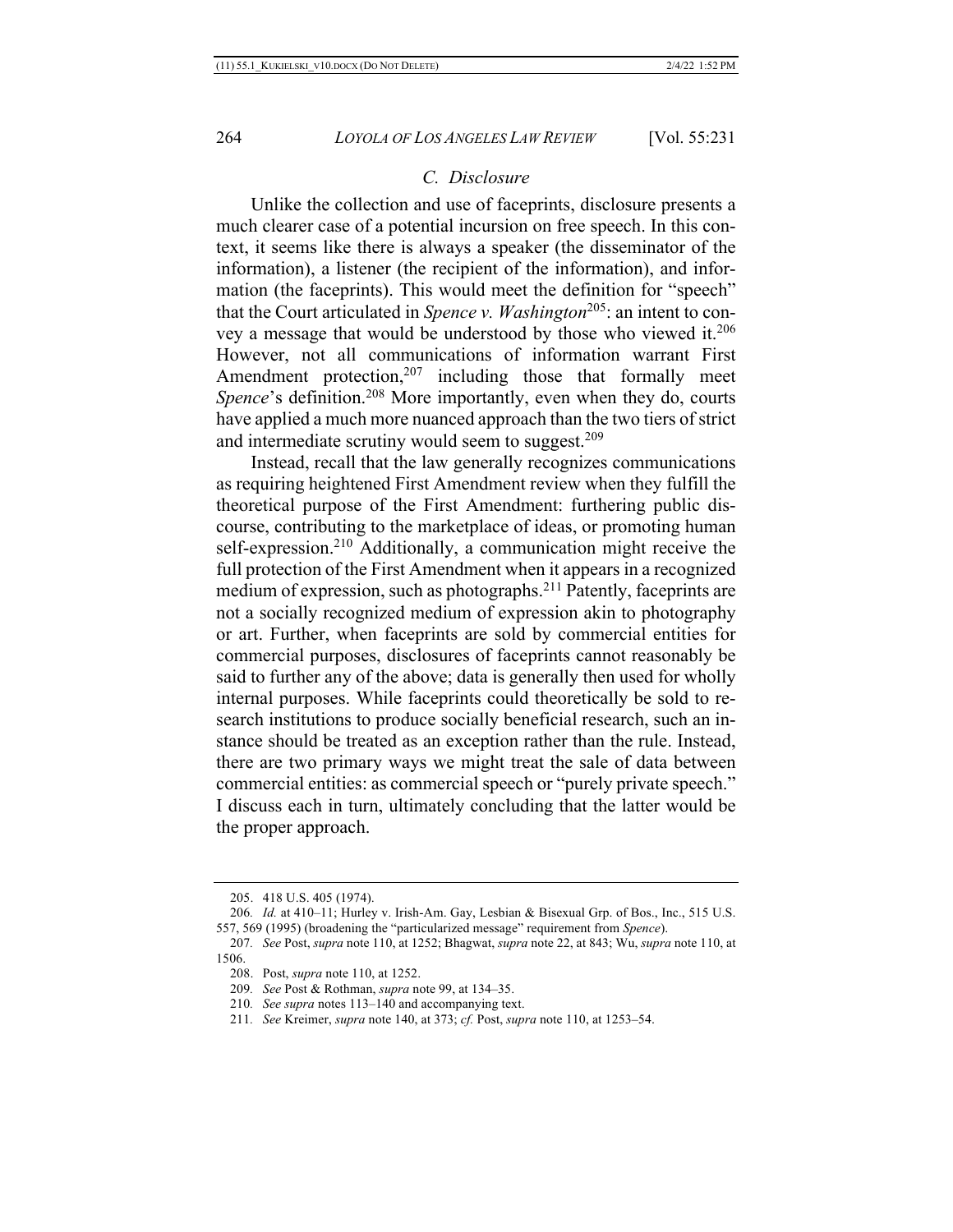## 1. Treating Disclosure Restrictions as Commercial Speech **Restrictions**

Because commercial speech is subject to a less strict level of review, some have argued that regulating data as a form of commercial speech is appropriate when the data will ultimately be used in something that qualifies as a form of commercial speech, or if the data will be generated or sold as a product (as is done by data brokers, for example).

For example, Katherine Peyton has argued<sup> $212$ </sup> that restrictions on the sale and use of consumer data for marketing purposes regulate commercial speech of the kind described in *Virginia State Board of Pharmacy v. Virginia Citizens Consumer Council, Inc.*213: speech that merely proposes a commercial transaction.<sup>214</sup> The prototypical example of such speech is a commercial advertisement. Per Peyton, because the data mining industry sells data to third parties or directly uses it for advertising purposes, and these companies make profits off of the data, regulating uses and sales of data are a form of commercial speech.<sup>215</sup>

This argument has some force as it pertains to some restrictions on data use, but not disclosure. It is true that data is generally processed and sold to be used as part of the advertising industry.216 However, the fact that a company profits off of a disclosure of information (i.e., sells it) cannot be, in and of itself, sufficient to transform a law prohibiting that disclosure into a prohibition on commercial speech.<sup>217</sup> Otherwise, a government could treat prohibitions on newspaper, book, or movie sales under the more lenient commercial speech standard by reasoning that the company profits from such sales. Thus, this cannot be the sole basis for calling data disclosure laws regulations on commercial speech. Nor does the fact that the recipient of the information intends to use the information for commercial purposes constitute a regulation on commercial speech. As Professor Bhagwat has argued,

<sup>212.</sup> Kathryn Peyton, *The First Amendment and Data Privacy: Securing Data Privacy Laws that Withstand Constitutional Muster*, 2019 PEPP. L. REV. 51, 75–76.

<sup>213.</sup> 425 U.S. 748 (1976).

<sup>214</sup>*. Id.* at 762.

<sup>215.</sup> Peyton, *supra* note 212, at 75–76.

<sup>216</sup>*. See* Rebecca Harris, Note, *Forging A Path Towards Meaningful Digital Privacy: Data Monetization and the CCPA*, 54 LOY. L.A. L. REV. 197, 204 (2020).

<sup>217</sup>*. See* Bolger v. Youngs Drug Prods. Corp., 463 U.S. 60, 67 (1983); IMDb.com Inc. v. Becerra, 962 F.3d 1111, 1122 (9th Cir. 2020); Bhagwat, *supra* note 22, at 866; Balkin, *supra* note 20, at 1198.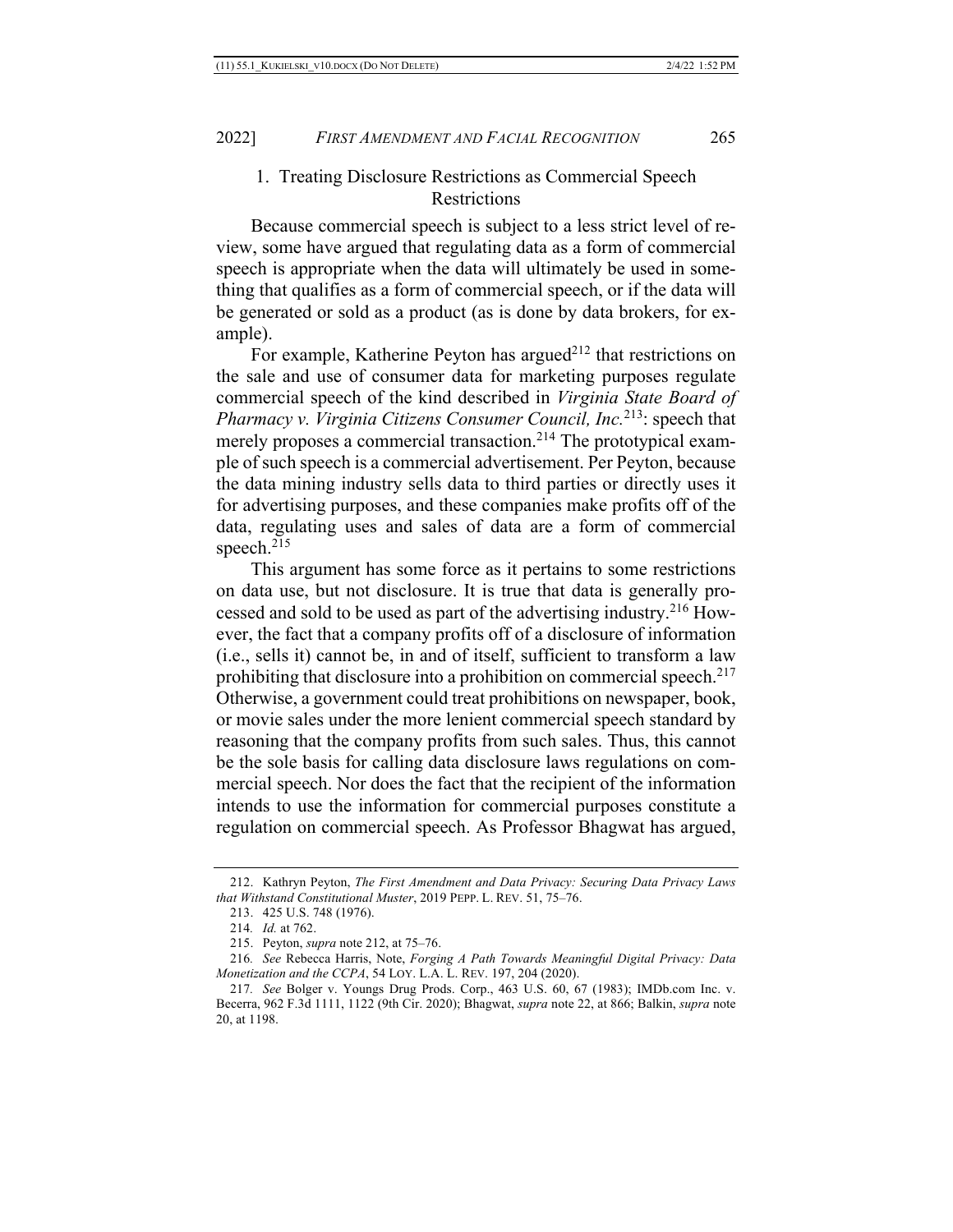the commercial nature of speech turns on the content of the information—not the purpose for which the recipient may or may not use the information in the future.<sup>218</sup> While a buyer of faceprints might want the information to generate advertising or other forms of commercial speech, the sale of faceprints themselves clearly does not propose a commercial transaction.

Further, considering the reasons why the Court granted First Amendment protection to commercial speech illustrates the flaw of the proposition that selling (or otherwise disclosing) faceprints should be regulated as commercial speech. The First Amendment protects commercial speech out of concern for the interest of consumers—the listeners.219 Specifically, commercial speech is meant to serve listeners' interests by providing them with useful information that can shape their purchasing choices.220 The sale of a database does not aid its recipient (the buyer) in making any such choices about what product to purchase; the data itself is the product.

2. Treating Disclosure Restrictions as "Matters of Purely Private Concern"

Even though the sale of FRT cannot be categorized as commercial speech, there remains another way to analyze restrictions on these disclosures. In *Dun & Bradstreet, Inc. v. Greenmoss Builders, Inc.*, <sup>221</sup> the Court's plurality opinion held that courts could award presumed and punitive damages in defamation cases where the plaintiff was not a public figure or official, nor was the publication on a matter of public concern.222 The case involved a credit report that erroneously stated that the plaintiff, a construction contractor, had filed for bankruptcy.<sup>223</sup> After the plaintiff sued the defendant credit reporting agency for defamation, the plaintiff prevailed at trial, and the jury awarded it both compensatory and punitive damages.<sup>224</sup> The defendant moved for a new trial, arguing that a showing of actual malice was required for a defamation plaintiff to recover punitive damages.225 In doing so, the

219*. Va. State Bd. of Pharmacy*, 425 U.S. at 763–64.

- 222*. Id.* at 761.
- 223*. Id.* at 751.
- 224*. Id.* at 752.
- 225*. Id.* at 752–54.

<sup>218.</sup> Bhagwat, *supra* note 22, at 866–67.

<sup>220</sup>*. See id.*

<sup>221.</sup> 472 U.S. 749 (1985) (plurality opinion).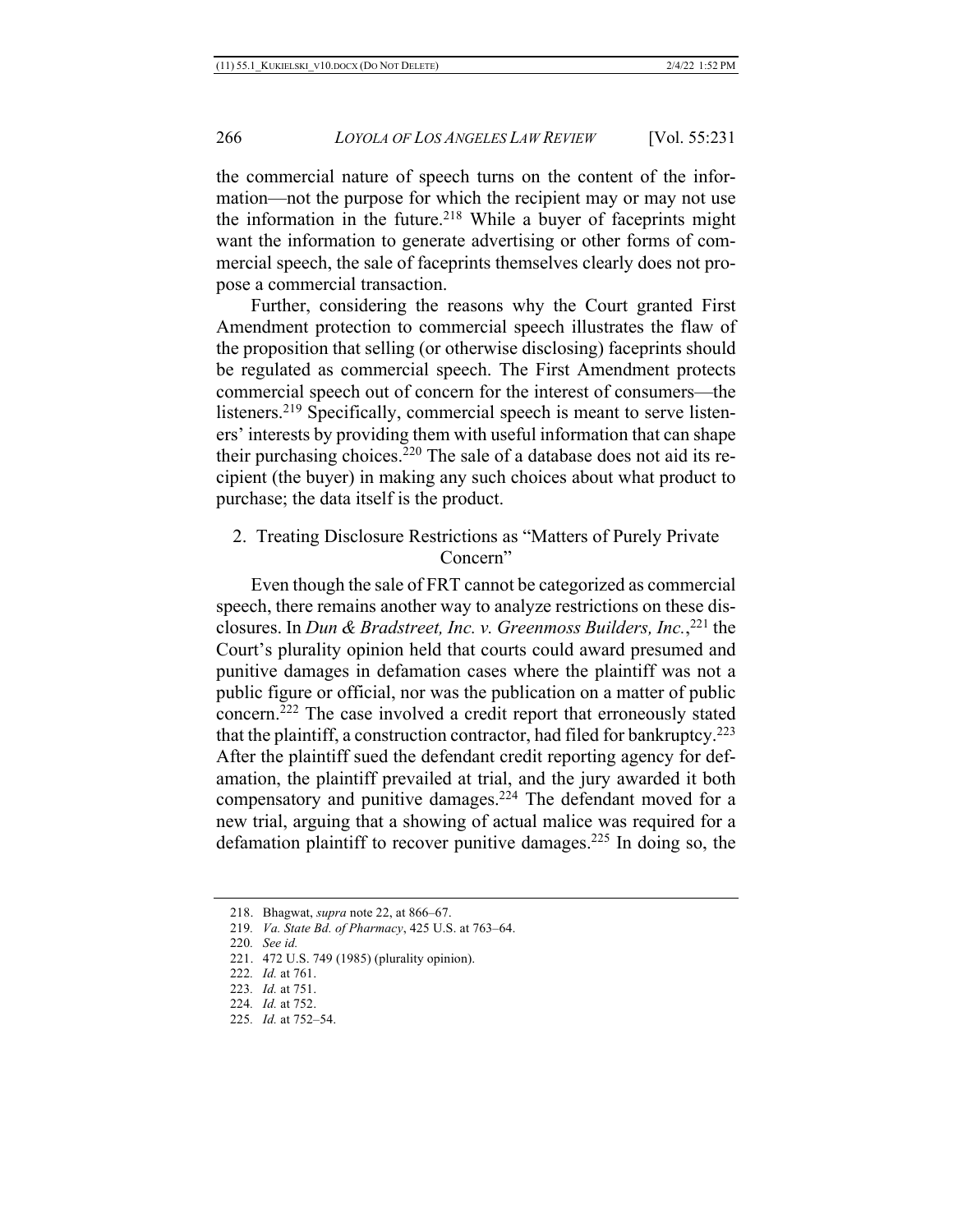defendant relied on cases like *New York Times Co. v. Sullivan*, 226 which required a showing of "actual malice" (defined as "knowledge that it was false or with reckless disregard of whether it was false or not") in order for a public figure plaintiff to prevail in a defamation suit  $227$ 

After granting certiorari, the *Dun & Bradstreet* plurality held that no such showing was required.228 In reaching that conclusion, the Court considered the theoretical purposes of the First Amendment, and concluded that the particular credit report at issue in that case furthered none of them.229 In fact, the Court was highly skeptical of such an argument, observing that "[t]here is simply no credible argument that this type of credit reporting requires special protection to ensure that 'debate on public issues [will] be uninhibited, robust, and wideopen.'"230 This did not mean that the reports merited no protection rather that they merited a lower level of protection consistent with the lower constitutional value of the speech.<sup>231</sup>

Since *Dun & Bradstreet*, lower courts have reached similar conclusions in cases involving the disclosure of credit header information<sup>232</sup> and the identity of individuals who purchase videos.<sup>233</sup> Courts also employ a similar distinction in the area of speech by government employees. $2^{34}$  In those cases, speech is only accorded significant First Amendment protection if it concerns a matter of public importance.235 Scholars have argued for courts to conduct a similar analysis in other areas of the law, such as nonconsensual pornography.236

Regulations on the commercial use of faceprints should be analyzed much the same way. Like the credit reports at issue in *Dun &* 

233. *E.g.*, Boelter v. Hearst Commc'ns, Inc., 192 F. Supp. 3d 427, 445–46 (S.D.N.Y. 2016).

- 235*. See id.* at 146–47.
- 236*. See* Citron & Franks, *supra* note 111, at 383.

<sup>226.</sup> 376 U.S. 254 (1964).

<sup>227</sup>*. Id.* at 279–80.

<sup>228.</sup> *Dun & Bradstreet*, 472 U.S. at 761.

<sup>229</sup>*. Id.* at 759–61.

<sup>230</sup>*. Id.* at 762 (second alteration in original) (quoting Sullivan, 376 U.S. at 270); *see also*  Bhagwat, *supra* note 20, at 876 ("The disclosure of large amounts of data, especially personal data, generally has no real connection to self-governance, no matter how broadly that concept is defined.").

<sup>231.</sup> *Dun & Bradstreet*, 472 U.S. at 760 ("While such speech is not totally unprotected by the First Amendment, . . . its protections are less stringent.").

<sup>232.</sup> Individual Reference Servs. Grp., Inc. v. Fed. Trade Comm'n, 145 F. Supp. 2d 6, 40–41 (D.D.C. 2001).

<sup>234</sup>*. See, e.g.*, Connick v. Myers, 461 U.S. 138 (1983).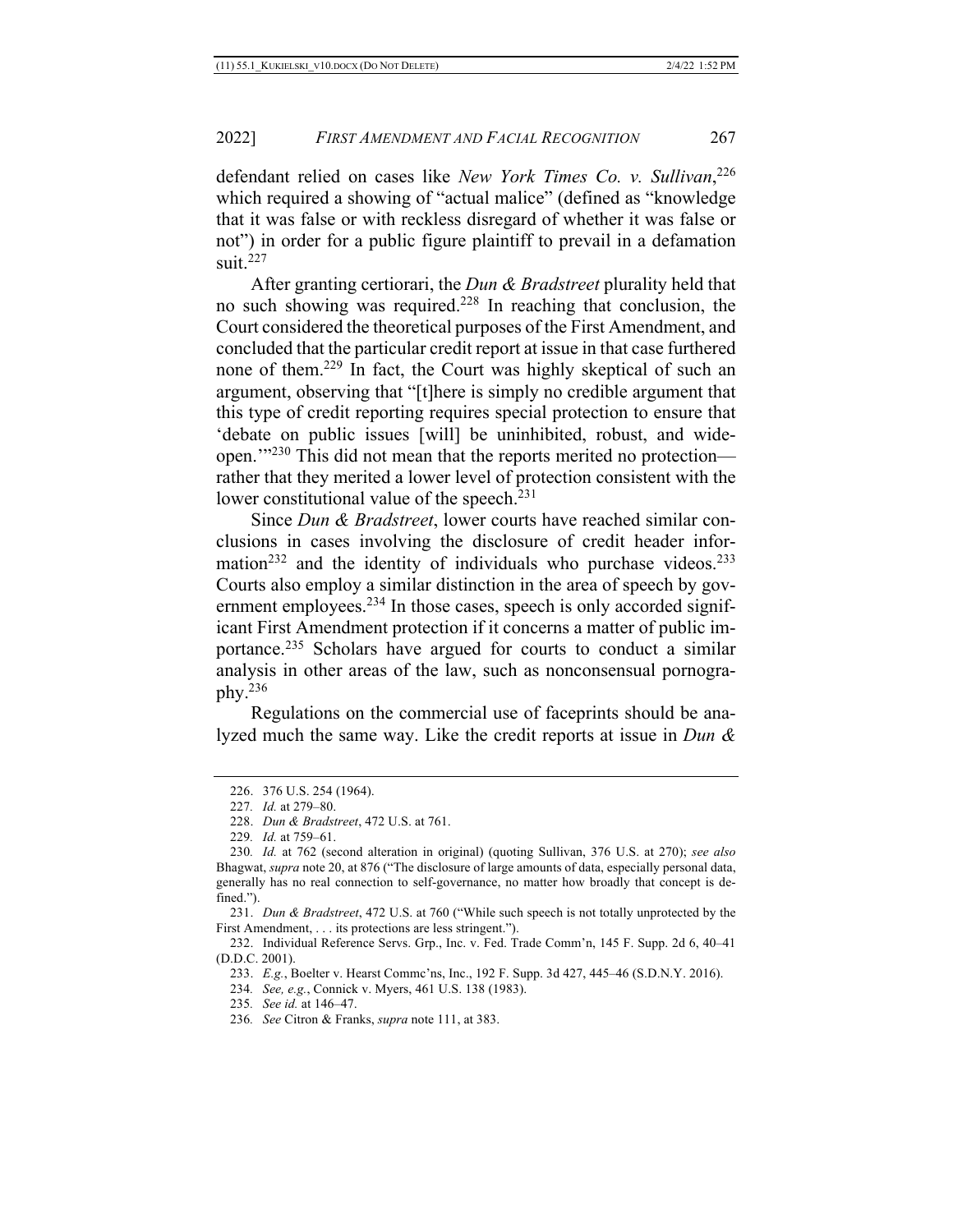*Bradstreet*, the sale of faceprints generally does not enrich public discourse in any meaningful way. Considering the "content, form, and context" of these disclosures, $237$  the average sale of commercial information from one entity to another does not enhance the discussion of any issue. For example, when companies sell facial recognition data to data brokers, no individual person has gained any knowledge. In fact, most people would not even know when such a transaction has occurred. Though the Court was presented squarely with this question in *Sorrell*, the Court declined to resolve the case on these grounds, suggesting that it may be disinclined to make a sweeping proclamation that the sale of a database is speech fully protected by the First Amendment. The better way to resolve this issue would be to analyze faceprint sales as the type of purely private speech covered by *Dun & Bradstreet* and subject to intermediate scrutiny—an approach that would allow courts to realistically address both potential risks posed by FRT and their low contributions to free speech.

One might argue that the distinction between purely private speech and speech on matters of public interest produces line drawing problems. This criticism is not without merit, as current jurisprudence on whether something is a matter of purely private concern is not exceptionally well delineated.238 However, a similar problem existed when the Court first opted to make such a distinction in defamation law.239 Developments in these areas of jurisprudence should provide helpful guideposts for courts to conduct similar analyses with the sale of faceprints and other consumer data. More crucially, I am sensitive to the criticisms that delineating between speech on "matters of public concern" and "matters of private concern" presents the risk of courts becoming the arbiters of what is fit for public discussion.<sup>240</sup> Thus, in determining that faceprint disclosures constitute private speech, courts should pay particular attention to the absence of a human speaker (or listener) and the fact that the information gleaned from most data disclosures does not even reach the general public. Such communications should not be subject to lower scrutiny because they concern a topic that people have no legitimate right to speak about, but rather because they generally do not help people say anything at all.

<sup>237.</sup> Dun & Bradstreet, Inc. v. Greenmoss Builders, Inc., 472 U.S. 749, 761 (1985) (quoting *Connick*, 461 U.S. at 147–48).

<sup>238</sup>*. See* Post & Rothman, *supra* note 99, at 167–68.

<sup>239.</sup> New York Times Co. v. Sullivan, 376 U.S. 254, 270 (1964).

<sup>240</sup>*. See* Volokh, *supra* note 16, at 1089.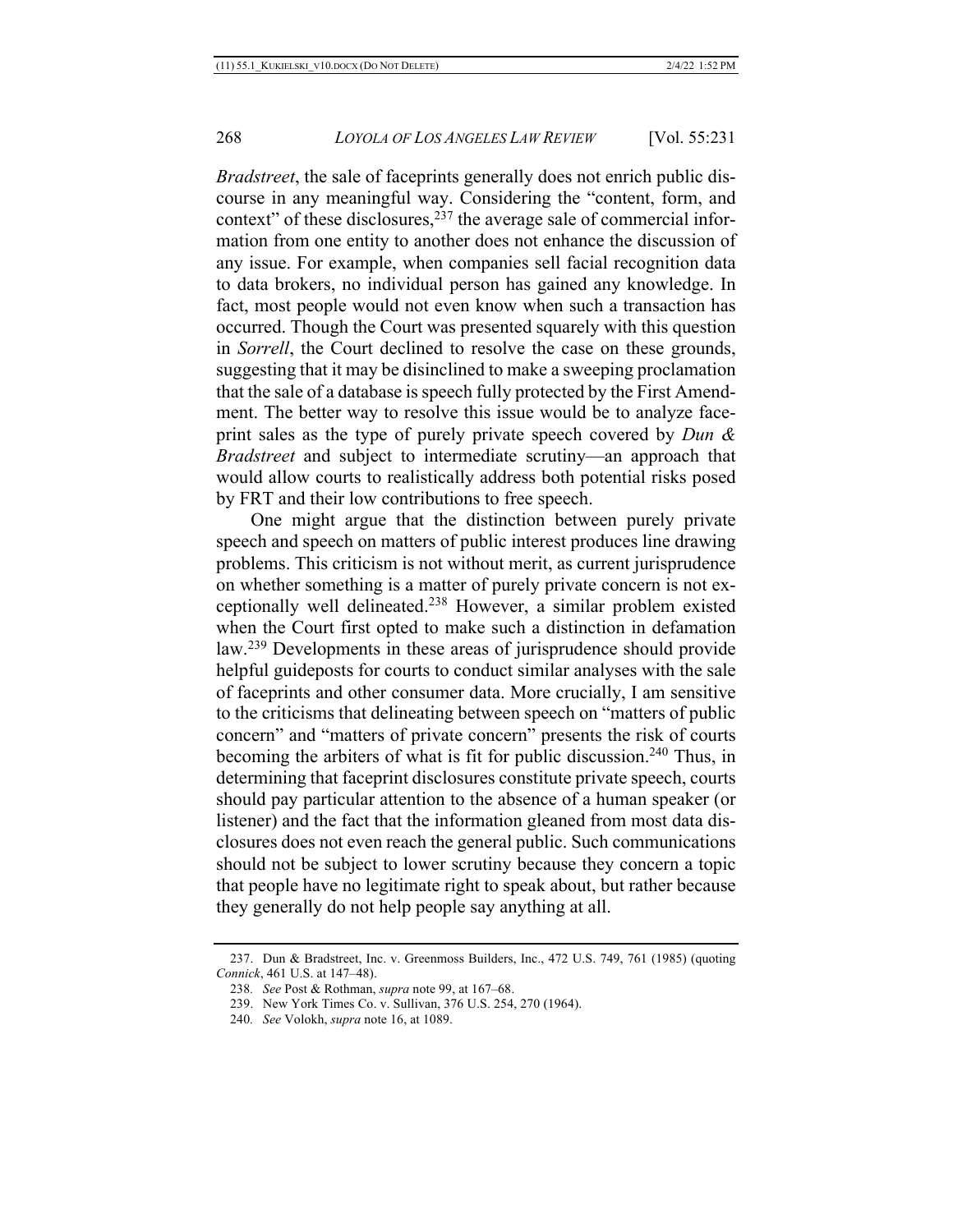### 3. Limitations on Data Disclosure Laws

Even if regulations of commercial FRT use can be considered a regulation on speech that is only of private concern, there are two limitations on information disclosures that any privacy statute most confront. First, the government cannot punish an entity for publishing information on matters of public concern when it has received the information lawfully.<sup>241</sup> In the context of FRT, this rule would apply in instances where a party has published information derived from faceprints. Returning to the *Bartnicki* case, the Court was confronted with the question of whether an innocent recipient of an unlawfully recorded communication could be punished for airing the recording on a radio show.242 Plaintiffs Bartnicki and Kane were members of a teachers' union engaged in contentious collective-bargaining negotiations with a school board.<sup>243</sup> While Bartnicki and Kane were discussing the negotiations over the phone, Kane spoke some rather unflattering words about the board: "If they're not gonna move for three percent, we're gonna have to go to their, their homes . . . . To blow off their front porches, we'll have to do some work on some of those guys."244 Unbeknownst to the plaintiffs, an unidentified third party had intercepted and recorded their conversation.<sup>245</sup> That third party then deposited the tape into the mailbox of Yocum (the head of a local taxpayers' organization) who then delivered it to Vopper, a radio commentator.<sup>246</sup> Vopper played the tape on his talk show, and other media outlets republished the text of the conversation.247 Bartnicki and Kane filed suit against all of the media representatives as well as Yocum.<sup>248</sup> In their complaint, the plaintiffs alleged that they had violated both the federal and Pennsylvania state wiretapping statutes, which prohibited a person from willfully disclosing the contents of a phone call if the person knew the information was obtained through an illegal interception. $249$ 

Because the wiretap laws were content- and viewpoint-neutral, the Court did not apply strict scrutiny—in fact, it barely engaged with

<sup>241</sup>*. See infra* notes 243–259 and accompanying text.

<sup>242.</sup> Bartnicki v. Vopper, 532 U.S. 514, 517, 526–27 (2001).

<sup>243</sup>*. Id.* at 518.

<sup>244</sup>*. Id.* at 518–19 (omission in original).

<sup>245</sup>*. Id.* at 518.

<sup>246</sup>*. Id.* at 519.

<sup>247</sup>*. Id.*

<sup>248</sup>*. Id.*

<sup>249</sup>*. Id.* at 520 & n.3, 525.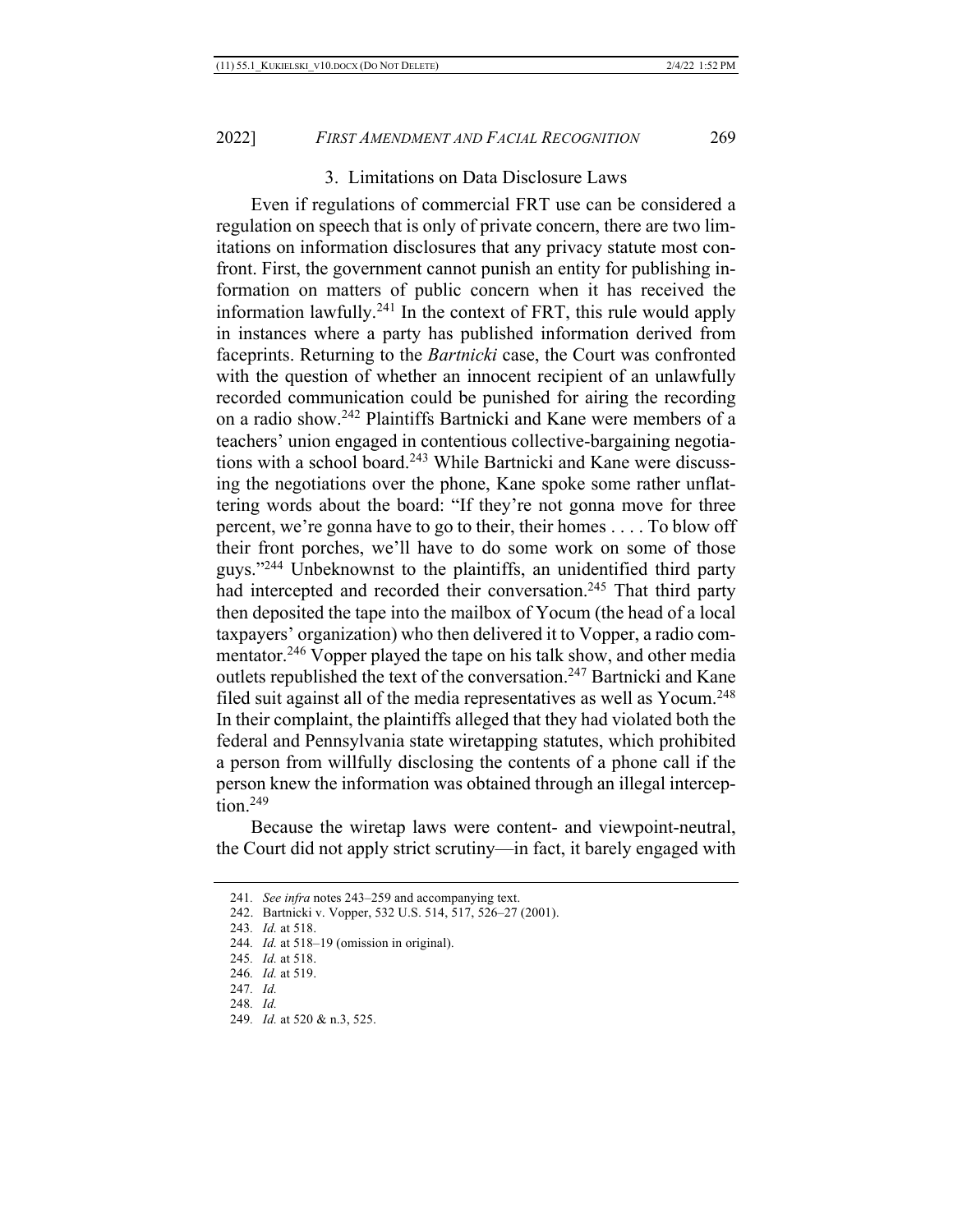any level of scrutiny at all.250 However, the statute's disclosure prohibition still failed. The government identified two interests purportedly served by the provision: first, the interest in removing incentives for those who wanted to engage in wiretapping; and second, the interest in minimizing harm to the individuals' whose conversation was intercepted.251 The Court quickly dismissed the first asserted interest, reasoning that the proper way to de-incentivize wrongful conduct was to prohibit the *unlawful* actor from disclosing the unlawfully acquired information.252 However, prohibiting its disclosure by an innocent third party did not permissibly serve that interest, particularly given how unlikely it would be for someone to intercept a communication in order to hand it over to a third party without some reward (though that was precisely what happened in *Bartnicki*).<sup>253</sup>

While the Court did not have much difficulty in rejecting the first asserted interest, the Court was considerably more receptive to the second—minimizing harm.254 Yet, despite the admittedly serious value in protecting people's private communications,255 they yielded in the face of the strong First Amendment concerns in that case.<sup>256</sup> Specifically, the Court focused on the fact that the airing of the recording was a "publication of truthful information of public concern."257 It expressly reserved the question of whether the First Amendment would impose similar requirements on "information of purely private concern."258 This is consistent with the Court's narrow approach to other privacy-versus-speech cases<sup>259</sup>—an approach that indicates the Court's reluctance to restrict privacy laws across the board.

Thus, *Bartnicki* makes clear that innocent recipients of FRT data cannot be held liable for using the data to speak on issues of public concern, even when the information was initially procured unlawfully. For example, if a company were to surreptitiously provide FRT data that revealed valuable insights about whether people were wearing

- 254*. See id.* at 532.
- 255*. Id.* at 532–33.

<sup>250</sup>*. See id.* at 526.

<sup>251</sup>*. Id.* at 529.

<sup>252</sup>*. Id.* at 529–30.

<sup>253</sup>*. Id.* at 530–31.

<sup>256</sup>*. See id.* at 535.

<sup>257</sup>*. Id.* at 533–34.

<sup>258</sup>*. Id.* at 533.

<sup>259</sup>*. See* Fla. Star v. B.J.F., 491 U.S. 524, 533 (1989); Cox Broad. Corp. v. Cohn, 420 U.S. 469, 491 (1975); *see also* Sorrell v. IMS Health Inc., 564 U.S. 552, 571 (2011) (declining to address the question of whether all data is speech and instead resolving the case on narrower grounds).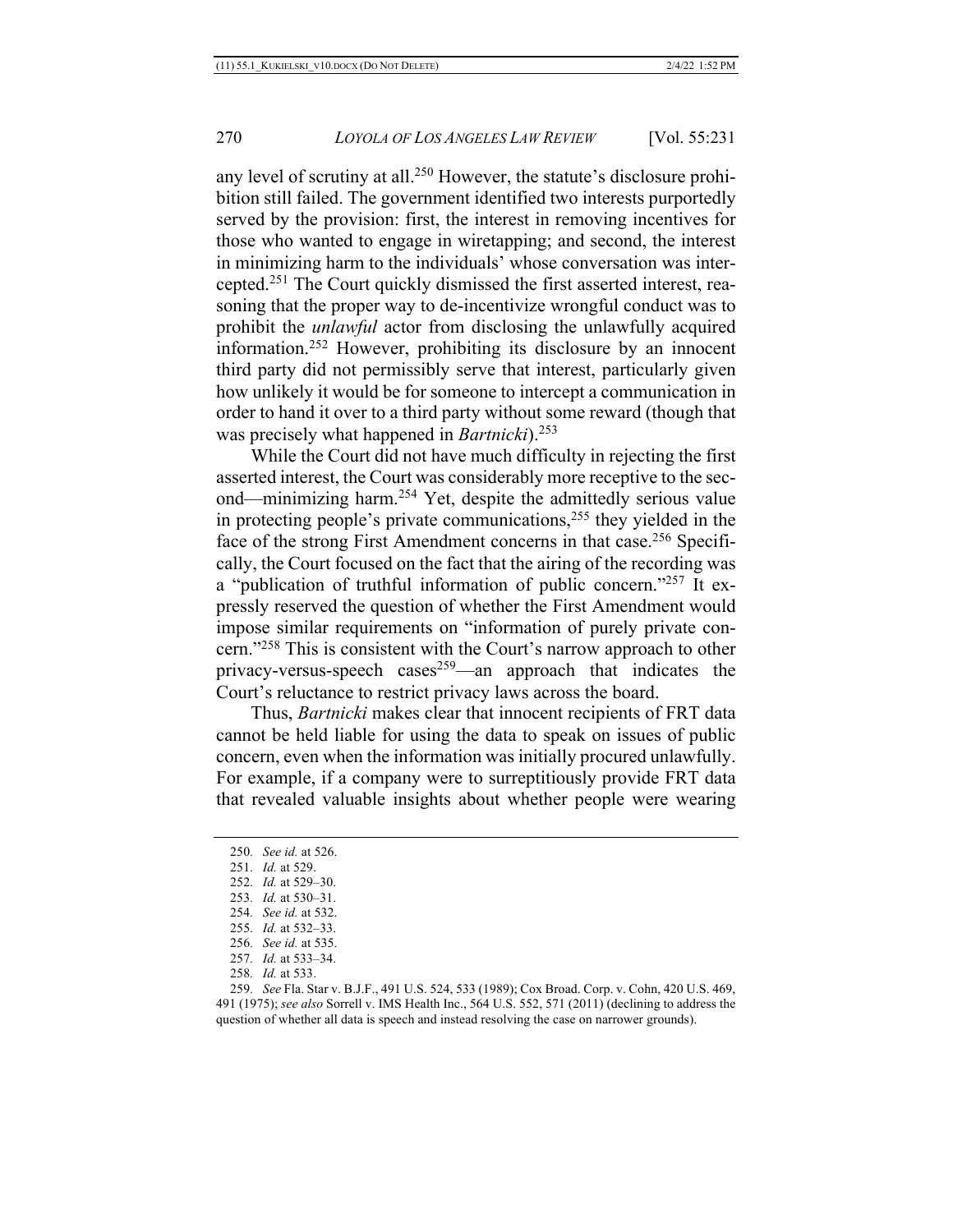face masks, a recipient could not be held liable for later writing a story based on that information.

However, consistent with dicta in *Bartnicki*, the government can impose liability on a corporation for selling (or otherwise disclosing) that information when it has obtained the faceprints unlawfully in the first place. This reflects the fact that the disclosure of private information can cause further invasions of privacy from continued use of the sensitive information. It also serves to disincentivize parties from the initial privacy invasion. At first blush, this might seem to contravene the First Amendment—how can dignitary harms outweigh the significant weight we place on freedom of speech? But, recall that unrestrained FRT can cause damage far beyond revealing tidbits of embarrassing information.<sup>260</sup> Limits on further disclosure are necessary to avoid the chilling effects that occur when people know their sensitive information could be disclosed not only to the original interceptor but also to further recipients of the information.<sup>261</sup> From a more practical standpoint, having some degree of control over the sale of one's faceprint is essential to addressing data breaches and deterring identity theft.

Apart from the concerns at issue in *Bartnicki*, the government also may not punish disclosures of information where the government originally published the information itself. This principle developed in two cases, *Cox Broadcasting Corp. v. Cohn*<sup>262</sup> and *Florida Star v. B.J.F.*<sup>263</sup> both of which involved statutes forbidding the publication of rape victims' identities.264 In *Cox*, the television station had obtained the name of the victims from courthouse records.<sup>265</sup> Similarly, in *Florida Star*, the newspaper discovered the victim's identity from a police report.<sup>266</sup> In both cases, much of the Court's reasoning revolved around the fact that the government itself had originally published the information.267 For example, in *Florida Star*, the Court highlighted the fact that the government could have chosen ample means to protect victims' identities aside from punishing the press: it could have redacted the information in the first place, punished government

266*. Fla. Star*, 491 U.S. at 526.

<sup>260</sup>*. See supra* notes 66–91 and accompanying text.

<sup>261</sup>*. See Bartnicki*, 532 U.S. at 533.

<sup>262.</sup> 420 U.S. 469 (1975).

<sup>263.</sup> 491 U.S. 524 (1989).

<sup>264</sup>*. Cox*, 420 U.S. at 471–72; *Fla. Star*, 491 U.S. at 526.

<sup>265</sup>*. Cox*, 420 U.S. at 472–73.

<sup>267</sup>*. Cox*, 420 U.S. at 491; *Fla. Star*, 491 U.S. at 534.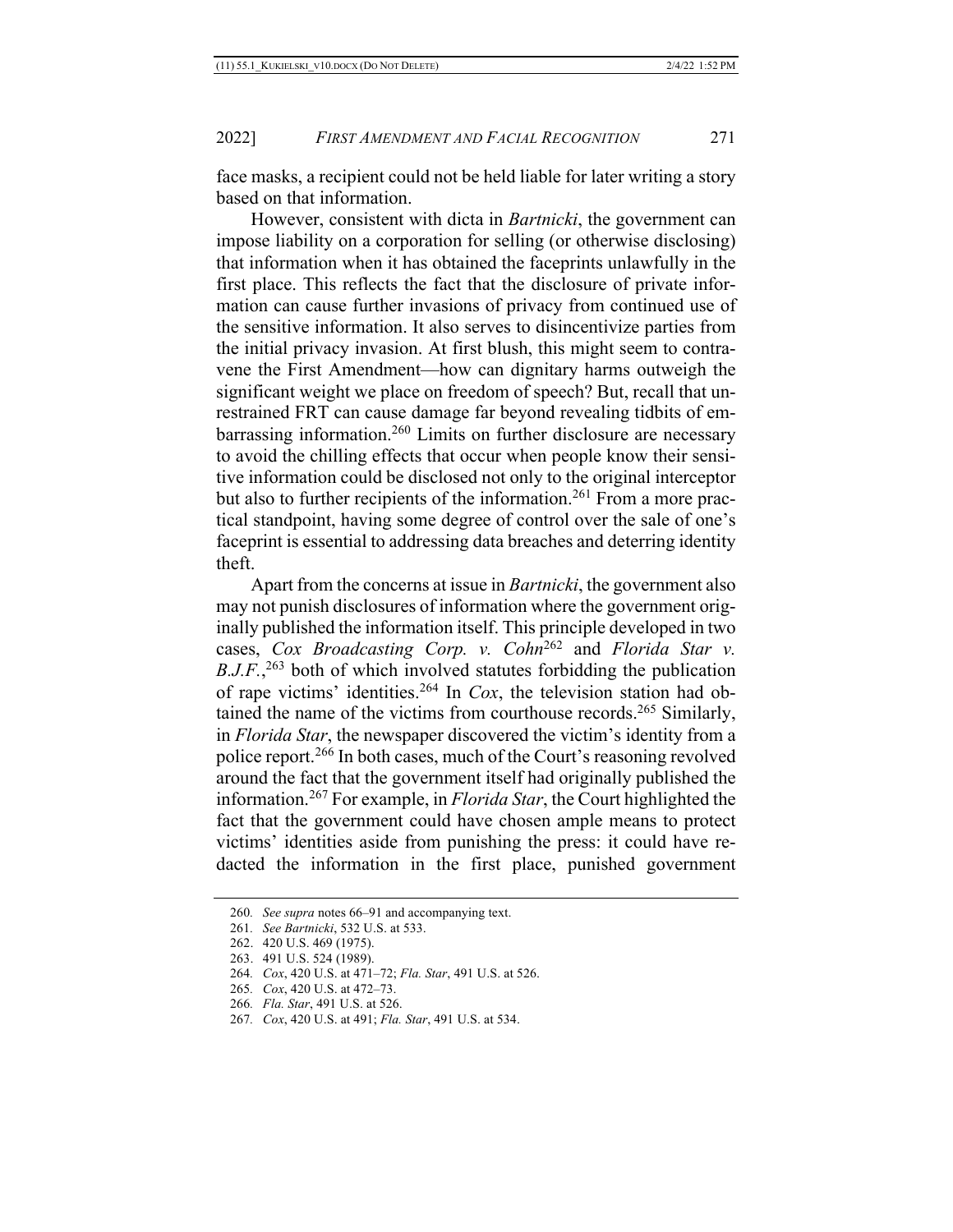employees for wrongfully disclosing it, or wholly abstained from publishing it.268 Yet, in both cases, the Court was careful to limit its holding to the facts before it, clearly wary of the harmful effects that a broad holding could have on privacy rights.<sup>269</sup>

#### IV. RECOMMENDATIONS

Above, I have argued that the First Amendment analysis depends on the activity at issue, as well as the ultimate purpose of the data usage. At the collection stage, FRT is best analyzed under an information-gathering framework under which regulation would be permissible subject to intermediate scrutiny. The First Amendment by no means disappears in such an inquiry, but, much like the law at issue in *Bartnicki*, laws governing collection of information will be permissible so long as the government has a substantial interest. Once the data is collected, an unlawful collector can be held liable for continued use of the data. Further, even a lawful possessor can constitutionally be held liable for violating generic use restrictions. As for disclosures, legislatures should be able to prohibit the disclosure of the information by an unlawful possessor, regardless of whether the matter concerns public discourse. However, a lawful actor who has been provided with facial recognition data cannot be held liable for using that data in public discourse. Finally, in the unlikely chance that the government has already publicized faceprints, the government could not then punish parties who use that data.

## *A. California Privacy Law: The CCPA and CPRA*

The CCPA and CPRA are the first consumer privacy laws in the country to approximate the comprehensive data privacy laws already found in Europe,<sup>270</sup> and California's first large-scale regulation of FRT. These laws regulate businesses that either meet a revenue threshold or collect a minimum amount of personal information.271 Unlike sectoral privacy regulations that have tended to dominate the American legislative landscape, the CCPA and CPRA mark a shift towards

<sup>268</sup>*. Fla. Star*, 491 U.S. at 534.

<sup>269</sup>*. See id.* at 532; *Cox*, 420 U.S. at 491.

<sup>270</sup>*. See* Anupam Chander et al., *Catalyzing Privacy Law*, 105 MINN. L. REV. 1733, 1771, 1776 (2021).

<sup>271.</sup> CAL. CIV. CODE § 1798.140(c) (West Supp. 2021).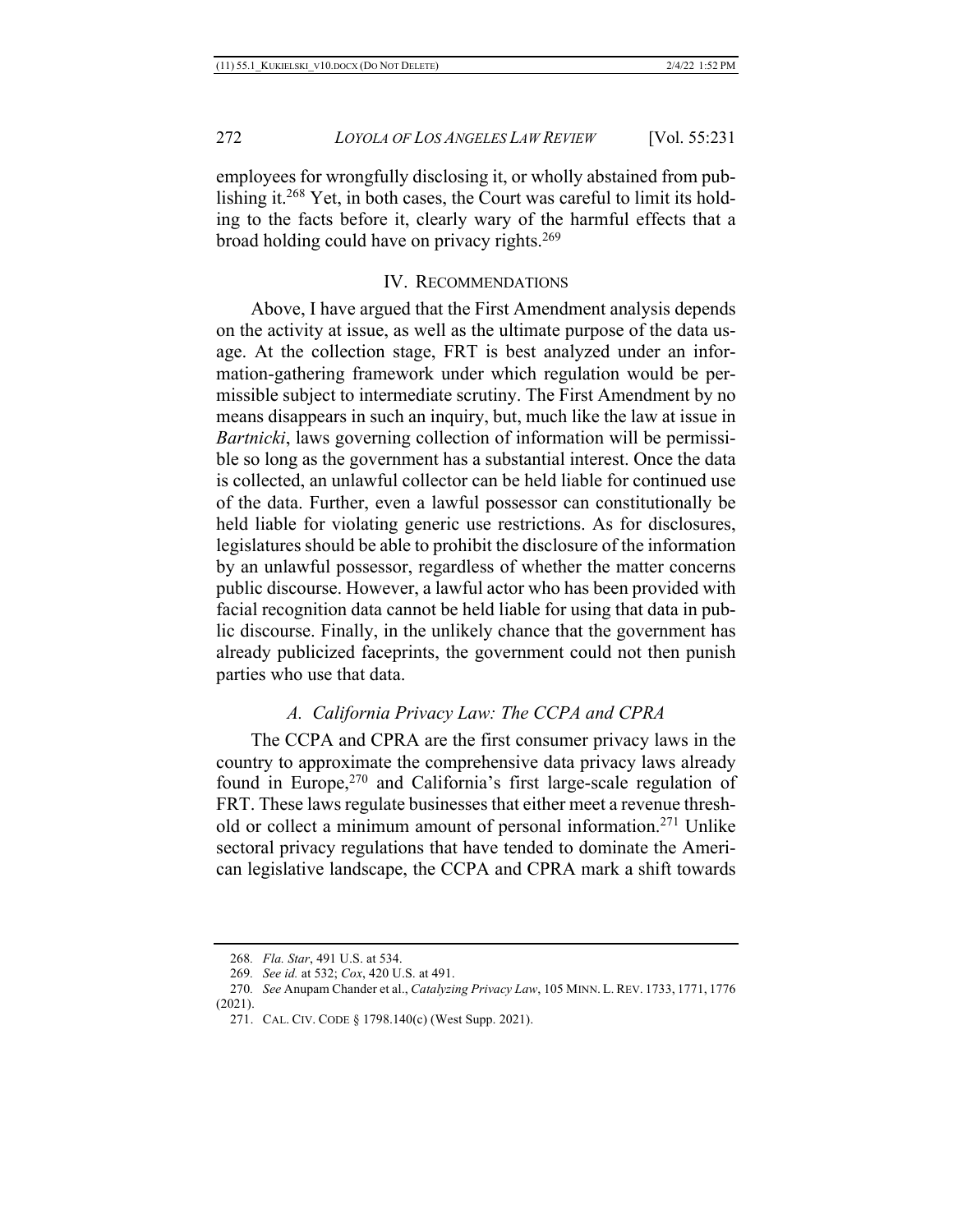the more broadly applicable regulatory approach taken in the European Union's General Data Protection Regulation (GDPR).272

In terms of the laws' coverage, the CCPA and CPRA define "personal information" (PI) to cover "biometric information," which includes "imagery of the . . . face . . . from which an identifier template, such as a faceprint  $\ldots$  can be extracted."<sup>273</sup> Going further, the CPRA covers more than just imagery of the face; it includes faceprints themselves in its definition of "sensitive personal information" (SPI).<sup>274</sup> While the statute generally exempts publicly available information from its coverage, this does not include faceprints collected without the consumer's knowledge.275

As it relates to both PI and SPI, the CCPA has four main features: (1) it requires companies to make disclosures regarding the categories of information being collected, the purposes for which information is being used, and the categories of third parties with whom the business shares the information; $2^{76}$  (2) it provides individuals with a right to request that businesses disclose which categories and specific pieces of information the business has collected; $277$  (3) it grants individuals the right to opt out of the sale of their data<sup>278</sup> and institutes a duty of nondiscrimination<sup>279</sup> (though it allows businesses to alter their pricing or services if directly related to a consumer's abstention from providing personal information<sup>280</sup>); and (4) it empowers consumers to request that a business delete any personal information about them,<sup>281</sup> although this is limited to businesses that directly collect information from consumers rather than those that acquire the information later on.282 The deletion right also does not apply if the information is

<sup>272</sup>*. See* Regulation (EU) 2016/679, of the European Parliament and of the Council of 27 April 2016 on the Protection of Natural Persons with Regard to the Processing of Personal Data and on the Free Movement of Such Data, and Repealing Directive 95/46/EC (General Data Protection Regulation), 2016 O.J. (L 119) 1.

<sup>273</sup>*. See* CAL. CIV. CODE § 1798.140(b), (o)(1)(E).

<sup>274</sup>*. See id.* § 1798.140(b), (ae)(2)(A) (together, defining "sensitive personal information" as referring to the "processing of [imagery of the face from which an identifier template, such as a faceprint, can be extracted] for the purpose of uniquely identifying a consumer").

<sup>275</sup>*. See id.* § 1798.140(v)(2).

<sup>276.</sup> *Id.* § 1798.110(a).

<sup>277</sup>*. Id.* § 1798.100(a).

<sup>278</sup>*. Id.* § 1798.120(a).

<sup>279</sup>*. Id.* § 1798.125(a)(1).

<sup>280</sup>*. Id.* § 1798.125(b)(1).

<sup>281</sup>*. Id.* § 1798.105(a).

<sup>282.</sup> Chander, *supra* note 270, at 1754 (describing the CCPA's right to deletion and contrasting it with the GDPR's more expansive right); Margot Kaminski et al., *Symposium: The California Consumer Privacy Act*, 54 LOY. L.A. L. REV. 157, 192 (2020).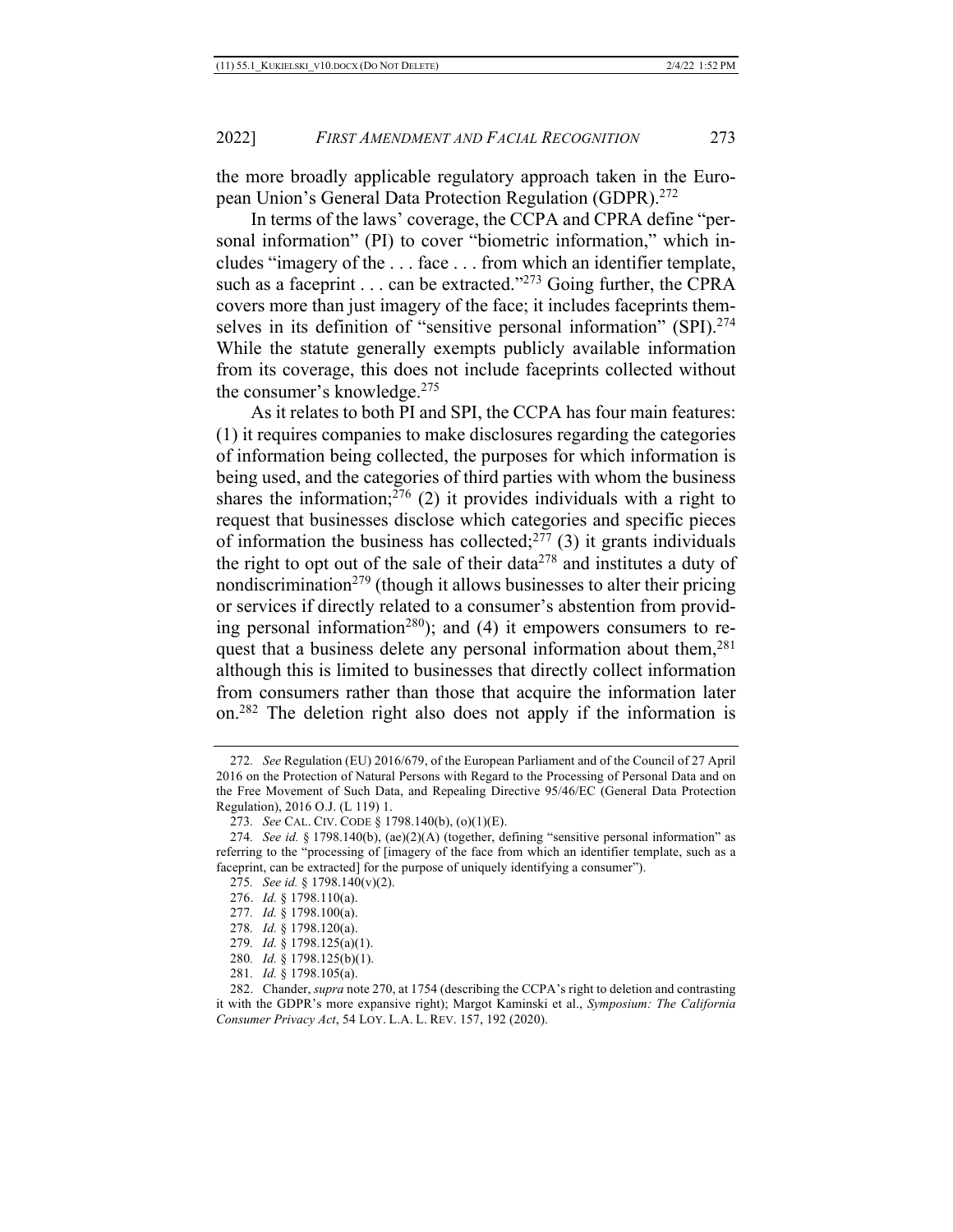necessary to "enable solely internal uses that are reasonably aligned with the expectations of the consumer based on the consumer's relationship with the business and compatible with the context in which the consumer provided the information."283

Further, the passage of the CPRA created additional duties relating to SPI284: (1) it requires businesses that collect SPI to disclose to the consumer which categories it will collect, the purposes for its collection and use; $^{285}$  (2) it allows consumers to direct businesses to limit their uses of SPI to those that are "necessary to perform the services or provide the goods reasonably expected by an average consumer who requests those goods or services," $286$  and (3) it prohibits businesses who have received such directions from using or disclosing SPI for any other purpose unless the consumer later provides consent.<sup>287</sup> Notably, the last two duties do not apply to SPI that is "collected or processed without the purpose of inferring characteristics about a consumer."<sup>288</sup>

Applying all of the above to facial recognition data, the CCPA and CPRA give consumers access to information on whether their faceprints are being collected and used and for what purposes. If the faceprints are collected or processed with the purpose of inferring characteristics about consumers, they may also opt out of the use and disclosure of their faceprints, except to the extent reasonably necessary to perform requested services or provide requested goods. The CCPA and CPRA also let consumers request that their faceprints be

<sup>283.</sup> CAL. CIV. CODE § 1798.105(d)(7).

<sup>284</sup>*. See generally* Mary T. Costigan, *CPRA Series: Sensitive Personal Information*, JACKSONLEWIS: WORKPLACE PRIVACY, DATA MANAGEMENT & SECURITY REPORT (Dec. 14, 2020), https://www.workplaceprivacyreport.com/2020/12/articles/california-consumer-privacyact/cpra-series-sensitive-personal-information [https://perma.cc/TW72-5PSR] (explaining how the CPRA has expanded upon the CCPA, such as by adding a category called "Sensitive Personal Information").

<sup>285.</sup> CAL. CIV. CODE § 1798.100(b). While the statute originally required businesses to disclose whether the SPI would be sold or shared and the length of time it intends to retain each category of SPI, the statute was amended by ballot initiative in late 2020 to omit these requirements. However, that version of the statute is operative only until January 1, 2023, at which point California law will again impose these requirements.

While I do not focus on notice provisions in this Note, it is worth mentioning that they do relate to the First Amendment as a form of compelled speech. However, in the context of commercial speech, such disclosures are subject to a lenient standard of review. They have not proven controversial in biometric litigation.

<sup>286</sup>*. Id.* § 1798.121(a). 287*. Id.* § 1798.121(b).

<sup>288</sup>*. Id.* § 1798.121(d).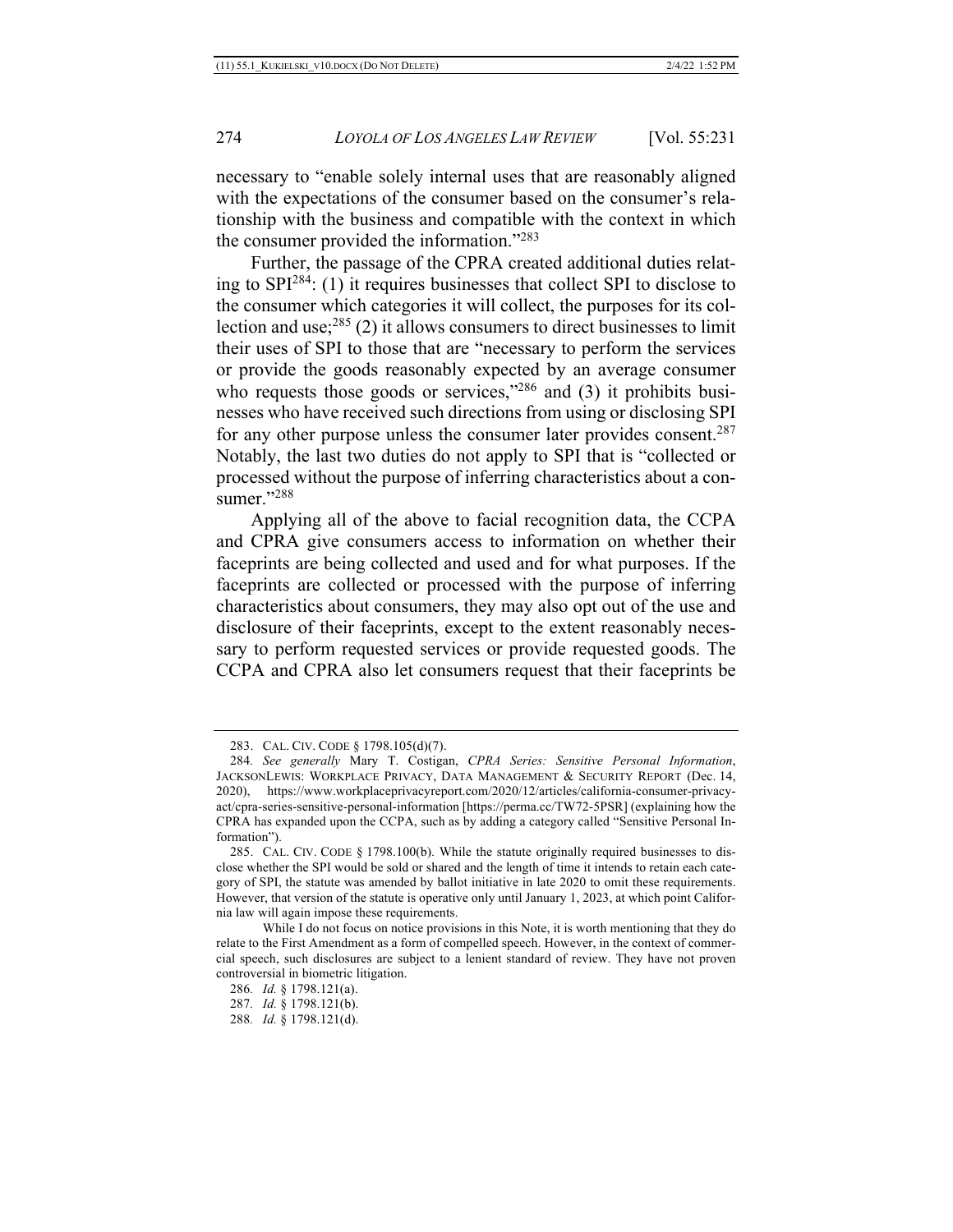deleted. Significantly, the law does not mandate that businesses first get permission from consumers, instead operating on an opt-out basis.

Because of the opt-out framework, the law departs significantly from Illinois's biometric privacy law, BIPA, which requires companies to obtain consent before collecting a faceprint.289 Based on this shortcoming alone, some would argue that the law will fail to meaningfully impact individuals' control over their personal information.290 Others have argued that a notice-and-choice framework is wholly inadequate.<sup>291</sup> Further, many privacy advocates have argued that the statute is unlikely to be strongly enforced, as it creates a private right of action that applies only in the event of a data breach; otherwise, enforcement is left to the discretion of the newly-established California Privacy Protection Agency.292 However, with its coverage of facial recognition data and restrictions on use and disclosure, it is a step towards greater control over California consumers' privacy—if the First Amendment will so permit.

## *B. Evaluating the CCPA's Biometric Provisions Against the First Amendment*

Likely anticipating a First Amendment challenge to the law, drafters of the CCPA/CPRA have expressly created various exceptions with a view towards free speech concerns. First, it contains an exception to the deletion right: businesses need not delete faceprints if they require that information in order to exercise free speech rights.<sup>293</sup> While this exception might save the statute, it is not entirely helpful, either for the enforcement agency or for the businesses who must comply—and if regulation of personal data were to be held unconstitutional in most circumstances, it would become the exception that

<sup>289.</sup> 740 ILL. COMP. STAT. 14/15 (2021).

<sup>290</sup>*. See* Felix T. Wu, *The Constitutionality of Consumer Privacy Regulation*, 2013 U. CHI. LEGAL F. 69, 75–76 (outlining various suggestions to improve notice in a notice-and-consent framework).

<sup>291</sup>*. See* Paul M. Schwartz, *Privacy and Democracy in Cyberspace*, 52 VAND. L. REV. 1609, 1660–62 (1999); Cohen, *Examined Lives*, *supra* note 52, at 1399.

<sup>292.</sup> CAL. CIV. CODE § 1798.155(a); *see also* Carla Llaneza, Comment, *An Analysis on Biometric Privacy Data Regulation: A Pivot Towards Legislation Which Supports the Individual Consumer's Privacy Rights in Spite of Corporate Protections*, 32 ST. THOMAS L. REV. 177, 196 (2020) (arguing that a private right of action is necessary in biometric privacy statutes for meaningful enforcement). For a criticism of the tendency to focus on the efficacy of public enforcement and on enforcement litigation altogether as a means to alleviate privacy concerns, see Julie E. Cohen, *How (Not) to Write a Privacy Law*, *supra* note 52.

<sup>293.</sup> CAL. CIV. CODE § 1798.105(d)(4).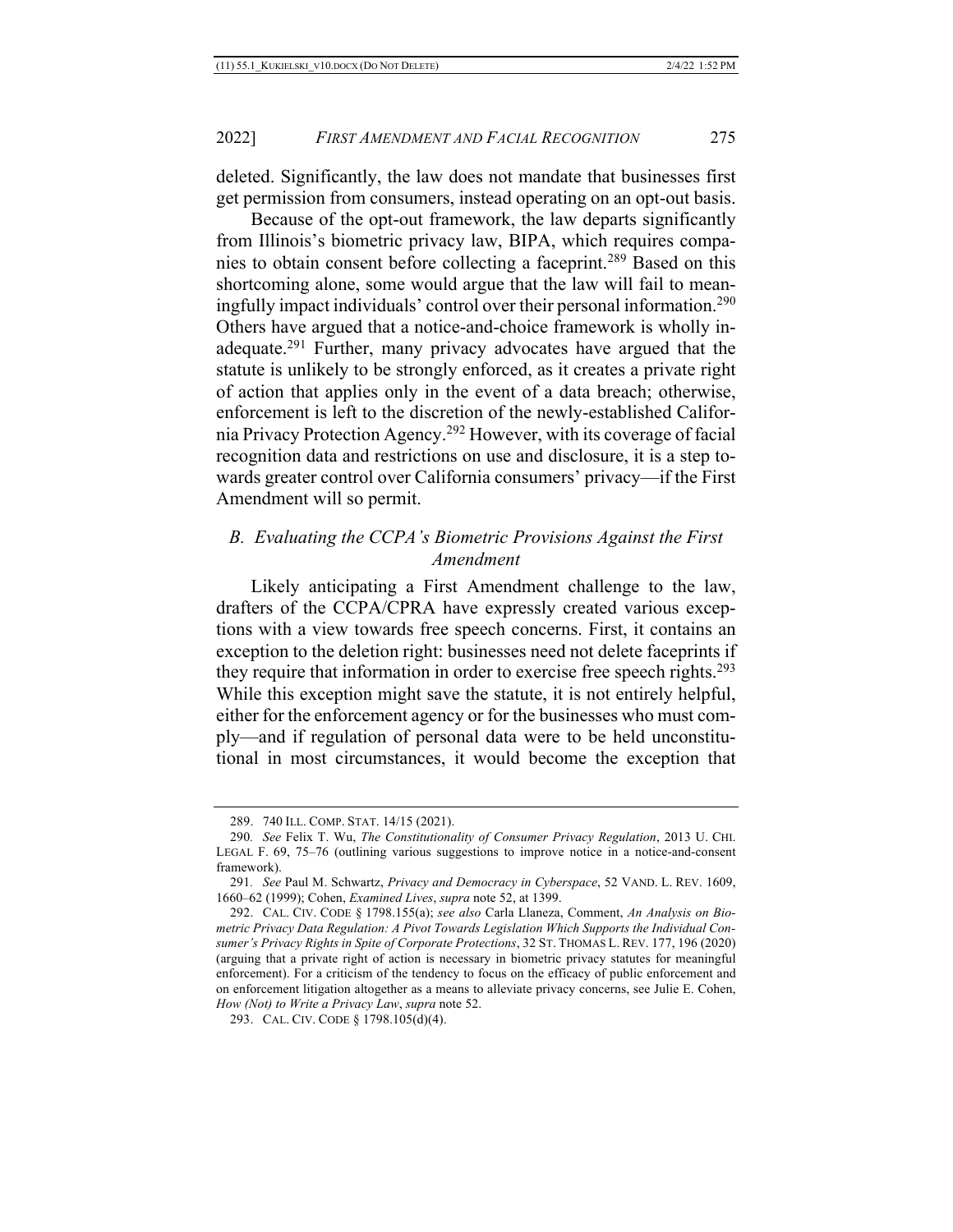swallows the rule. Additionally, without further articulation of when the statute does not apply, it would also run the risk of being void for vagueness.

However, the statute does contain additional such exceptions. Businesses need not respect a deletion request when (1) the business requires the information to engage in scientific, historical, or statistical research, and (2) the consumer has given informed consent—oddly, the only instance in which use of a consumer's faceprint requires affirmative consent.<sup>294</sup> While one might argue that creating an exception for scientific researchers runs the risk of making the statute underinclusive—the fatal flaw of the statute in *Sorrell*295—the statute explicitly requires informed consent from data subjects.296 However, this higher consent requirement for research purposes may ultimately be struck down because it places a higher burden on parties engaging in research than those using it for other purposes. Thus, the legislature should revise the statute to provide for a uniform consent requirement.

Apart from scientific research, the law also does not apply at all to lawfully obtained, truthful information that is a matter of public concern.297 This exception moves the statute outside of *Bartnicki* territory. Additionally, as for data usage, the CPRA restricts faceprint usage based on consumers' expectations rather than targeting a particular purpose,<sup>298</sup> distinguishing the statute from those at issue in *Sorrell* and *U.S. West*. Finally, the law does not apply to information that the government has already made available.<sup>299</sup> Interestingly, a prior version of the law had a narrower exception to the use of governmentprovided information; it foreclosed such uses only where they were "not compatible with the purpose for which the data is maintained and made available."300 However, the final version of the law broadly exempts businesses from liability where the government first provided the information.301 The law thereby avoids the problems that arose with the rape shield laws in *Cox* and *Florida Star*. 302

<sup>294</sup>*. Id.* § 1798.105(d)(6).

<sup>295.</sup> Sorrell v. IMS Health Inc., 564 U.S. 552, 572–73 (2011).

<sup>296.</sup> CAL. CIV. CODE § 1798.105(d)(6).

<sup>297</sup>*. Id.* § 1798.140(v)(2).

<sup>298</sup>*. Id.* § 1798.121(a).

<sup>299</sup>*. See id.* § 1798.140(v)(2).

<sup>300.</sup> Memorandum from Andrew J. Pincus et al., Mayer Brown LLP, to Christopher Mohr et al., (Jan. 24, 2019) [https://perma.cc/YJ4E-WPUY].

<sup>301</sup>*. See* CAL. CIV. CODE § 1798.140(v)(2).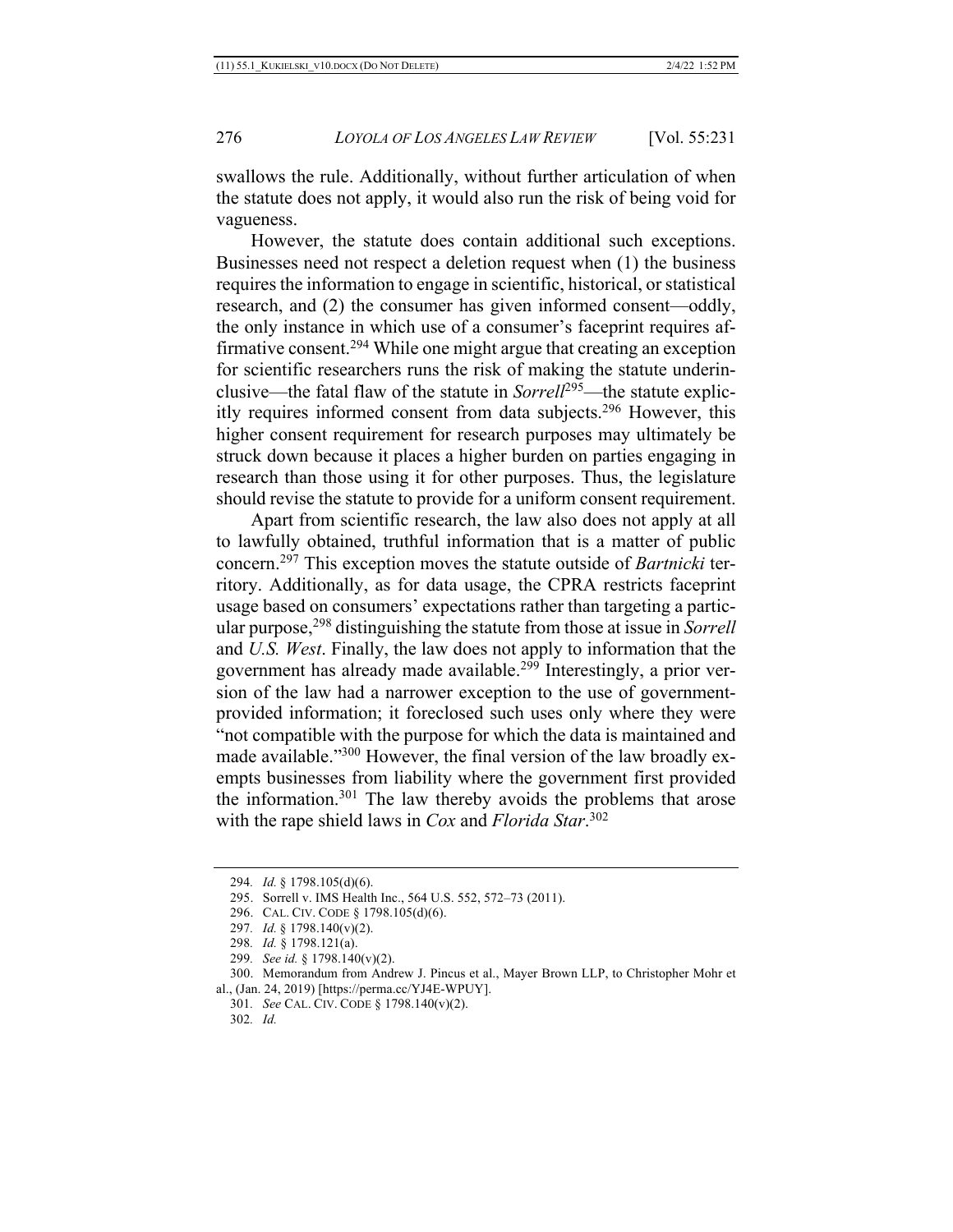While these exceptions might address the most obvious First Amendment arguments, the most troublesome problem for the statute lies in its failure to meaningfully address the privacy harms of FRT. Even when the Court analyzed the Vermont statute in *Sorrell* as a restriction on commercial speech, it failed intermediate scrutiny because the law could not be said to actually further the privacy interests proffered by the government; it permitted disclosure of the prescriberidentifying information for a wide variety of other purposes, including health care research and journalism.<sup>303</sup> In this way, perhaps the most problematic outcome of the case was that it has put legislatures in the double-bind of taking an all-or-nothing approach to privacy laws: either they must protect privacy to the detriment of socially valuable uses of the information, or they cannot regulate the information at all. From a more optimistic perspective, the main outcome of *Sorrell* is that legislatures must carefully consider how a statute will actually protect against given privacy harms and only create exceptions when they would not endanger the statute's objectives.

With *Sorrell*'s lesson in mind, I suggest that the statute be modified to require affirmative consent before a business may collect faceprints for any purpose; given the ease with which faceprints can be captured without a consumer's knowledge, it is difficult to explain how an opt-out framework would provide the level of notice and control necessary to alleviate chilling effects that stem from the possibility that one is being watched. Even if one could install software to make their privacy preferences known to apps and websites,  $304$  it would be wholly unrealistic to assume that a person could communicate a deletion or opt-out request to all businesses that the person passes by when walking on the street. Further, as the CCPA/CPRA currently stand, those requests would be ineffective if the data has already been sold; the deletion right applies only to businesses with a direct relationship to the consumer and does not apply to downstream possessors.<sup>305</sup> Instead, giving consumers control at the moment their faceprints are captured would allow them to choose which businesses they would like to entrust with their sensitive data.

<sup>303.</sup> Sorrell v. IMS Health Inc., 564 U.S. 552, 572–73 (2011).

<sup>304.</sup> For a discussion of global opt-outs, see Kaminski et al., *supra* note 282, at 170, 193–94.

<sup>305</sup>*. See* CAL. CIV. CODE § 1798.105(a); Kaminski et al., *supra* note 282, at 192–93.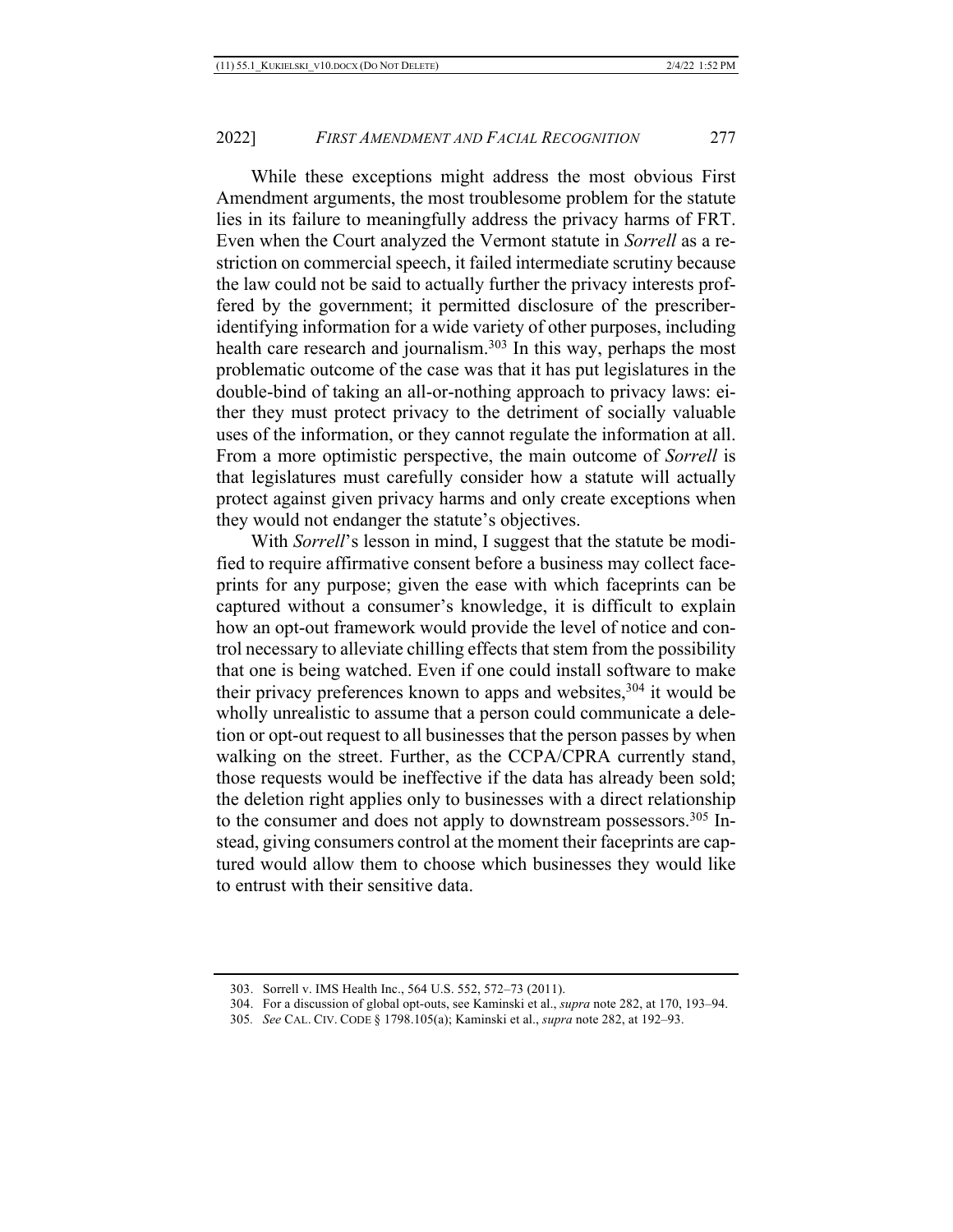#### V. CONCLUSION

In a brief filed in support of Clearview's motion to dismiss, various amici criticize the plaintiffs for "convert[ing] a descriptive account into a prescriptive one."306 In other words, just because we have grown accustomed to a certain level of obscurity does not mean that it is the most desirable level.<sup>307</sup> Time may prove them correct; maybe the level of obscurity in which we currently live is truly undesirable.

But maybe it isn't. And if privacy expectations continue playing a role in determining whether one has experienced a legally cognizable privacy harm that might outweigh undoubtedly important First Amendment interests, the problem is that sitting back and waiting for harms to reveal themselves will come too late. It would be extremely difficult for a person to be able to convincingly argue they have a reasonable expectation that a corporation will not collect their faceprint when corporations have been doing so for years. Moreover, if legislatures are not able to control the collection and dissemination of faceprints, it will be impossible for consumers to claw back that data years after it has already been in circulation. In other words, failing to regulate FRT now may well make it impossible to regulate at all.

These concerns about facial recognition technology go beyond the "offensiveness" of speech that drives other speech restrictions. FRT does not merely offend a person's sense of propriety the way the word "fuck" on a t-shirt might. Nor does it merely seek to redress individual senses of embarrassment. It presents real risks that threaten our ability to navigate the world with some degree of control over who we expose ourselves to. Further, it serves as yet another powerful tool for Big Data to tighten its grip on consumers.

I conclude by reiterating that determining that states *can* regulate FRT does not mean that they must. Perhaps, as has been suggested with HIPAA, compliance with biometric rules will be too costly for our society.308 Or, as some suggest, we may ultimately choose that the benefits of widespread FRT outweigh the costs.<sup>309</sup> To draw from an oft-used metaphor in privacy literature, sunshine might well be the

<sup>306.</sup> Brief of Amici First Amendment Clinic at Duke Law and Professors of Law Eugene Volokh and Jane Bambauer in Support of Defendant's Motion to Dismiss at 11–12, ACLU v. Clearview AI, Inc., No. 2020CH04353 (Ill. Cir. Ct. Dec. 3, 2020) [hereinafter Brief of Amici First Amendment Clinic].

<sup>307.</sup> *See id.*

<sup>308.</sup> Bambauer, *supra* note 187, at 264.

<sup>309</sup>*. See* Brief of Amici First Amendment Clinic, *supra* note 306, at 18–19.